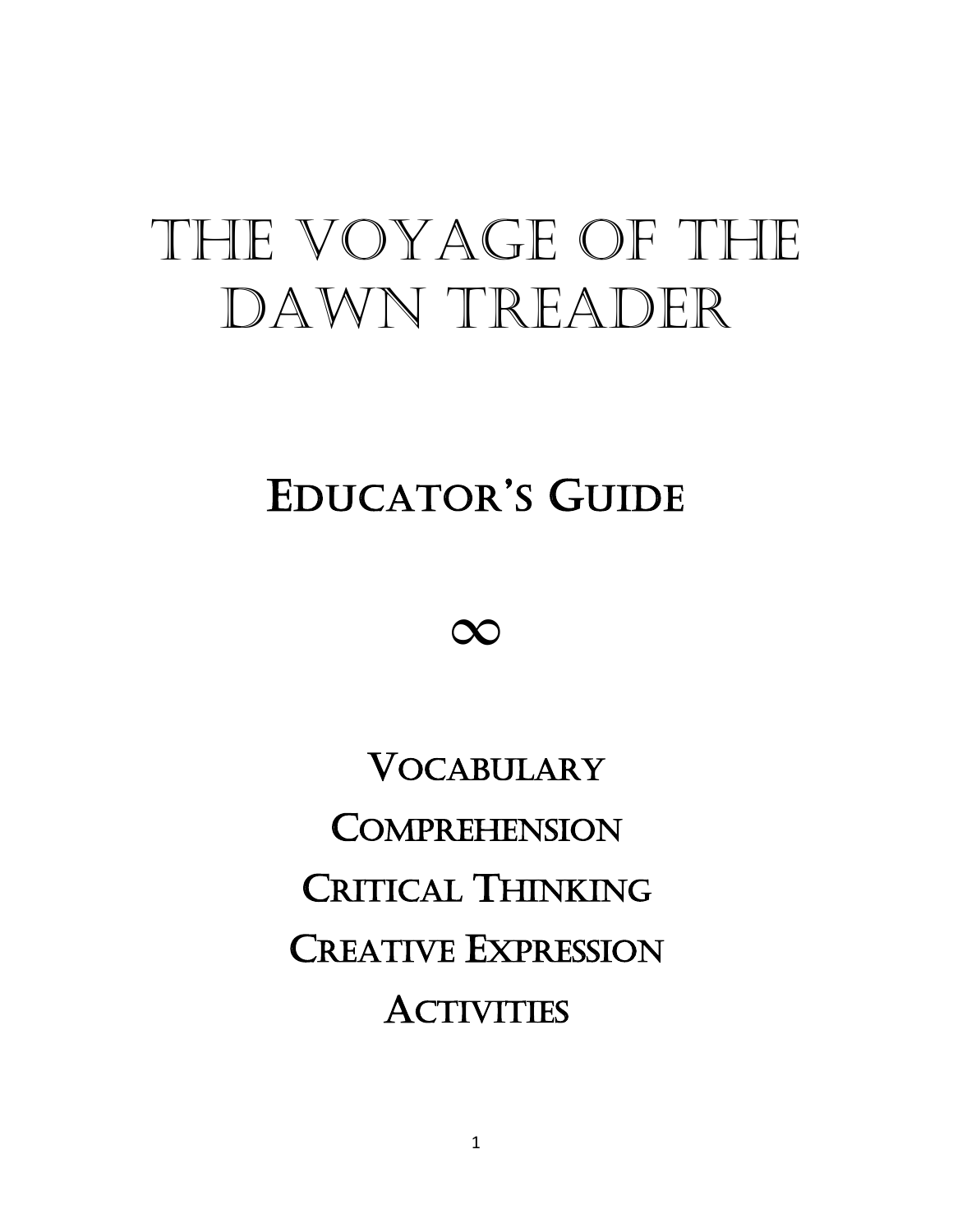Dear Educator,

Thank you for visiting the C.S. Lewis Foundation website. We appreciate your efforts to introduce C.S. Lewis and the Chronicles of Narnia to your students and friends.

The release of Walden Media's *Voyage of the Dawn Treader* provides an excellent opportunity to challenge your students to read the original story and become familiar with nautical terminology, British idioms, and Lewis' vivid descriptions of the adventures of Lucy, Edmund, Eustace and Prince Caspian.

We have sought to provide you with educationally challenging and easily reproducible bookbased activity sheets geared toward students in grades 5-7. The simple format of four black and white pages for each chapter can be economically copied as two double sided sheets, holepunched, and collected in a notebook. An optional vocabulary quiz sheet can be used for further challenge and/or assessment. The range of activities meets several of the current state standards for education. Students may work individually or in small groups, as suits the situation.

These materials have been designed specifically with the public school or mainstream educational setting in mind, primarily for use by students in the middle grades (5<sup>th</sup> – 8<sup>th</sup>).

This Study Guide to The Voyage of the Dawn Treader was developed under the auspices of the C.S. Lewis Foundation by Rebekah Choat (home educator for fifteen years). We thank her for her amazing generosity, dedication, and talent in creating this guide. Final edits of these materials were subsequently made by Mary Pomroy Key, Ph.D, Counseling Psychology, University of Southern California, Marriage and Family Therapist, adjunct professor of Children's Literature and Child Development, and home educator for thirteen years. We also thank Emily Key, age 10, who tested the guide and provided invaluable feedback.

Please feel free to browse through other resources listed on our website, cslewis.org, including study guides for books by C.S. Lewis, Lewis' biographical information, the "bookstore" and a sampling of some of the seminars and opportunities available for educators.

Additional resources related to the *Voyage of the Dawn Treader* movie may be found at the following sites: [www.narniafaith.com](http://www.narniafaith.com/) and http://www.walden.com/images/uploads/resource/Ed\_Guide\_CON-TG.pdf.

*Bon Voyage!*

*The C.S. Lewis Foundation*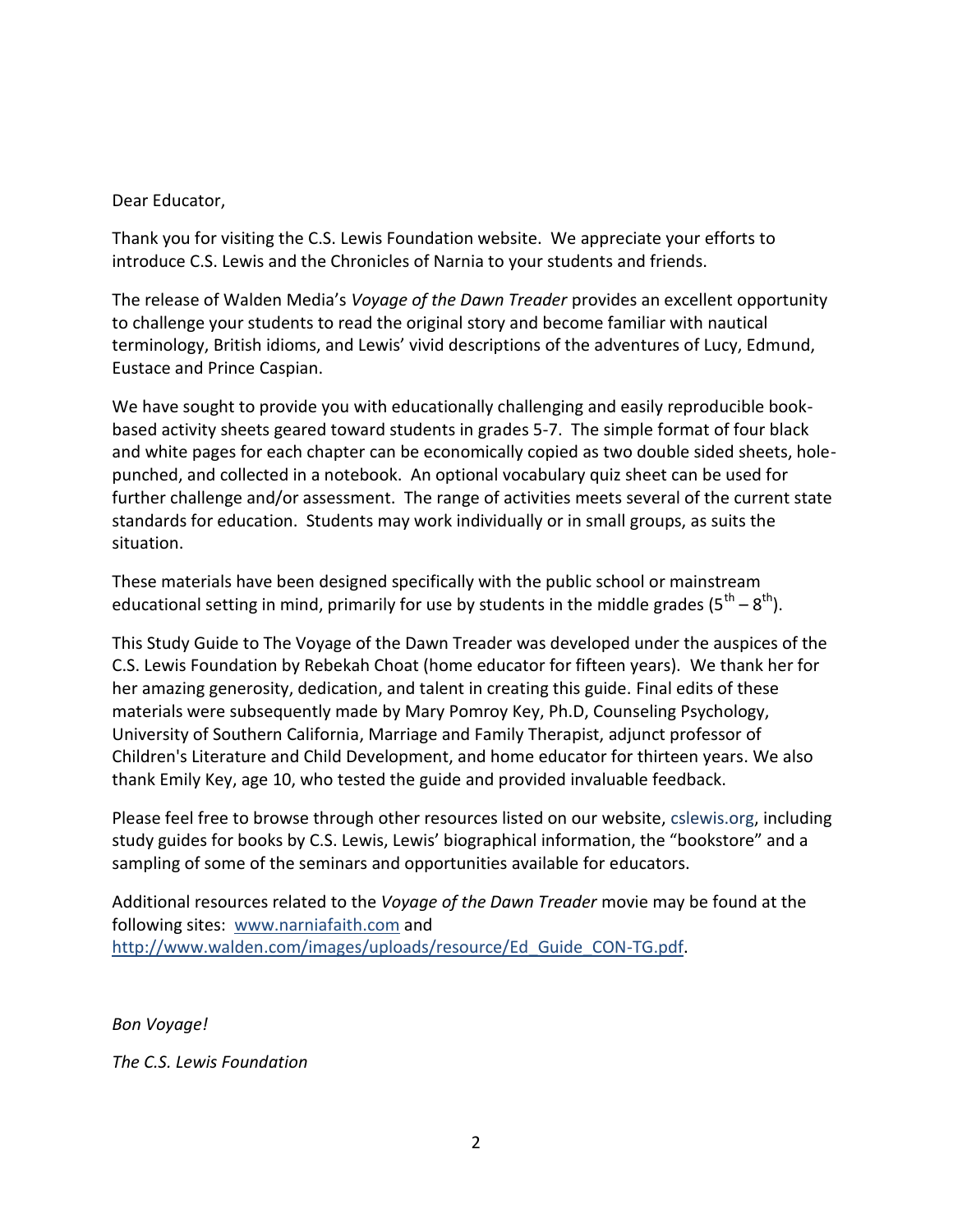#### **Chapter 1: The Picture in the Bedroom**

#### **Vocabulary:**

| teetotalers  | people who never drink alcoholic beverages                 |
|--------------|------------------------------------------------------------|
| puny         | weak                                                       |
| gilded       | covered with a thin layer of gold                          |
| listing      | tilting to one side                                        |
| limerick     | a form of poem or rhyme, usually funny or clever           |
| balmier      | crazier or more foolish                                    |
| assonance    | repetition of similar sounds                               |
| cinema       | movie theater                                              |
| prow         | the front end of a ship                                    |
| bows         | another word for the forward parts of a ship               |
| briny        | salty                                                      |
| accustomed   | used to                                                    |
| roller       | a long, heavy wave                                         |
| bulwarks     | the sides of a ship above the upper deck                   |
| endeavours   | attempts                                                   |
| consequently | because of                                                 |
| distilled    | purified                                                   |
| poop         | an enclosed area at the back of a ship above the main deck |
| courtly      | polite and elegant                                         |
| valiant      | brave                                                      |
| vulgar       | offensive                                                  |
| discourteous | rude                                                       |
| stern        | the back of a ship                                         |
| exquisite    | well-made and beautiful                                    |
| delicacy     | fineness                                                   |
| rummaging    | searching                                                  |

#### **Expressions**:

| "the war years" – the years during World War II when the children had been |  |
|----------------------------------------------------------------------------|--|
| evacuated from London                                                      |  |

"tried not to grudge Susan her luck," – tried not to feel badly toward Susan because she was going on a trip to America with her parents, and Edmund and Lucy were not able to go

"a gay wind" – a strong, pleasant wind that was pushing the ship along "lost his head" – panicked and didn't stop to think what he was doing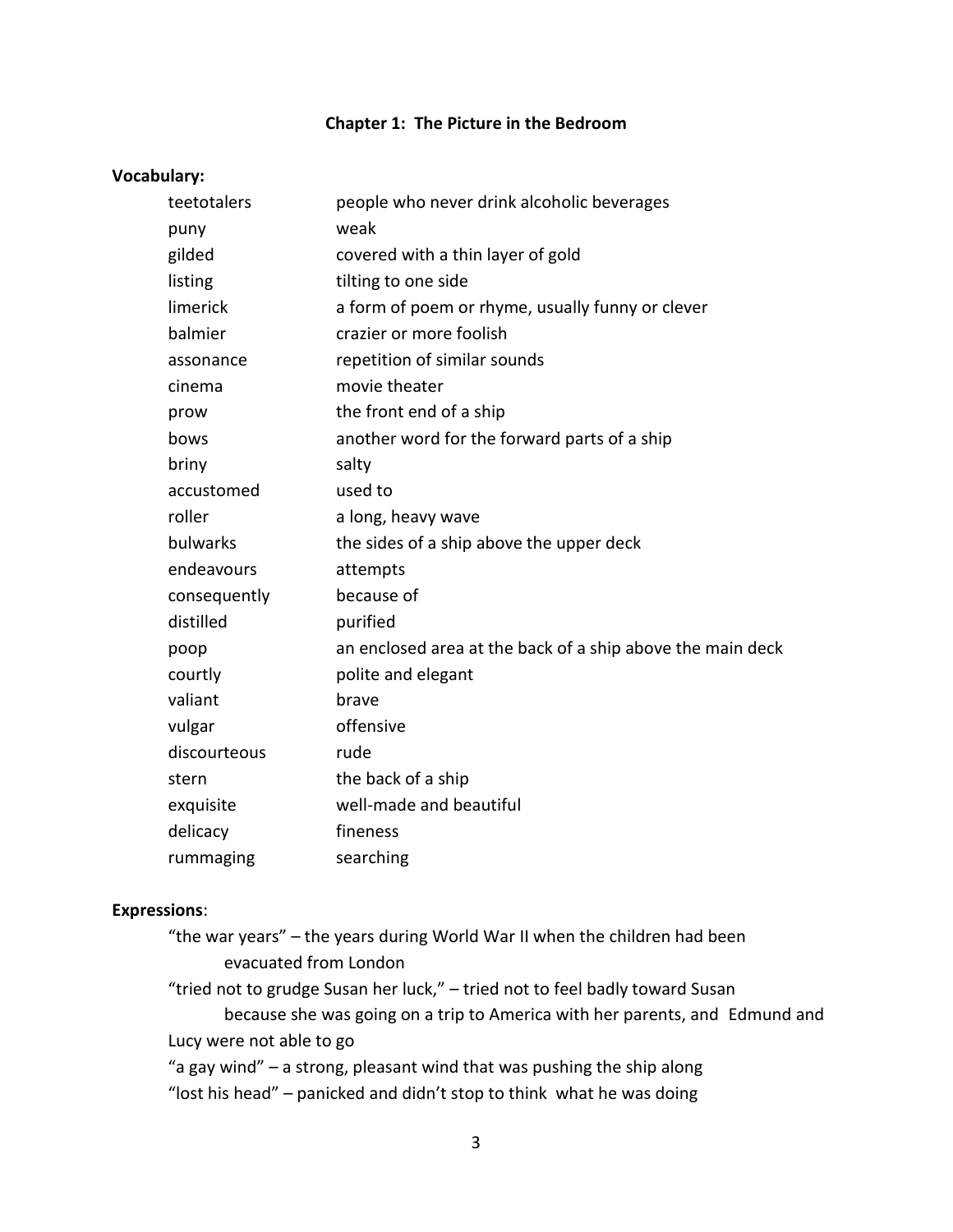#### **Vocabulary Enrichment Activities:**

- **A. Fill in the blanks with the words or expressions from the lists above that make the most sense based on the story.**
	- 1) Although he was \_\_\_\_\_\_\_\_\_\_\_\_\_\_\_, Eustace was a bully.
	- 2) The ship in the picture was to her port side.
	- 3) The ship was shaped like a dragon's head.
	- 4) It was the smell that convinced Lucy she wasn't dreaming.
	- 5) When he found himself standing on the picture frame, Eustace
		- and clutched at the others.
	- 6) A great blue \_\_\_\_\_\_\_\_\_\_\_\_\_\_\_ swept all three children into the sea.
	- 7) Instead of wine, Eustace wanted Plumptree's Vitaminised Nerve Food, made with \_\_\_\_\_\_\_\_\_\_\_\_\_\_\_\_\_\_\_\_ water.
	- 8) Eustace thought Reepicheep was a silly, \_\_\_\_\_\_\_\_\_\_\_\_, performing animal.
	- 9) Caspian gave Lucy the \_\_\_\_\_\_\_ cabin.
	- 10) The Dwarf-made silver lamp in the cabin was \_\_\_\_\_\_\_\_\_\_\_\_\_\_\_\_.

#### **B. Correctly use each of these words in a sentence:**

- 1) gilded
- 2) valiant
- 3) discourteous
- 4) courtly
- 5) rummaging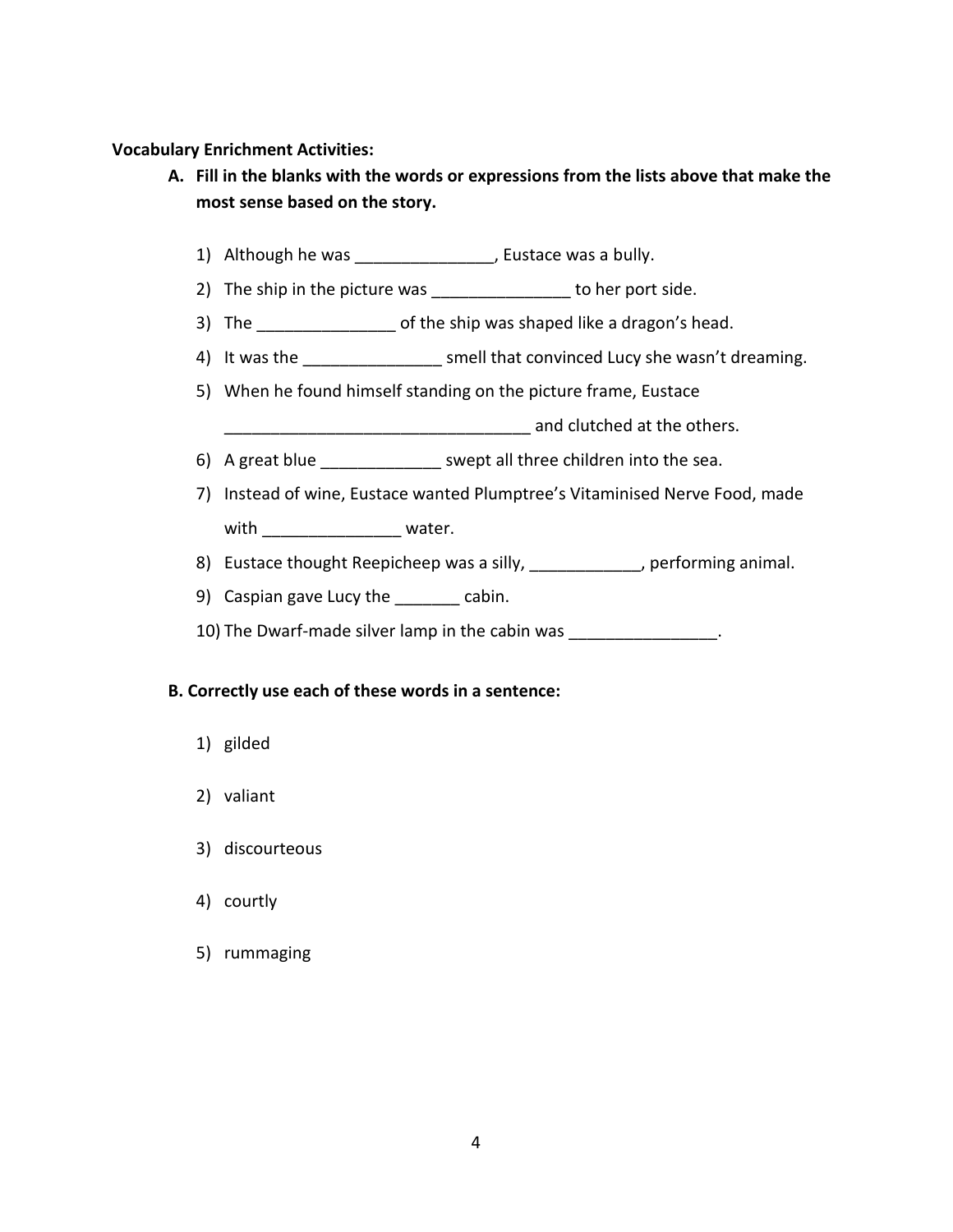#### **Comprehension – Answer the following questions based on Chapter 1.**

- 1) What did Eustace call his parents?
- 2) How were Eustace and the Pevensies related?
- 3) Why were Edmund and Lucy staying with Eustace and his parents?

\_\_\_\_\_\_\_\_\_\_\_\_\_\_\_\_\_\_\_\_\_\_\_\_\_\_\_\_\_\_\_\_\_\_\_\_\_\_\_\_\_\_\_\_\_\_\_\_\_\_\_\_\_\_\_\_\_\_\_\_

\_\_\_\_\_\_\_\_\_\_\_\_\_\_\_\_\_\_\_\_\_\_\_\_\_\_\_\_\_\_\_\_\_\_\_\_\_\_\_\_\_\_\_\_\_\_\_\_\_\_\_\_\_\_\_\_\_\_\_\_

\_\_\_\_\_\_\_\_\_\_\_\_\_\_\_\_\_\_\_\_\_\_\_\_\_\_\_\_\_\_\_\_\_\_\_\_\_\_\_\_\_\_\_\_\_\_\_\_\_\_\_\_\_\_\_\_\_\_\_\_

\_\_\_\_\_\_\_\_\_\_\_\_\_\_\_\_\_\_\_\_\_\_\_\_\_\_\_\_\_\_\_\_\_\_\_\_\_\_\_\_\_\_\_\_\_\_\_\_\_\_\_\_\_\_\_\_\_\_\_\_

\_\_\_\_\_\_\_\_\_\_\_\_\_\_\_\_\_\_\_\_\_\_\_\_\_\_\_\_\_\_\_\_\_\_\_\_\_\_\_\_\_\_\_\_\_\_\_\_\_\_\_\_\_\_\_\_\_\_\_\_

\_\_\_\_\_\_\_\_\_\_\_\_\_\_\_\_\_\_\_\_\_\_\_\_\_\_\_\_\_\_\_\_\_\_\_\_\_\_\_\_\_\_\_\_\_\_\_\_\_\_\_\_\_\_\_\_\_\_\_\_

\_\_\_\_\_\_\_\_\_\_\_\_\_\_\_\_\_\_\_\_\_\_\_\_\_\_\_\_\_\_\_\_\_\_\_\_\_\_\_\_\_\_\_\_\_\_\_\_\_\_\_\_\_\_\_\_\_\_\_\_

\_\_\_\_\_\_\_\_\_\_\_\_\_\_\_\_\_\_\_\_\_\_\_\_\_\_\_\_\_\_\_\_\_\_\_\_\_\_\_\_\_\_\_\_\_\_\_\_\_\_\_\_\_\_\_\_\_\_\_\_

\_\_\_\_\_\_\_\_\_\_\_\_\_\_\_\_\_\_\_\_\_\_\_\_\_\_\_\_\_\_\_\_\_\_\_\_\_\_\_\_\_\_\_\_\_\_\_\_\_\_\_\_\_\_\_\_\_\_\_\_

\_\_\_\_\_\_\_\_\_\_\_\_\_\_\_\_\_\_\_\_\_\_\_\_\_\_\_\_\_\_\_\_\_\_\_\_\_\_\_\_\_\_\_\_\_\_\_\_\_\_\_\_\_\_\_\_\_\_\_\_

\_\_\_\_\_\_\_\_\_\_\_\_\_\_\_\_\_\_\_\_\_\_\_\_\_\_\_\_\_\_\_\_\_\_\_\_\_\_\_\_\_\_\_\_\_\_\_\_\_\_\_\_\_\_\_\_\_\_\_\_

\_\_\_\_\_\_\_\_\_\_\_\_\_\_\_\_\_\_\_\_\_\_\_\_\_\_\_\_\_\_\_\_\_\_\_\_\_\_\_\_\_\_\_\_\_\_\_\_\_\_\_\_\_\_\_\_\_\_\_\_

\_\_\_\_\_\_\_\_\_\_\_\_\_\_\_\_\_\_\_\_\_\_\_\_\_\_\_\_\_\_\_\_\_\_\_\_\_\_\_\_\_\_\_\_\_\_\_\_\_\_\_\_\_\_\_\_\_\_\_\_

\_\_\_\_\_\_\_\_\_\_\_\_\_\_\_\_\_\_\_\_\_\_\_\_\_\_\_\_\_\_\_\_\_\_\_\_\_\_\_\_\_\_\_\_\_\_\_\_\_\_\_\_\_\_\_\_\_\_\_\_

\_\_\_\_\_\_\_\_\_\_\_\_\_\_\_\_\_\_\_\_\_\_\_\_\_\_\_\_\_\_\_\_\_\_\_\_\_\_\_\_\_\_\_\_\_\_\_\_\_\_\_\_\_\_\_\_\_\_\_\_

- 4) What was special about Edmund and Lucy's secret country?
- 5) What was Edmund's question as he and Lucy were looking at the picture?
- 6) What caused all three children to stare open-mouthed?
- 7) Who dove into the water to help the children?
- 8) Who is Reepicheep?
- 9) What had Lucy always longed to do with Reepicheep, and why didn't she?
- 10) How did Lucy feel at the end of the chapter?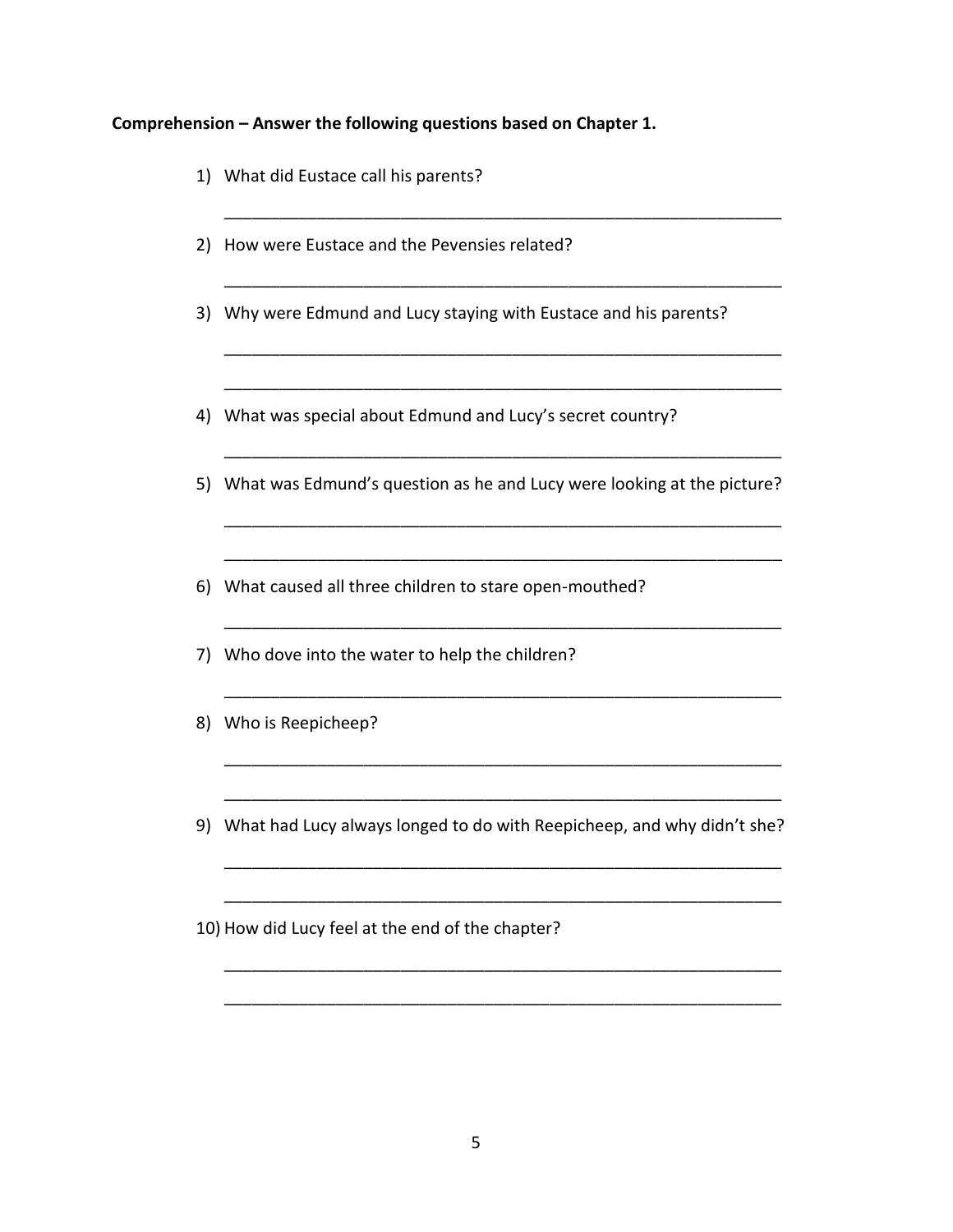- 1) Tell what you think is meant by the first sentence of the book: "There was a boy called Eustace Clarence Scrubb, and he almost deserved it."
- 2) What do you feel Lucy's reaction to finding herself in the water tells about her?

#### **Write, Discuss, Create**

#### **A. Write**

Edmund and Lucy have a private, secret country that they have visited, and that they enjoy remembering and talking about together. Write a description of a secret country that you would like to find.

#### **B. Discuss**

Have you ever suddenly found yourself in a totally unexpected situation, as Lucy, Edmund, and Eustace did? Discuss how you reacted, or how you might react if it happened to you.

#### **C. Create**

Create a drawing or painting of the ship as the children see it in the picture, paying close attention to the details given.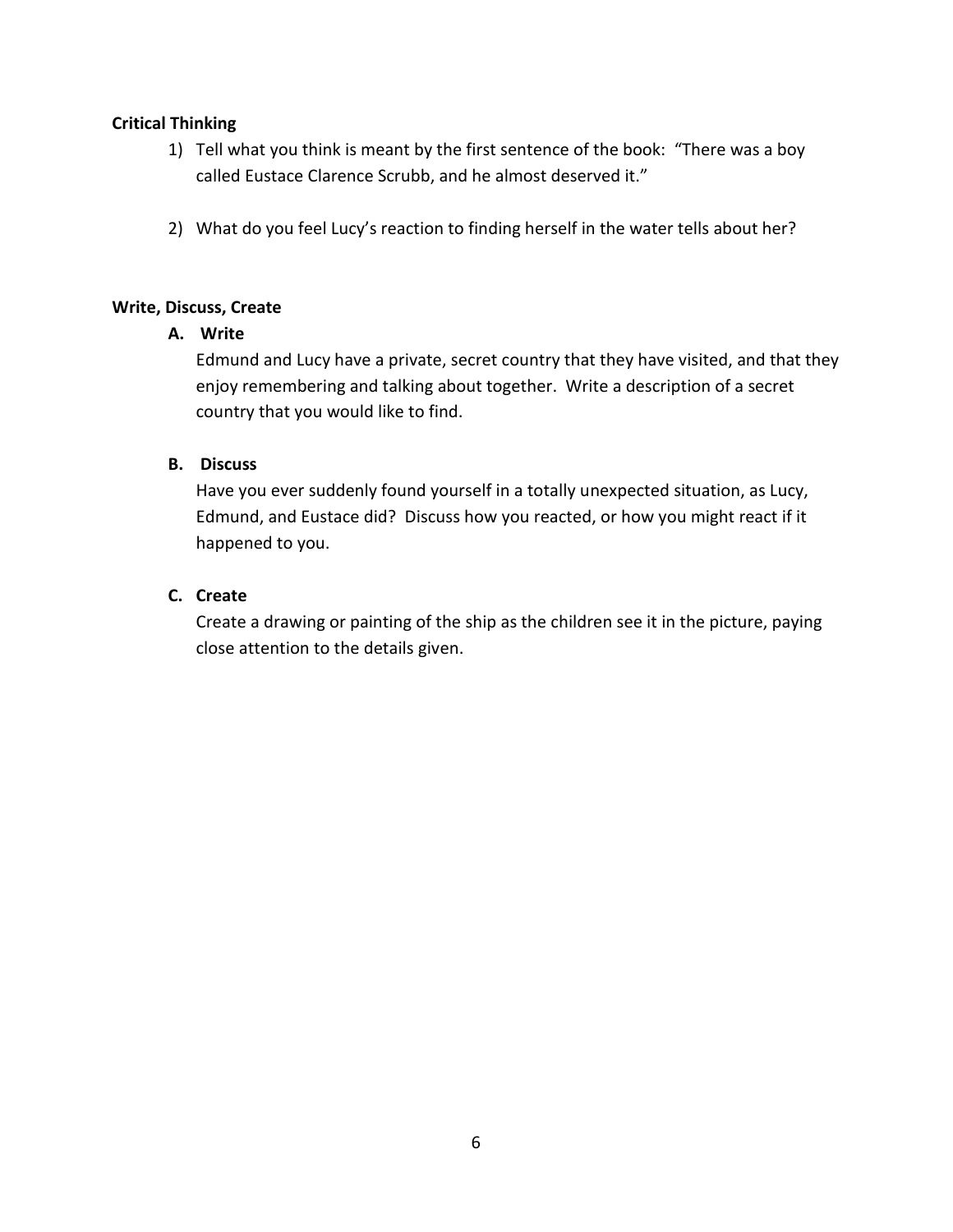## **Chapter 2: On Board the "Dawn Treader"**

## **Vocabulary:**

| coronation   | ceremony crowning a king or queen                                      |
|--------------|------------------------------------------------------------------------|
| tribute      | payment by one nation to another acknowledging submission              |
| regent       | one who rules a nation in the absence of the king                      |
| usurping     | seizing power without right                                            |
| avenge       | to exact satisfaction by punishing a wrongdoing                        |
| stature      | height of a person standing upright                                    |
| victual      | supplies of food                                                       |
| cordial      | a stimulating medicine or drink                                        |
| galley       | a seagoing ship propelled by oars                                      |
| keel         | a timber extending along the center of the bottom of a ship            |
| partition    | a dividing wall                                                        |
| catches      | songs sung in rounds, usually for male voices                          |
| forecastle   | the forward part of a ship where the crew is housed                    |
| boatswain    | a ship's officer in charge of hull maintenance and related work        |
| headwind     | a wind blowing in the opposite direction of a ship's course            |
| fighting top | an enlarged platform at the upper end of the mast, designed for firing |
|              | down at the deck of enemy ships                                        |
| tiller       | a lever used for steering a boat                                       |
| cog          | a small, single-masted, single-sailed ship                             |
| dromond      | a large ship propelled by both oars and sails                          |
| carrack      | a large, three- or four-masted sailing ship                            |
| galleon      | a large, multi-decked, square-rigged sailing ship                      |
| navigation   | ship traffic or commerce                                               |
| aft          | near, toward, or in the stern (rear) of a ship                         |
| ghastly      | intensely unpleasant or disagreeable                                   |
| swank        | arrogance, showing off                                                 |
| primitive    | crude, not very developed                                              |
| cheek        | rude, disrespectful speech                                             |
| sea-legs     | adjustment to the motion of a ship so that one can walk steadily       |
| scrounge     | steal or swipe                                                         |
| poltroon     | coward                                                                 |
| pacifist     | someone opposed to conflict                                            |
| rapier       | a straight two-edged sword with a narrow pointed blade                 |
| supple       | flexible                                                               |
| novelty      | something new or unusual                                               |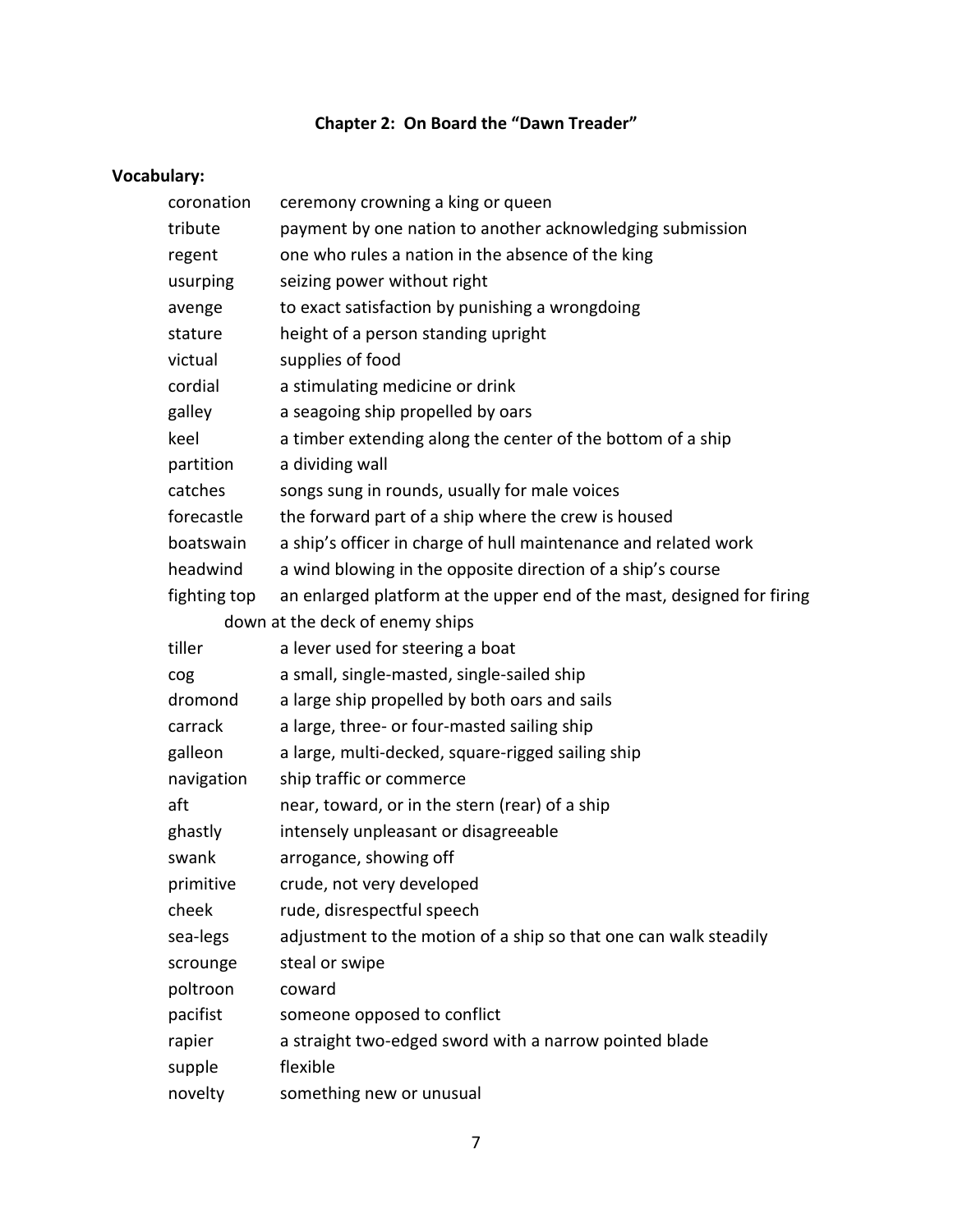#### **Expressions**:

| "ran into a calm"             | had no wind                                |
|-------------------------------|--------------------------------------------|
| "doubled the cape"            | sailed around a point of land              |
| "Lucy's conscience smote her" | she felt guilty                            |
| "green in the face"           | looking and feeling sick                   |
| "lodge a disposition"         | file a complaint                           |
| "Fancy not knowing that."     | Imagine not understanding something basic. |
| "buttering up"                | trying to impress favorably                |
| "bring an action"             | file a complaint                           |
| "in a trice"                  | quickly                                    |
| "corporal punishment"         | physical punishment                        |

#### **Vocabulary Enrichment Activities:**

\_\_\_\_\_\_\_\_\_\_\_\_\_\_\_.

- **A. Fill in the blanks with the words or expressions that make the most sense based on the story.**
	- 1) The Pevensies had last been in Narnia at the time of Caspian's
	- 2) The purpose of Caspian's voyage was to his father's friends.
	- 3) Reepicheep's \_\_\_\_\_\_\_\_\_\_\_\_\_\_\_ is quite a bit smaller than his spirit.
	- 4) Lucy gave Eustace some of her \_\_\_\_\_\_\_\_\_\_\_\_\_\_\_ to help him get over his seasickness.
	- 5) Caspian had begun to renew \_\_\_\_\_\_\_\_\_\_\_\_\_\_\_ in Narnia.
	- 6) Although The Dawn Treader was the finest ship Caspian had built, Eustace thought it was a \_\_\_\_\_\_\_\_\_\_\_\_\_\_ boat.
	- 7) Trumpkin was serving as \_\_\_\_\_\_\_\_\_\_\_\_\_\_\_\_\_\_ while Caspian was at sea.
	- 8) Provisions were stored in a pit going down to the state of the ship.
	- 9) Rhince was on duty at the \_\_\_\_\_\_\_\_\_\_\_\_\_\_\_, guiding the boat.
	- 10) Eustace, who was a **with the set of the set of the set of ight Reepicheep**.

#### **B. Correctly use each of these words/expressions in a sentence:**

- 1) buttering up
- 2) usurping
- 3) partition
- 4) corporal punishment
- 5) scrounge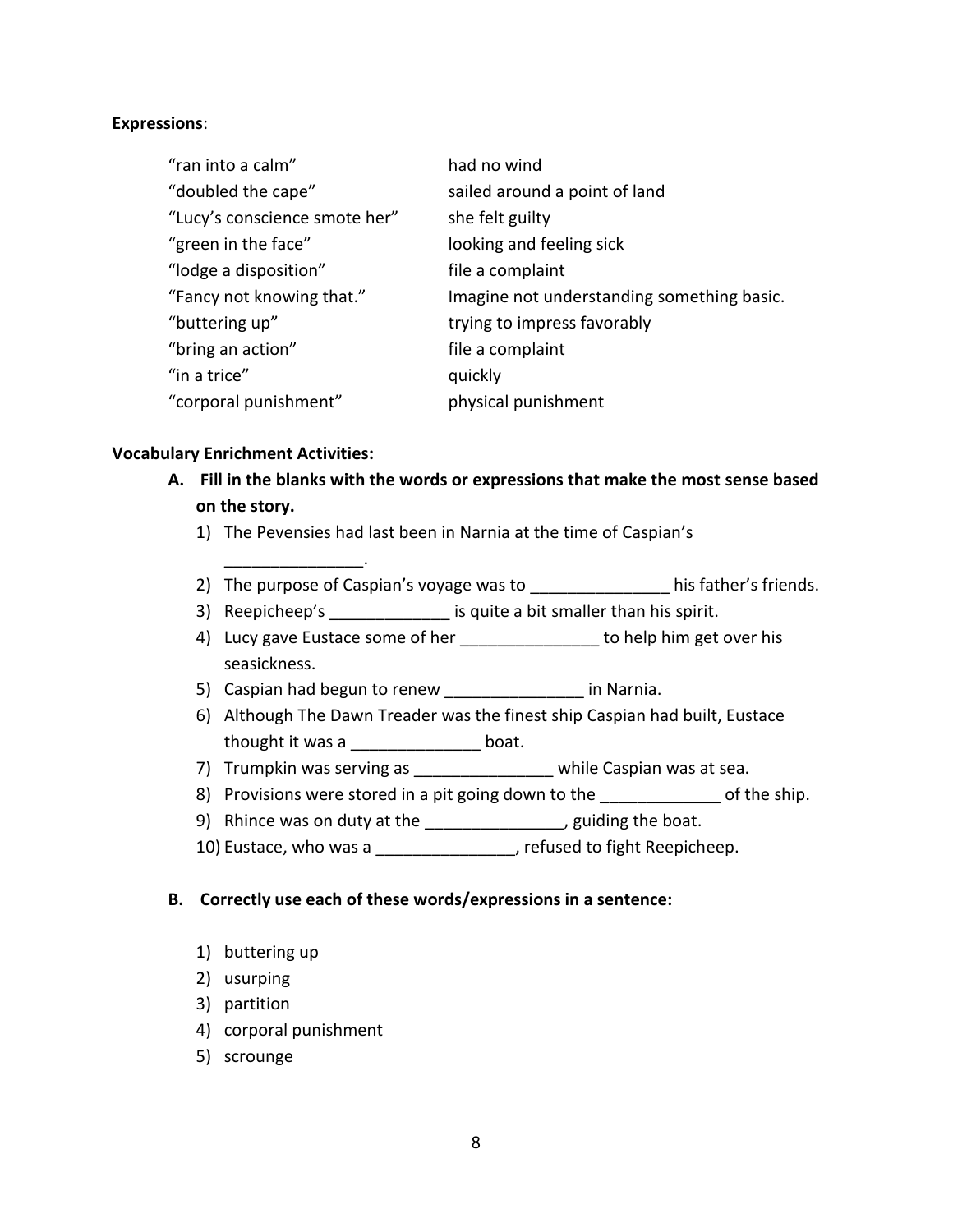#### **Comprehension – Answer the following questions based on Chapter 2.**

1) Who is the captain of the *Dawn Treader*?

How long has it been since Edmund and Lucy were in Narnia last (in their time and in Narnian time)?

\_\_\_\_\_\_\_\_\_\_\_\_\_\_\_\_\_\_\_\_\_\_\_\_\_\_\_\_\_\_\_\_\_\_\_\_\_\_\_\_\_\_\_\_\_\_\_\_\_\_\_\_\_\_\_\_\_\_\_\_

\_\_\_\_\_\_\_\_\_\_\_\_\_\_\_\_\_\_\_\_\_\_\_\_\_\_\_\_\_\_\_\_\_\_\_\_\_\_\_\_\_\_\_\_\_\_\_\_\_\_\_\_\_\_\_\_\_\_\_\_ \_\_\_\_\_\_\_\_\_\_\_\_\_\_\_\_\_\_\_\_\_\_\_\_\_\_\_\_\_\_\_\_\_\_\_\_\_\_\_\_\_\_\_\_\_\_\_\_\_\_\_\_\_\_\_\_\_\_\_\_

\_\_\_\_\_\_\_\_\_\_\_\_\_\_\_\_\_\_\_\_\_\_\_\_\_\_\_\_\_\_\_\_\_\_\_\_\_\_\_\_\_\_\_\_\_\_\_\_\_\_\_\_\_\_\_\_\_\_\_\_ \_\_\_\_\_\_\_\_\_\_\_\_\_\_\_\_\_\_\_\_\_\_\_\_\_\_\_\_\_\_\_\_\_\_\_\_\_\_\_\_\_\_\_\_\_\_\_\_\_\_\_\_\_\_\_\_\_\_\_\_

\_\_\_\_\_\_\_\_\_\_\_\_\_\_\_\_\_\_\_\_\_\_\_\_\_\_\_\_\_\_\_\_\_\_\_\_\_\_\_\_\_\_\_\_\_\_\_\_\_\_\_\_\_\_\_\_\_\_\_\_ \_\_\_\_\_\_\_\_\_\_\_\_\_\_\_\_\_\_\_\_\_\_\_\_\_\_\_\_\_\_\_\_\_\_\_\_\_\_\_\_\_\_\_\_\_\_\_\_\_\_\_\_\_\_\_\_\_\_\_\_

- 2) Why had Caspian's uncle sent his father's friends away?
- 3) What is Reepicheep's hope for the voyage?
- 4) How long has the *Dawn Treader* been at sea, and how far has it sailed from Narnia at this point in the story?

\_\_\_\_\_\_\_\_\_\_\_\_\_\_\_\_\_\_\_\_\_\_\_\_\_\_\_\_\_\_\_\_\_\_\_\_\_\_\_\_\_\_\_\_\_\_\_\_\_\_\_\_\_\_\_\_\_\_\_\_ \_\_\_\_\_\_\_\_\_\_\_\_\_\_\_\_\_\_\_\_\_\_\_\_\_\_\_\_\_\_\_\_\_\_\_\_\_\_\_\_\_\_\_\_\_\_\_\_\_\_\_\_\_\_\_\_\_\_\_\_

5) Why did Caspian insist on Drinian and Rhince having the port cabin above? \_\_\_\_\_\_\_\_\_\_\_\_\_\_\_\_\_\_\_\_\_\_\_\_\_\_\_\_\_\_\_\_\_\_\_\_\_\_\_\_\_\_\_\_\_\_\_\_\_\_\_\_\_\_\_\_\_\_

\_\_\_\_\_\_\_\_\_\_\_\_\_\_\_\_\_\_\_\_\_\_\_\_\_\_\_\_\_\_\_\_\_\_\_\_\_\_\_\_\_\_\_\_\_\_\_\_\_\_\_\_\_\_\_\_\_\_\_\_

\_\_\_\_\_\_\_\_\_\_\_\_\_\_\_\_\_\_\_\_\_\_\_\_\_\_\_\_\_\_\_\_\_\_\_\_\_\_\_\_\_\_\_\_\_\_\_\_\_\_\_\_\_\_\_\_\_\_\_\_ \_\_\_\_\_\_\_\_\_\_\_\_\_\_\_\_\_\_\_\_\_\_\_\_\_\_\_\_\_\_\_\_\_\_\_\_\_\_\_\_\_\_\_\_\_\_\_\_\_\_\_\_\_\_\_\_\_\_\_\_

\_\_\_\_\_\_\_\_\_\_\_\_\_\_\_\_\_\_\_\_\_\_\_\_\_\_\_\_\_\_\_\_\_\_\_\_\_\_\_\_\_\_\_\_\_\_\_\_\_\_\_\_\_\_\_\_\_\_\_\_ \_\_\_\_\_\_\_\_\_\_\_\_\_\_\_\_\_\_\_\_\_\_\_\_\_\_\_\_\_\_\_\_\_\_\_\_\_\_\_\_\_\_\_\_\_\_\_\_\_\_\_\_\_\_\_\_\_\_\_\_

\_\_\_\_\_\_\_\_\_\_\_\_\_\_\_\_\_\_\_\_\_\_\_\_\_\_\_\_\_\_\_\_\_\_\_\_\_\_\_\_\_\_\_\_\_\_\_\_\_\_\_\_\_\_\_\_\_\_\_\_ \_\_\_\_\_\_\_\_\_\_\_\_\_\_\_\_\_\_\_\_\_\_\_\_\_\_\_\_\_\_\_\_\_\_\_\_\_\_\_\_\_\_\_\_\_\_\_\_\_\_\_\_\_\_\_\_\_\_\_\_

\_\_\_\_\_\_\_\_\_\_\_\_\_\_\_\_\_\_\_\_\_\_\_\_\_\_\_\_\_\_\_\_\_\_\_\_\_\_\_\_\_\_\_\_\_\_\_\_\_\_\_\_\_\_\_\_\_\_\_\_ \_\_\_\_\_\_\_\_\_\_\_\_\_\_\_\_\_\_\_\_\_\_\_\_\_\_\_\_\_\_\_\_\_\_\_\_\_\_\_\_\_\_\_\_\_\_\_\_\_\_\_\_\_\_\_\_\_\_\_\_

- 6) What were the indications that Eustace was feeling better?
- 7) What does Harold say is one of most cowardly things people do?
- 8) How did Eustace feel he was being treated?
- 9) What began the trouble between Eustace and Reepicheep?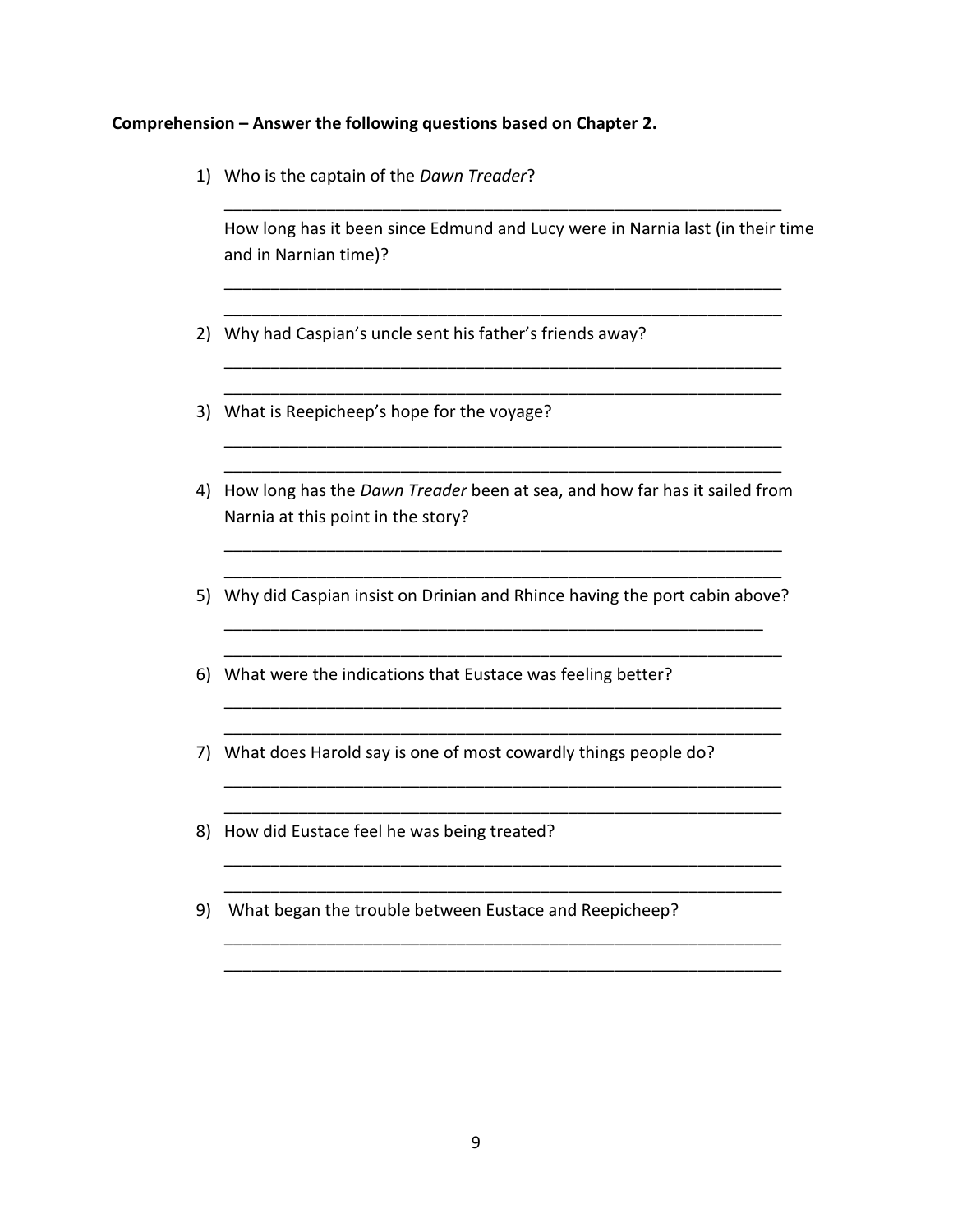- 1) What do you think about Lucy's use of some of her cordial to cure Eustace's seasickness? What does this act tell about Lucy's character?
- 2) Why do you suppose Eustace has the attitude that he does?

#### **Write, Discuss, Create**

#### **A. Write**

Write a diary entry that either Caspian, Edmund, Lucy, or Reepicheep might have written about the events in this chapter.

#### **B. Discuss**

Have you, like Reepicheep, ever had a hope or dream that seems nearly impossible? Discuss how you might pursue such a hope.

#### **C. Create**

Create a sketch of the cabin that Eustace, Caspian, and Edmund are to share.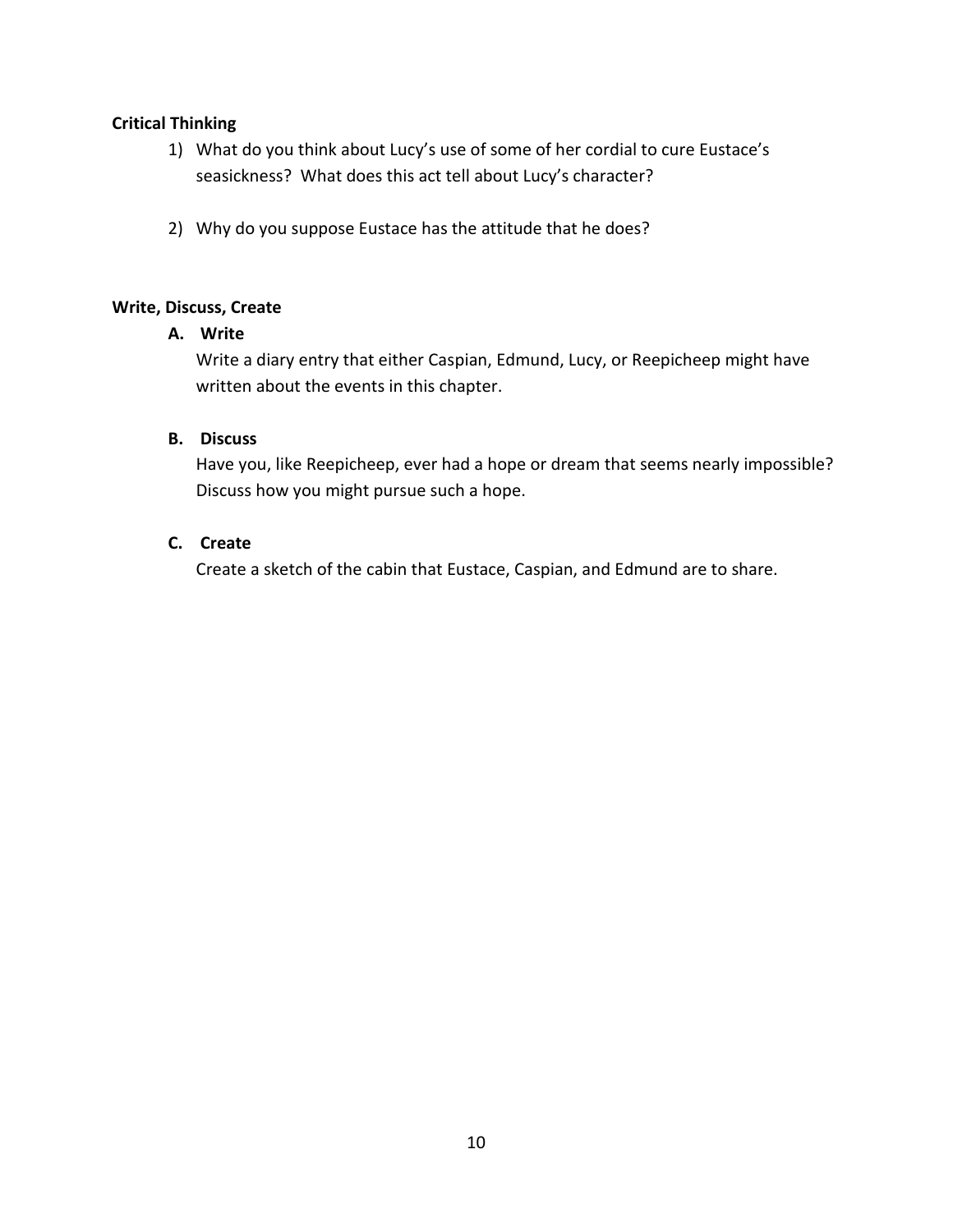#### **Chapter 3: The Lone Islands**

#### **Vocabulary:**

| pattering     | running with quick, light steps                        |
|---------------|--------------------------------------------------------|
| uninhabited   | having no permanent residents                          |
| turf          | grassy ground                                          |
| had consented | had agreed or given permission                         |
| jaw           | scolding or boring talk                                |
| bedraggled    | soiled and worn                                        |
| wares         | items offered for sale                                 |
| carrion       | literally, dead decaying flesh; here used as an insult |
| rigmarole     | confused, meaningless talk                             |
| disbursed     | paid out                                               |
| made good     | paid back                                              |
| languishing   | suffering neglect                                      |
| hold          | the cargo area of a ship, below the deck               |
| fief          | land granted to a nobleman by his ruler                |

#### **Expressions**:

"attached to the crown of Narnia" – under the rule of Narnia "acknowledge our over-lordship" – respect our authority "His Sufficiency" – a formal title for the governor of the islands "My liege" – a title showing respect and loyalty "vile traffic in man's flesh" – the slave trade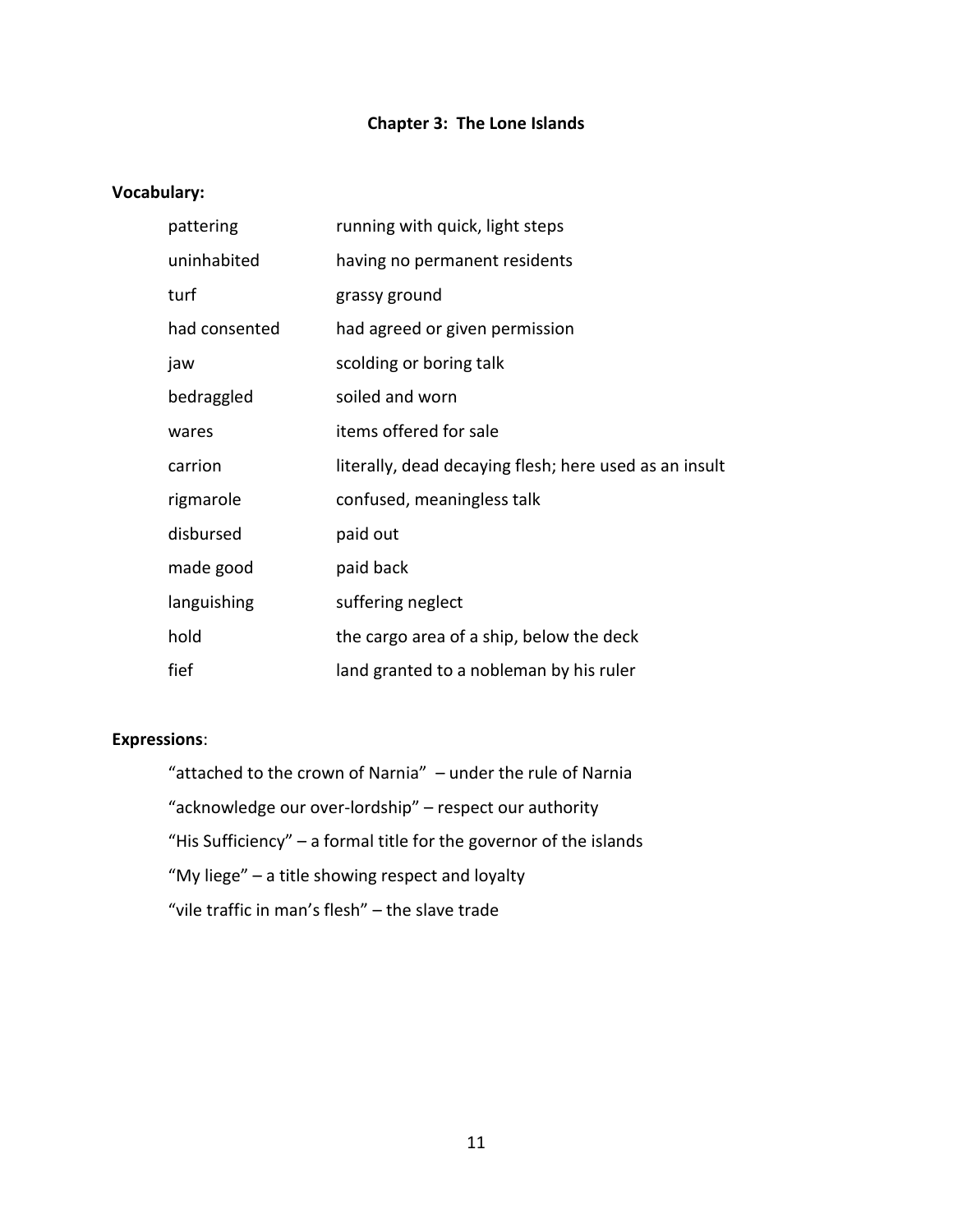#### **Vocabulary Enrichment Activities:**

- **A. Fill in the blanks with the words or expressions from the lists above that make the most sense based on the story.**
	- 1) The Lone Islands were \_\_\_\_\_\_\_\_\_\_\_\_\_\_\_\_\_\_\_\_\_\_\_\_\_\_\_\_\_\_\_ even in the days of the White Witch.
	- 2) Lucy enjoyed walking barefoot on the downy \_\_\_\_\_\_\_\_\_\_\_\_\_\_ of Felimath.
	- 3) Caspian didn't know whether the islanders would still

\_\_\_\_\_\_\_\_\_\_\_\_\_\_\_\_\_\_\_\_\_\_\_\_\_\_\_\_\_\_\_\_\_\_\_\_\_\_\_\_\_\_\_\_.

- 4) The stranger told Caspian that "\_\_\_\_\_\_\_\_\_\_\_\_\_\_\_\_\_\_\_\_\_\_\_\_\_\_" the governor was at Narrowhaven.
- 5) The slavers took the prisoners to their example in the ship.
- 6) The gentleman who bought Caspian referred to Pug as  $''$
- 7) Caspian promised the Lord Bern that the price he had paid would be out of the royal treasury.
- 8) The slaver told the prisoners not to start any \_\_\_\_\_\_\_\_\_\_\_\_\_\_\_.
- 9) Despite enjoying the day, Caspian felt sorry for the others \_\_\_\_\_\_\_\_\_\_\_\_\_\_\_\_ on Pug's ship.
- 10) Lord Bern's estate was a prosperous \_\_\_\_\_\_\_\_\_\_\_\_\_\_\_\_\_.

#### **B. Correctly use each of these words in a sentence:**

- 1) uninhabited
- 2) wares
- 3) rigmarole
- 4) disbursed
- 5) pattering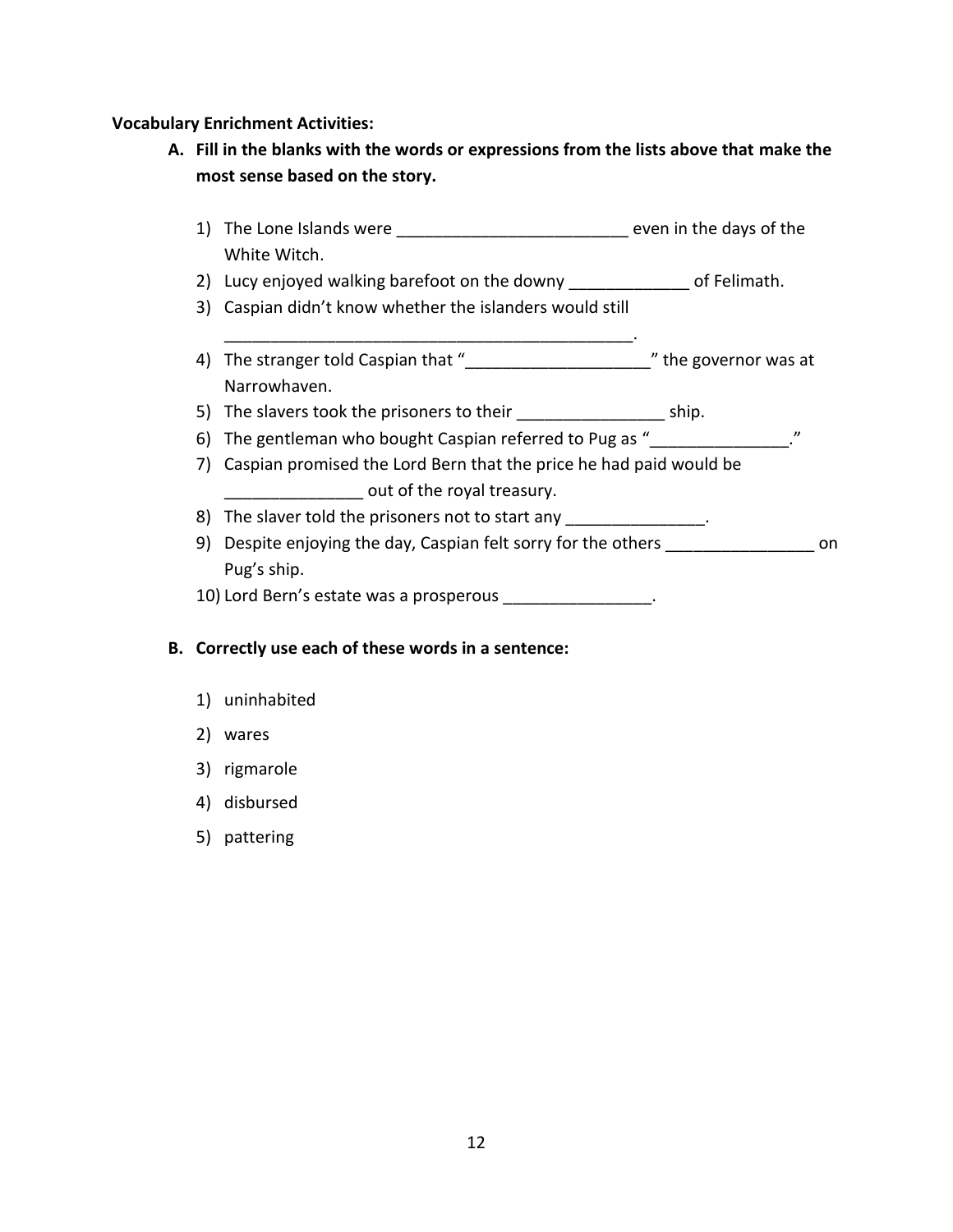## **Comprehension – Answer the following questions based on Chapter 3.**

|    | 1) Why did Edmund advise against landing on Felimath?                           |  |
|----|---------------------------------------------------------------------------------|--|
|    | 2) Why did the ship land on Felimath after all?                                 |  |
|    | 3) Which passengers of the Dawn Treader went ashore?                            |  |
|    | 4) Why didn't Caspian want to be known?                                         |  |
|    | 5) Who were the strangers met on Felimath?                                      |  |
|    | 6) Who did the gentleman who bought Caspian turn out to be?                     |  |
| 7) | Why did he buy Caspian?                                                         |  |
| 8) | Why did the gentleman counsel Caspian not to try to rescue his friends at once? |  |
|    | 9) What plan did he propose instead?                                            |  |
|    | 10) Where was the gentleman's estate located?                                   |  |

\_\_\_\_\_\_\_\_\_\_\_\_\_\_\_\_\_\_\_\_\_\_\_\_\_\_\_\_\_\_\_\_\_\_\_\_\_\_\_\_\_\_\_\_\_\_\_\_\_\_\_\_\_\_\_\_\_\_\_\_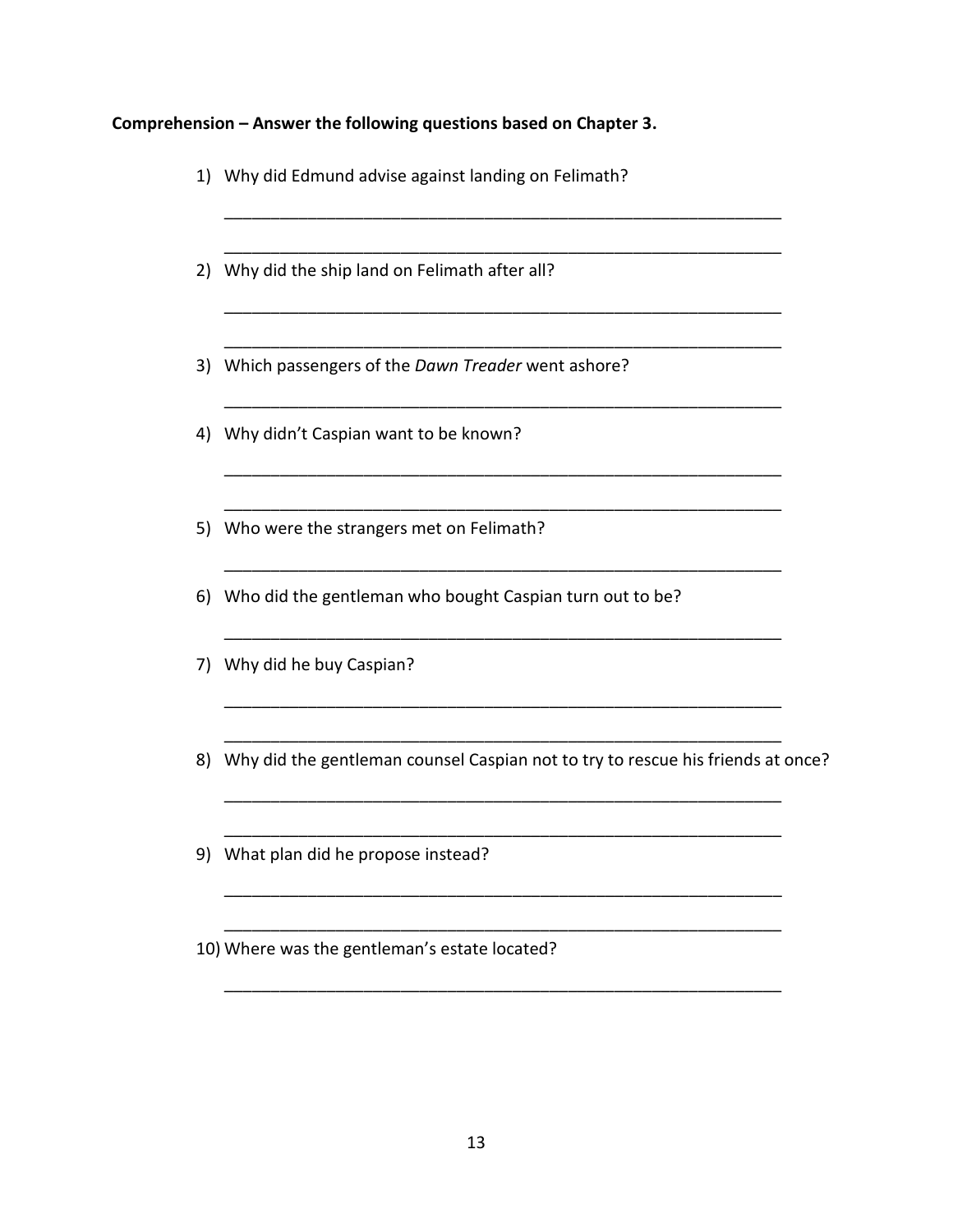- 1) Tell what you think Lucy's description of Felimath, "a nice kind of loneliness," means.
- 2) Pug says he treats his stock like his own children, and the gentleman to whom he is speaking says grimly, "That's likely enough to be true." What do you think the gentleman means by that statement?

#### **Write, Discuss, Create**

#### **A. Write**

The book doesn't tell much of Edmund, Lucy, Eustace, and Reepicheep's experiences after they are taken away from Caspian. Write a paragraph describing what you think they might have said to each other during this time.

#### **B. Discuss**

Do you know anyone, perhaps a relative or family friend, who remembers your parents when they were your age, as the Lord Bern remembers Caspian's father? If so, how do you feel hearing their memories?

#### **C. Create**

Create a map of the Lone Islands based on the description given in the chapter.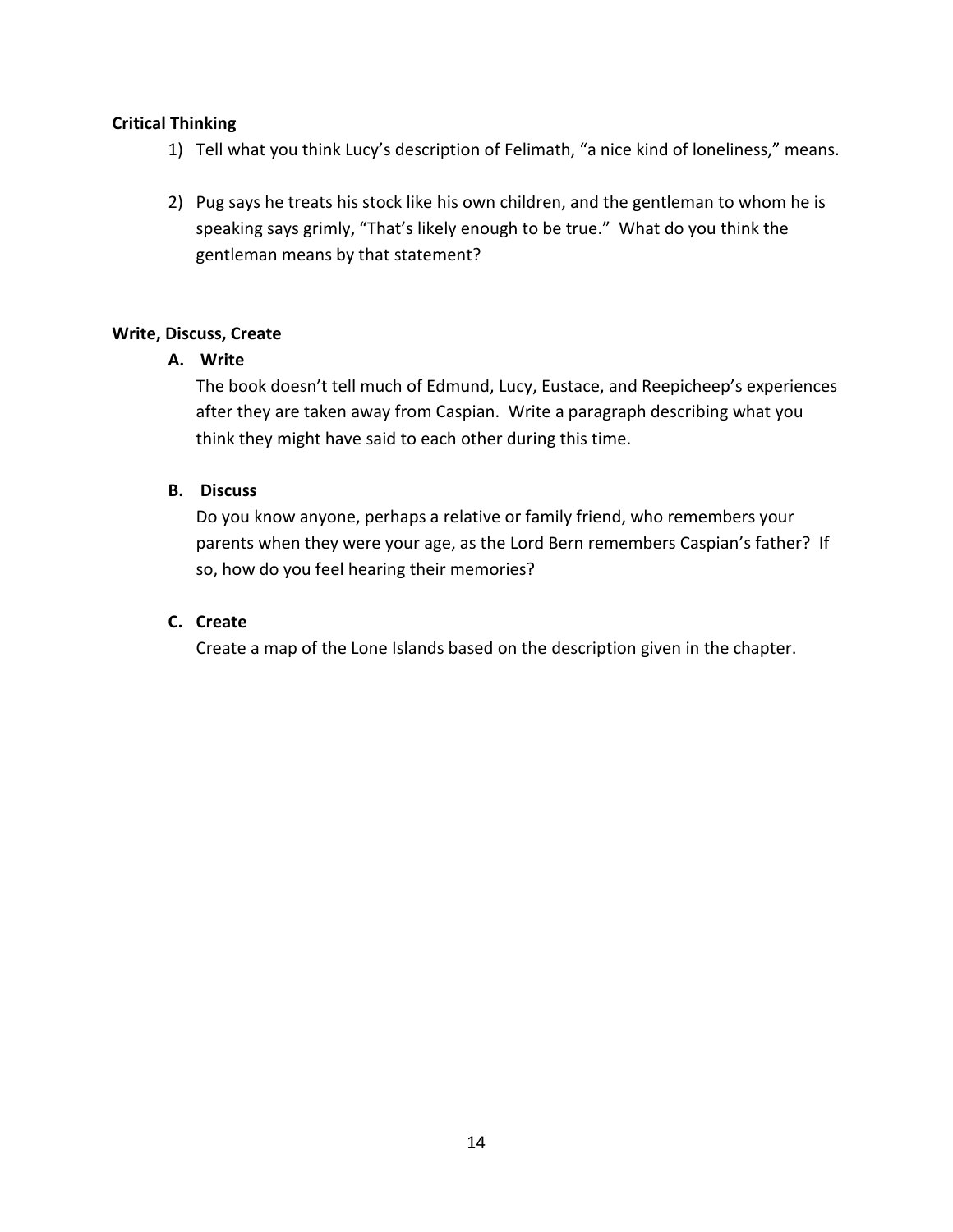#### **Chapter 4: What Caspian Did There**

#### **Vocabulary:**

| trim         | neat and in good order                |
|--------------|---------------------------------------|
| jetty        | a landing wharf                       |
| slovenly     | untidy                                |
| slouching    | lazy                                  |
| postern      | a side entrance                       |
| gauntleted   | gloved                                |
| languid      | weak, lacking force                   |
| dandified    | inappropriately dressed-up            |
| bilious      | sickly or bad-natured                 |
| cascade      | a large quantity of falling items     |
| dossiers     | files of papers                       |
| sealing-wax  | wax melted and used to seal envelopes |
| consorts     | companions                            |
| abominable   | disagreeable, unpleasant              |
| dominions    | lands under the rule of a nation      |
| flogging     | beating                               |
| gaped        | stared open-mouthed                   |
| ingratiating | flattering, intended to win favor     |
| prudence     | skill and good judgment               |
| sulky        | gloomy                                |
| galling      | irritating                            |
| flagon       | a large bottle                        |

#### **Expressions**:

"on pain of our extreme displeasure" – at risk of making us angry

"commission of inquiry" – a committee to investigate a complaint

"ancient custom and usage" – traditions

"tender years" - youth

"agricultural laborer" – farm worker

"Your life is forfeit" – you have committed a crime punishable by death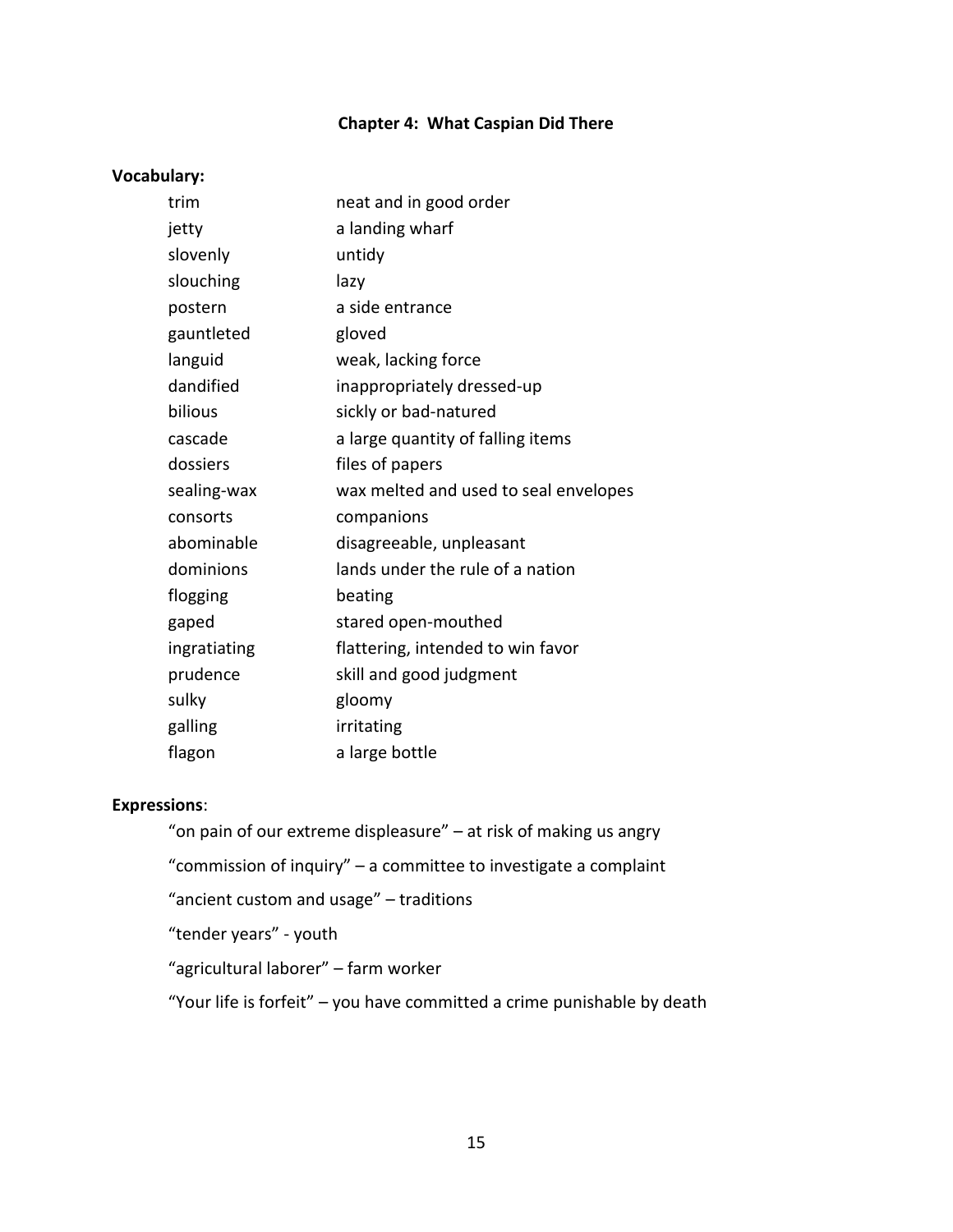#### **Vocabulary Enrichment Activities:**

- **A. Fill in the blanks with the words or expressions from the lists above that make the most sense based on the story.**
	- 1) A crowd had gathered at the \_\_\_\_\_\_\_\_\_\_\_\_\_ to meet Caspian.
	- 2) The castle gatekeeper came out of the \_\_\_\_\_\_\_\_\_\_\_\_\_\_\_.
	- 3) The captain of the castle guard was \_\_\_\_\_\_\_\_\_\_\_\_\_\_\_\_ and \_\_\_\_\_\_\_\_\_\_\_\_\_\_.
	- 4) Governor Gumpas was a \_\_\_\_\_\_\_\_\_\_\_\_\_\_ looking man.
	- 5) \_\_\_\_\_\_\_\_\_\_\_\_\_ and \_\_\_\_\_\_\_\_\_\_\_\_\_\_\_\_\_\_ were among the items that fell from the table Bern and Drinian overturned.
	- 6) Gumpas didn't know that the *Dawn Treader* didn't really have any \_\_\_\_\_\_\_\_\_\_\_\_\_\_\_ following it.
	- 7) The slave up for sale when Caspian and his company entered the market was an

8) Pug and Tacks had started calling Eustace \_\_\_\_\_\_\_\_\_\_\_\_\_\_\_\_\_.

#### **B. Correctly use each of these words in a sentence:**

\_\_\_\_\_\_\_\_\_\_\_\_\_\_\_\_\_\_\_\_\_\_\_\_\_\_.

- 1) slovenly
- 2) cascade
- 3) abominable
- 4) ingratiating
- 5) galling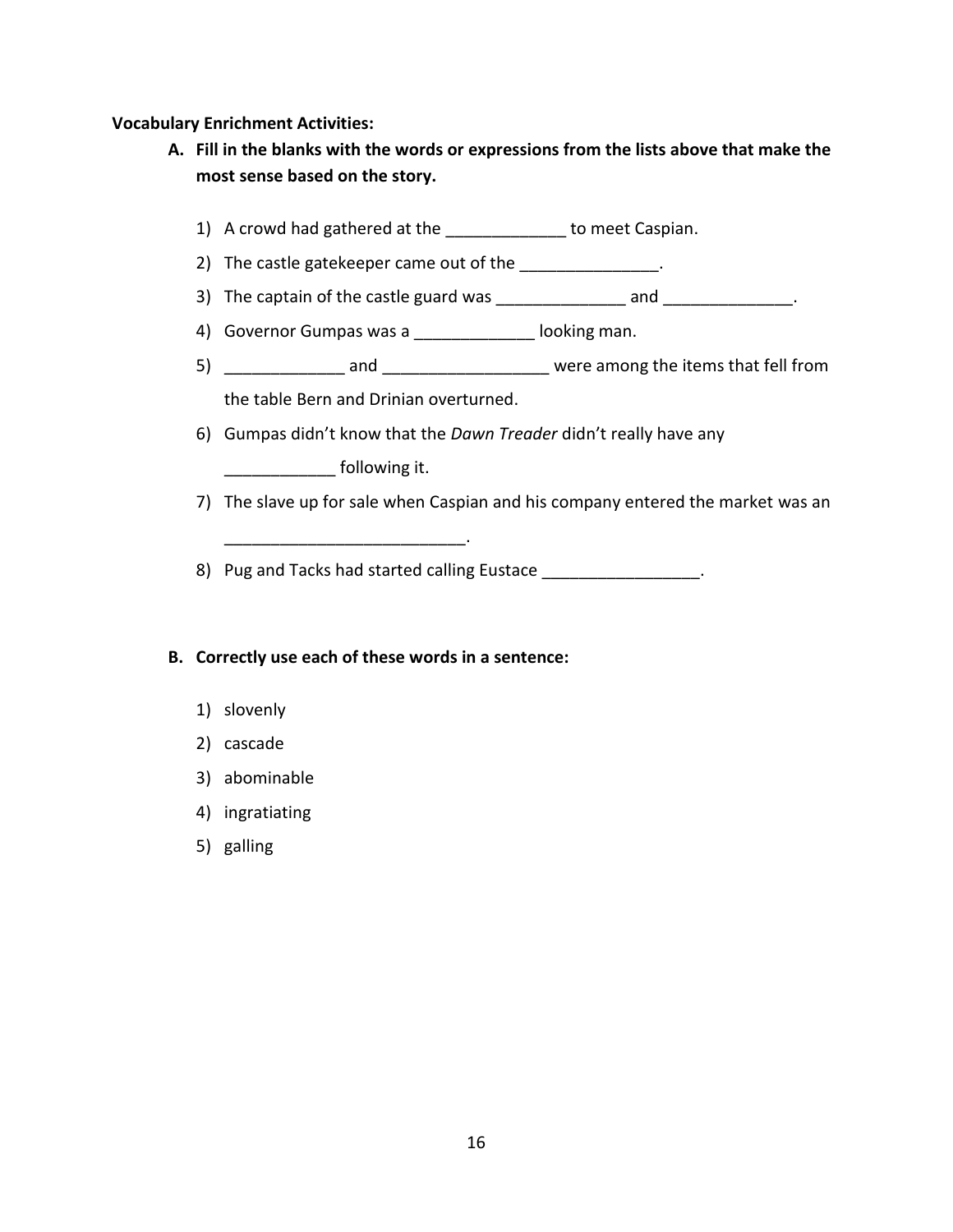## **Comprehension – Answer the following questions based on Chapter 4.**

|    | 1) Who were the people who met Caspian when he landed at Narrowhaven?                                 |
|----|-------------------------------------------------------------------------------------------------------|
|    | 2) What was Gumpas doing during the procession?                                                       |
|    | 3) What was the only part of Caspian's speech in the courtyard that most of the<br>guards understood? |
|    | 4) Who went into the hall with Caspian?                                                               |
|    | 5) What was the first point on which Caspian required an explanation from<br><b>Governor Gumpas?</b>  |
|    | 6) What was the second point requiring explanation?                                                   |
|    | 7) What did the governor claim was the reason for the second matter?                                  |
| 8) | Why did Caspian say Pug's life was forfeit?                                                           |
| 9) | How did Caspian rescue Edmund, Lucy, Reepicheep and Eustace?                                          |
|    | 10) What was Caspian able to learn in Narrowhaven about the lands further east?                       |
|    |                                                                                                       |

17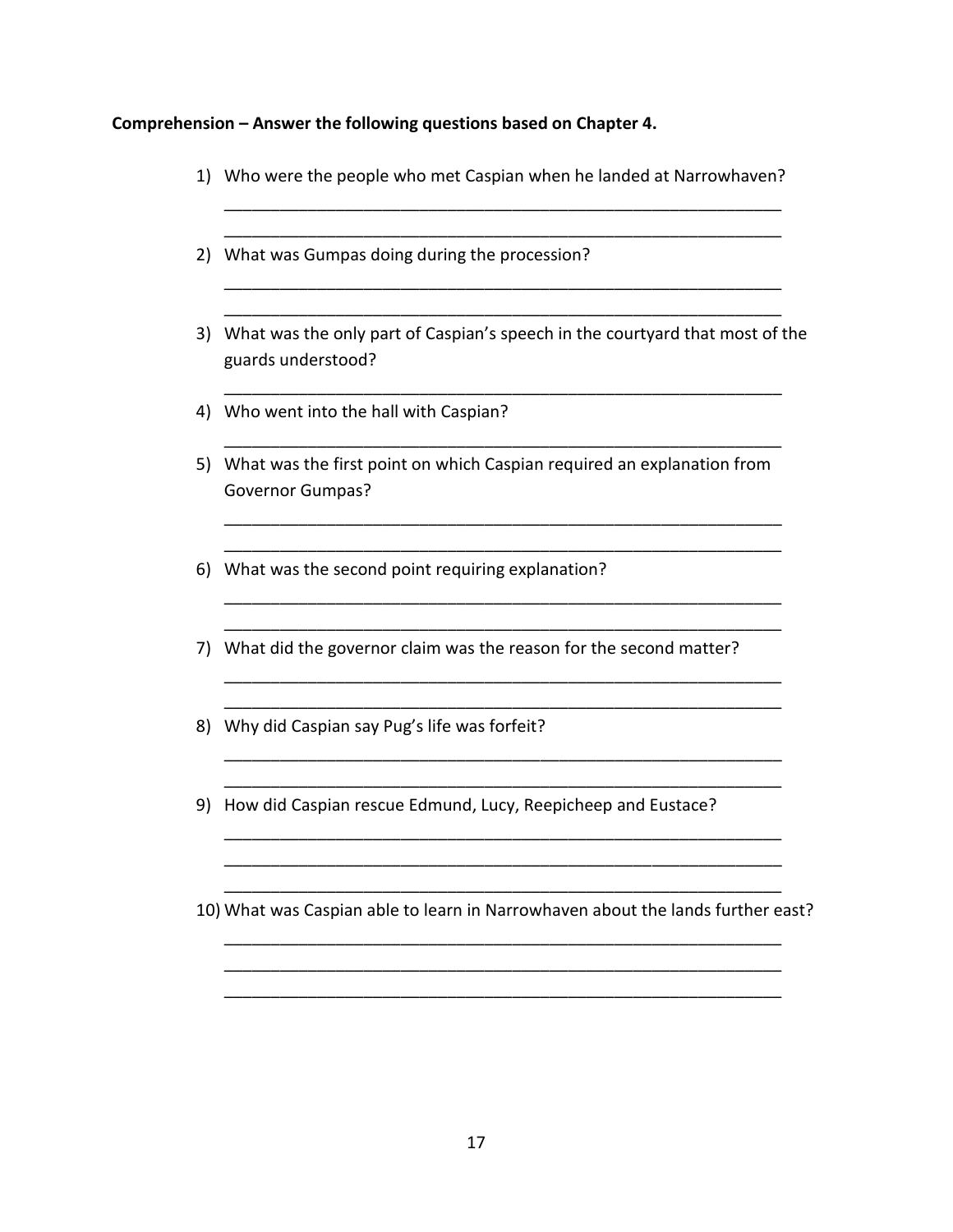- 1) Caspian says that he doesn't see that the slave trade brings anything worth having to the island, but "whether it does or not, it must be stopped." What do you think he means by that statement?
- 2) Why do you think Caspian pardoned Pug?

#### **Write, Discuss, Create**

#### **A. Write**

Imagine that you had witnessed the procession of Caspian and his men from the jetty to the castle gates, and write a description of it.

#### **B. Discuss**

Discuss your feelings after reading the description of the slave market in this chapter.

#### **C. Create**

Draw a picture of the Calormene merchants, given the description in this chapter.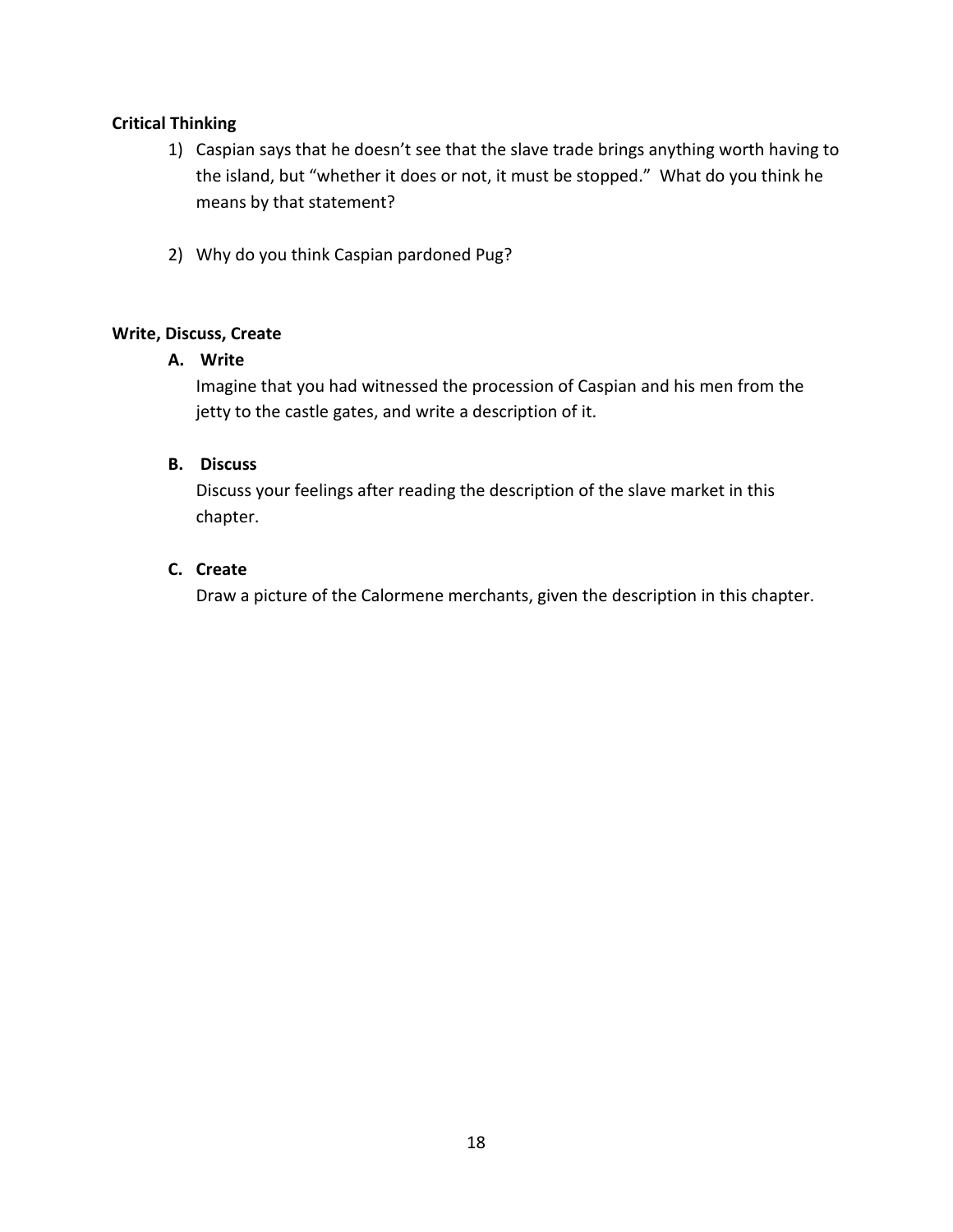## **Chapter 5: The Storm and What Came of It**

## **Vocabulary:**

| a boat used to pull a ship out of a harbor to deep water |
|----------------------------------------------------------|
| laced boots                                              |
| close-fitting, hip-length jackets                        |
| sad, nearly hopeless                                     |
| unfavorable, indicating trouble                          |
| the ship's kitchen                                       |
| up on the mast of the ship                               |
| a long pole supporting and spreading the ship's sail     |
| inspiring terror or dismay                               |
| on board a ship                                          |
| radio                                                    |
| a flare used to signal for help                          |
| devils, very wicked people                               |
| a wind blowing between 32 and 63 miles per hour          |
| kept motionless by lack of wind                          |
| annoying person                                          |
| offensively, shockingly                                  |
| talking down to                                          |
| deserving hatred                                         |
| a large pole projecting from the front of a ship         |
| a depth of six feet                                      |
| an upward slope                                          |
| unclear                                                  |
| depressing                                               |
| wild animals hunted for food                             |
| the body of a wrecked ship                               |
| risk, dare                                               |
| a downward slope                                         |
| steep drop-offs                                          |
| scrambled, climbed                                       |
| slipping and sliding                                     |
|                                                          |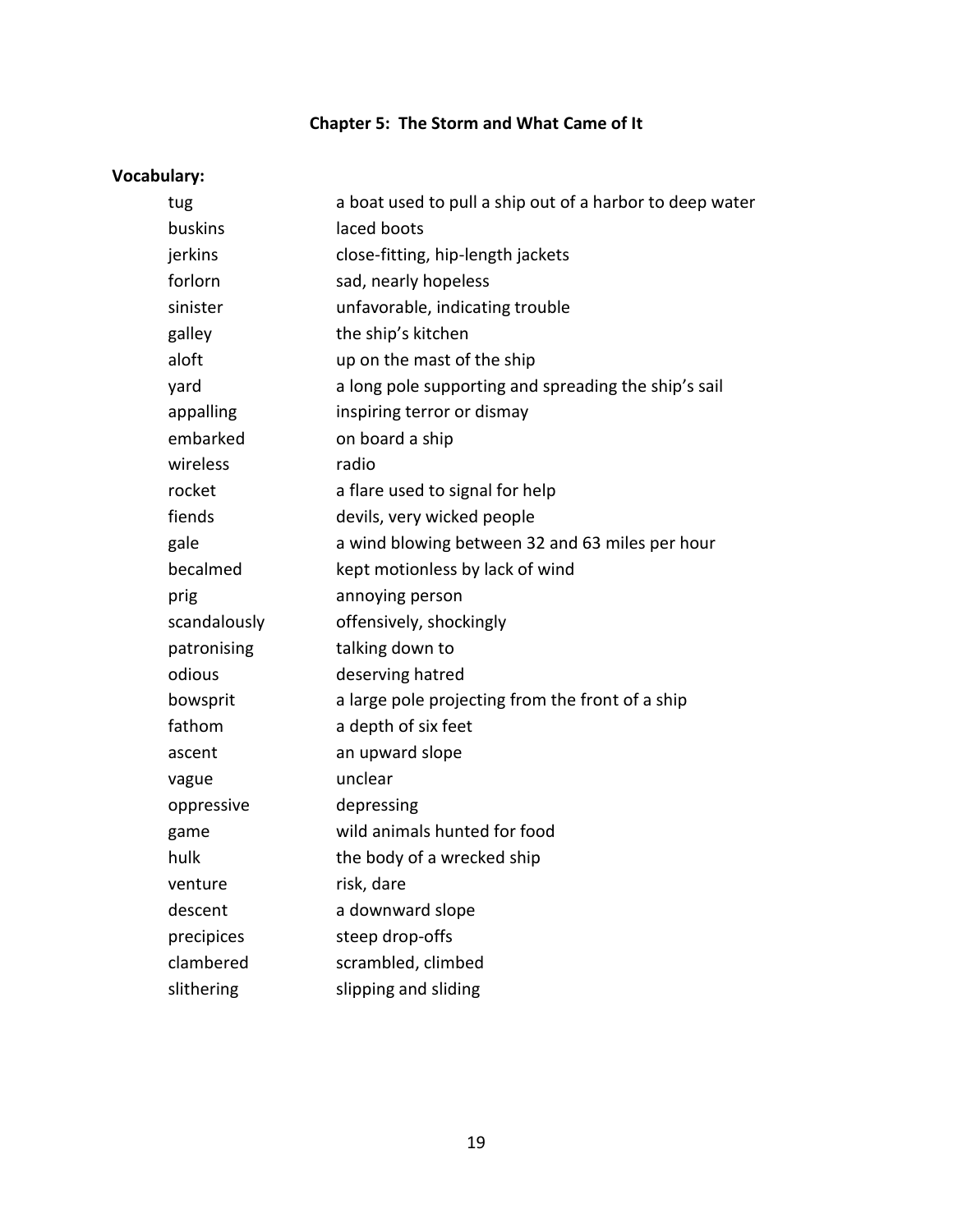#### **Expressions**:

"death or glory charges"  $-$  battle charges that are likely to end either in death and defeat or miraculous victory "last stands" – holding defensive positions against overwhelming odds "hatches were battened down" – doors and other openings were sealed "reef the sail" – roll or fold back part of the sail "shoved her oar in" – made an unwelcome statement "Norwegian fjord" – a narrow inlet of the sea between cliffs, common in Norway

#### **Vocabulary Enrichment Activities:**

- **A. Fill in the blanks with the words or expressions from the lists above that make the most sense based on the story.**
	- 1) The *Dawn Treader* became a live ship again after the \_\_\_\_\_\_\_\_\_\_\_\_ cast off and a wave ran up under her prow.
	- 2) Reepicheep sometimes did poorly at chess because his mind was full of
	- 3) Lucy got to her cabin and shut out the sight of the speed at which they were rushing into the darkness.
	- 4) Eustace was upset that there was neither a same mor a **EXECUTE:** On board with which to signal for help.
	- 5) On September 4, the *Dawn Treader* was still
	- 6) Eustace felt that he was treated when he tried to get water in the middle of the night.
	- 7) A hunting party was organized to shoot any that might be found on the island.
	- 8) Seen from the shore, the ship looked like a crippled, discoloured  $\blacksquare$
	- 9) Eustace finally came entitled a slide of loose stones to a level place.

#### **B. Correctly use each of these words in a sentence:**

\_\_\_\_\_\_\_\_\_\_\_\_\_\_\_\_\_\_\_\_\_\_\_\_\_.

- 1) forlorn
- 2) sinister
- 3) appalling
- 4) vague
- 5) venture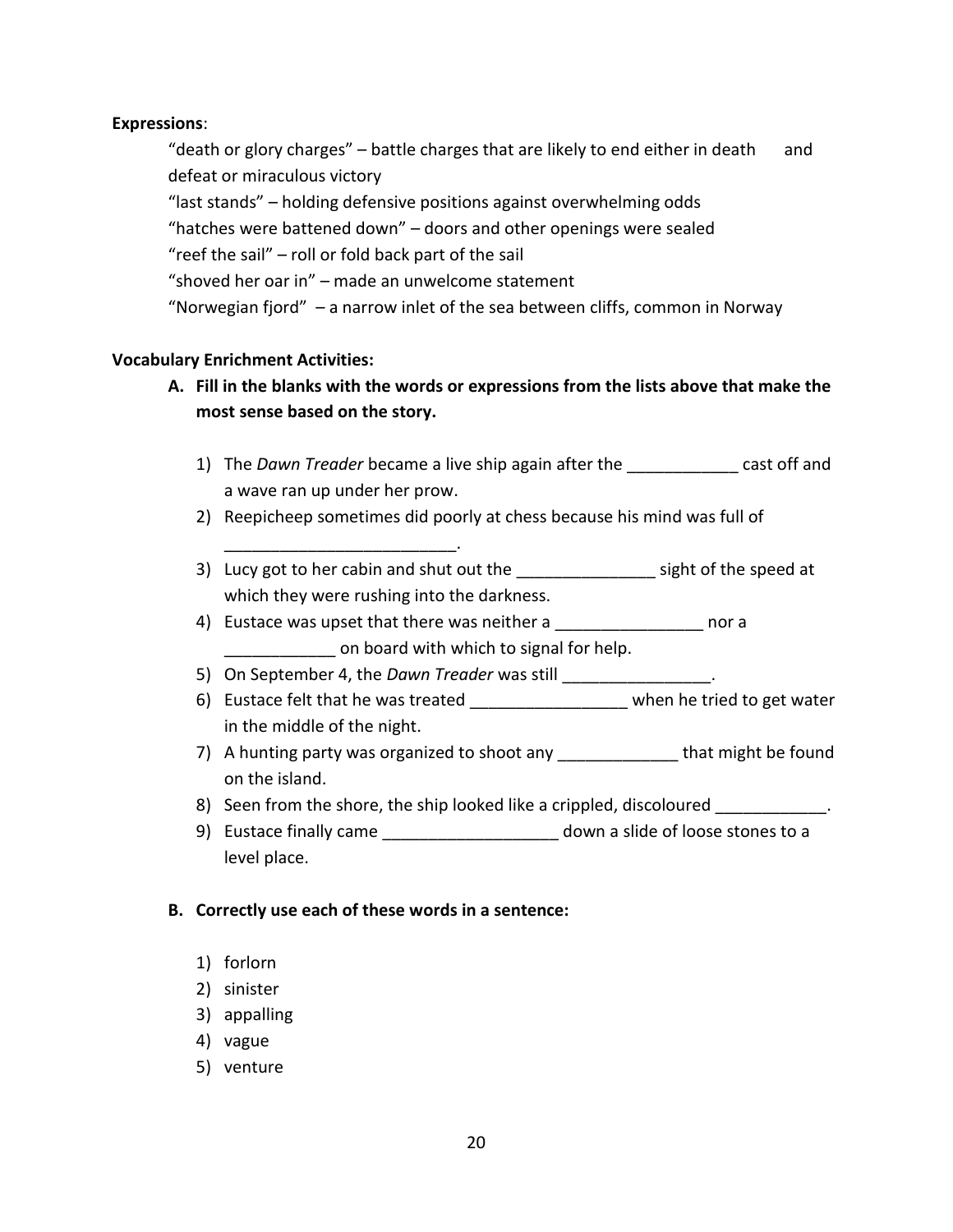#### **Comprehension – Answer the following questions based on Chapter 5.**

1) How long after their landing did the *Dawn Treader* leave Narrowhaven?

\_\_\_\_\_\_\_\_\_\_\_\_\_\_\_\_\_\_\_\_\_\_\_\_\_\_\_\_\_\_\_\_\_\_\_\_\_\_\_\_\_\_\_\_\_\_\_\_\_\_\_\_\_\_\_\_\_\_\_\_

\_\_\_\_\_\_\_\_\_\_\_\_\_\_\_\_\_\_\_\_\_\_\_\_\_\_\_\_\_\_\_\_\_\_\_\_\_\_\_\_\_\_\_\_\_\_\_\_\_\_\_\_\_\_\_\_\_\_\_\_

\_\_\_\_\_\_\_\_\_\_\_\_\_\_\_\_\_\_\_\_\_\_\_\_\_\_\_\_\_\_\_\_\_\_\_\_\_\_\_\_\_\_\_\_\_\_\_\_\_\_\_\_\_\_\_\_\_\_\_\_ \_\_\_\_\_\_\_\_\_\_\_\_\_\_\_\_\_\_\_\_\_\_\_\_\_\_\_\_\_\_\_\_\_\_\_\_\_\_\_\_\_\_\_\_\_\_\_\_\_\_\_\_\_\_\_\_\_\_\_\_

\_\_\_\_\_\_\_\_\_\_\_\_\_\_\_\_\_\_\_\_\_\_\_\_\_\_\_\_\_\_\_\_\_\_\_\_\_\_\_\_\_\_\_\_\_\_\_\_\_\_\_\_\_\_\_\_\_\_\_\_

\_\_\_\_\_\_\_\_\_\_\_\_\_\_\_\_\_\_\_\_\_\_\_\_\_\_\_\_\_\_\_\_\_\_\_\_\_\_\_\_\_\_\_\_\_\_\_\_\_\_\_\_\_\_\_\_\_\_\_\_

\_\_\_\_\_\_\_\_\_\_\_\_\_\_\_\_\_\_\_\_\_\_\_\_\_\_\_\_\_\_\_\_\_\_\_\_\_\_\_\_\_\_\_\_\_\_\_\_\_\_\_\_\_\_\_\_\_\_\_\_ \_\_\_\_\_\_\_\_\_\_\_\_\_\_\_\_\_\_\_\_\_\_\_\_\_\_\_\_\_\_\_\_\_\_\_\_\_\_\_\_\_\_\_\_\_\_\_\_\_\_\_\_\_\_\_\_\_\_\_\_

\_\_\_\_\_\_\_\_\_\_\_\_\_\_\_\_\_\_\_\_\_\_\_\_\_\_\_\_\_\_\_\_\_\_\_\_\_\_\_\_\_\_\_\_\_\_\_\_\_\_\_\_\_\_\_\_\_\_\_\_ \_\_\_\_\_\_\_\_\_\_\_\_\_\_\_\_\_\_\_\_\_\_\_\_\_\_\_\_\_\_\_\_\_\_\_\_\_\_\_\_\_\_\_\_\_\_\_\_\_\_\_\_\_\_\_\_\_\_\_\_

\_\_\_\_\_\_\_\_\_\_\_\_\_\_\_\_\_\_\_\_\_\_\_\_\_\_\_\_\_\_\_\_\_\_\_\_\_\_\_\_\_\_\_\_\_\_\_\_\_\_\_\_\_\_\_\_\_\_\_\_ \_\_\_\_\_\_\_\_\_\_\_\_\_\_\_\_\_\_\_\_\_\_\_\_\_\_\_\_\_\_\_\_\_\_\_\_\_\_\_\_\_\_\_\_\_\_\_\_\_\_\_\_\_\_\_\_\_\_\_\_

\_\_\_\_\_\_\_\_\_\_\_\_\_\_\_\_\_\_\_\_\_\_\_\_\_\_\_\_\_\_\_\_\_\_\_\_\_\_\_\_\_\_\_\_\_\_\_\_\_\_\_\_\_\_\_\_\_\_\_\_ \_\_\_\_\_\_\_\_\_\_\_\_\_\_\_\_\_\_\_\_\_\_\_\_\_\_\_\_\_\_\_\_\_\_\_\_\_\_\_\_\_\_\_\_\_\_\_\_\_\_\_\_\_\_\_\_\_\_\_\_

\_\_\_\_\_\_\_\_\_\_\_\_\_\_\_\_\_\_\_\_\_\_\_\_\_\_\_\_\_\_\_\_\_\_\_\_\_\_\_\_\_\_\_\_\_\_\_\_\_\_\_\_\_\_\_\_\_\_\_\_

\_\_\_\_\_\_\_\_\_\_\_\_\_\_\_\_\_\_\_\_\_\_\_\_\_\_\_\_\_\_\_\_\_\_\_\_\_\_\_\_\_\_\_\_\_\_\_\_\_\_\_\_\_\_\_\_\_\_\_\_\_\_\_\_\_\_

- 2) What were the first few days of the voyage like?
- 3) What were the signs that a storm was coming up?
- 4) What preparations were made for the storm?
- 5) How long did the storm last?
- 6) Why was it decided to keep going forward rather than turning back?

\_\_\_\_\_\_\_\_\_\_\_\_\_\_\_\_\_\_\_\_\_\_\_\_\_\_\_\_\_\_\_\_\_\_\_\_\_\_\_\_\_\_\_\_\_\_\_\_\_\_\_\_\_\_

- 7) Why did Eustace wander away from the rest of the party?
- 8) What showed that his new life had already done Eustace some good?
- 9) How did Eustace begin to feel before long?
- 10) Where was Eustace at the end of the chapter?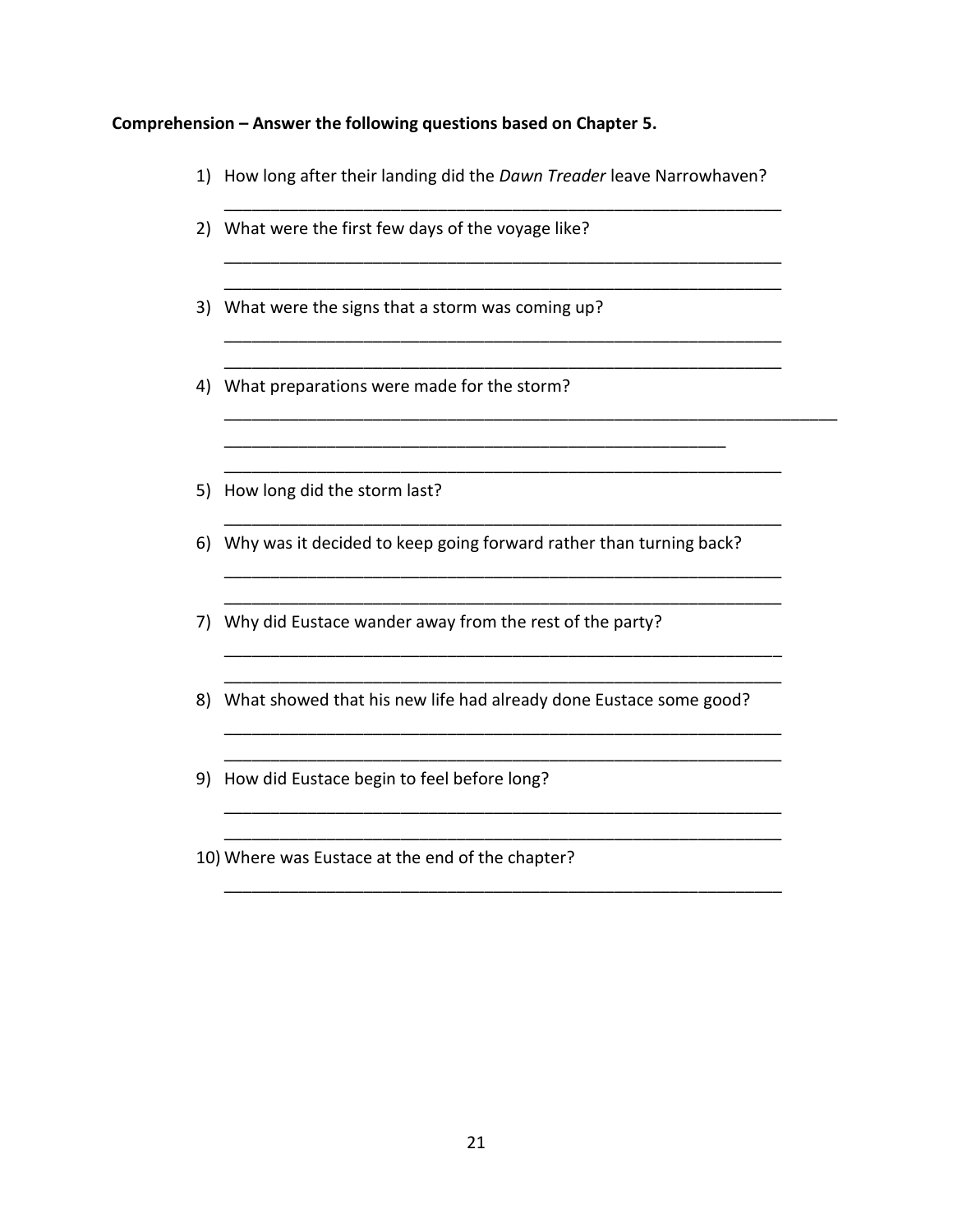- 1) Do you agree with Eustace's statement that he didn't wake the others to ask for some water because he was being considerate of them?
- 2) Why do you think the island seemed oppressive?

#### **Write, Discuss, Create**

#### **A. Write**

Write a letter that Lucy might have written to her mother describing the storm.

#### **B. Discuss**

Have you ever been lost or afraid that you had been left behind alone somewhere? Discuss how you felt, and what you did.

#### **C. Create**

Draw or paint a picture of the *Dawn Treader* as she looked after the storm.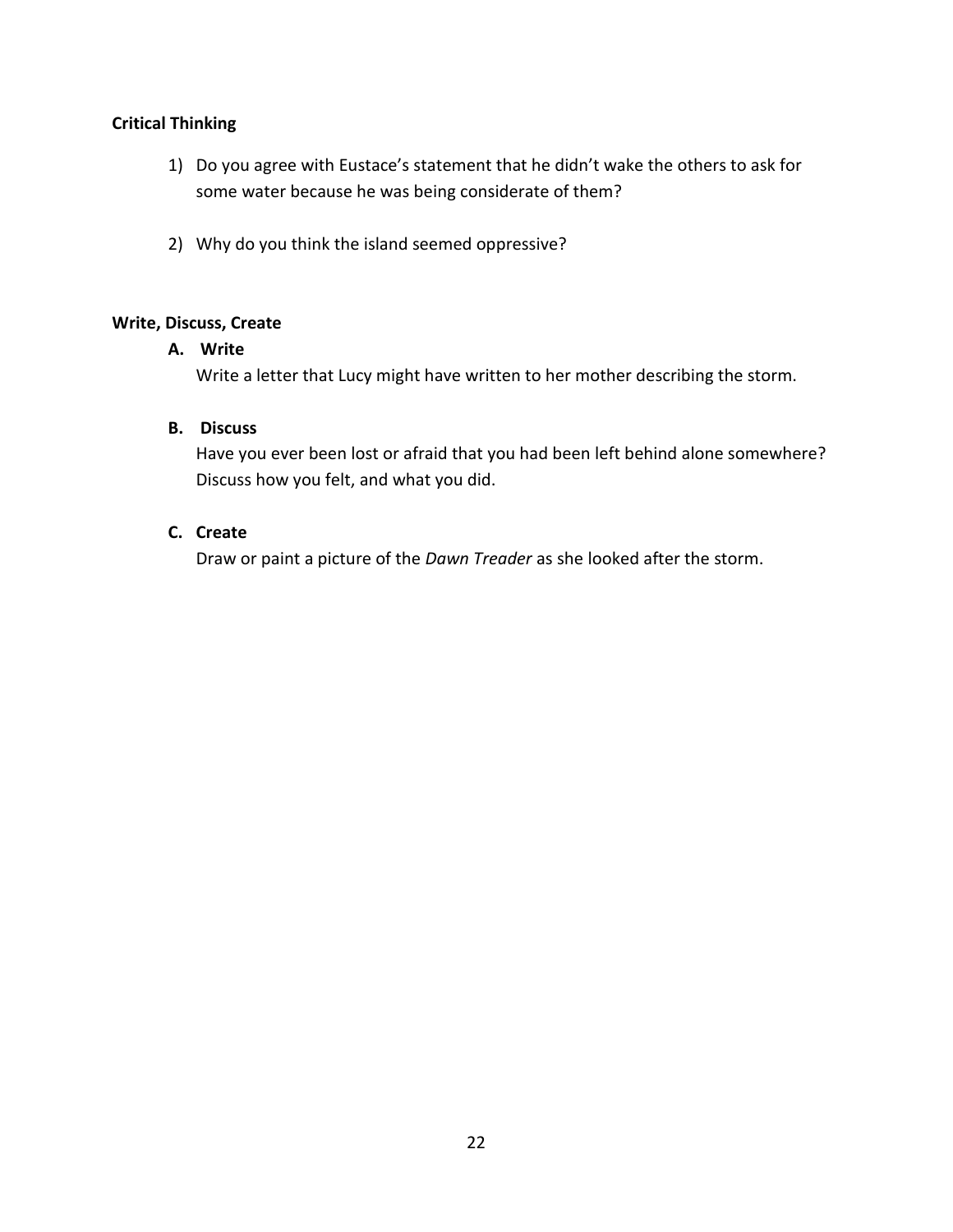#### **Chapter 6: The Adventures of Eustace**

#### **Vocabulary:**

| blighter    | someone who is not very-well liked    |
|-------------|---------------------------------------|
| spit        | a small point of land                 |
| immense     | great, huge                           |
| lithe       | flexible                              |
| shamming    | pretending, tricking                  |
| bolted      | ran in a panicked way                 |
| exports     | items sent to another country         |
| imports     | items brought in from another country |
| ingots      | small gold bars                       |
| infernal    | cursed                                |
| slink       | sneak                                 |
| stealthily  | slowly and carefully                  |
| hoard       | a hidden supply                       |
| disquieting | disturbing, alarming                  |
| constancy   | strength of mind, bravery             |
| lighted     | landed                                |

#### **Expressions**:

"slewed his head around" – turned his head

"Confound the fellow!" – an expression of disgust and frustration

"good riddance" – an expression of relief at being rid of a nuisance

"single combat" – a battle between only one champion from each side in a conflict

in place of a large battle between the whole armies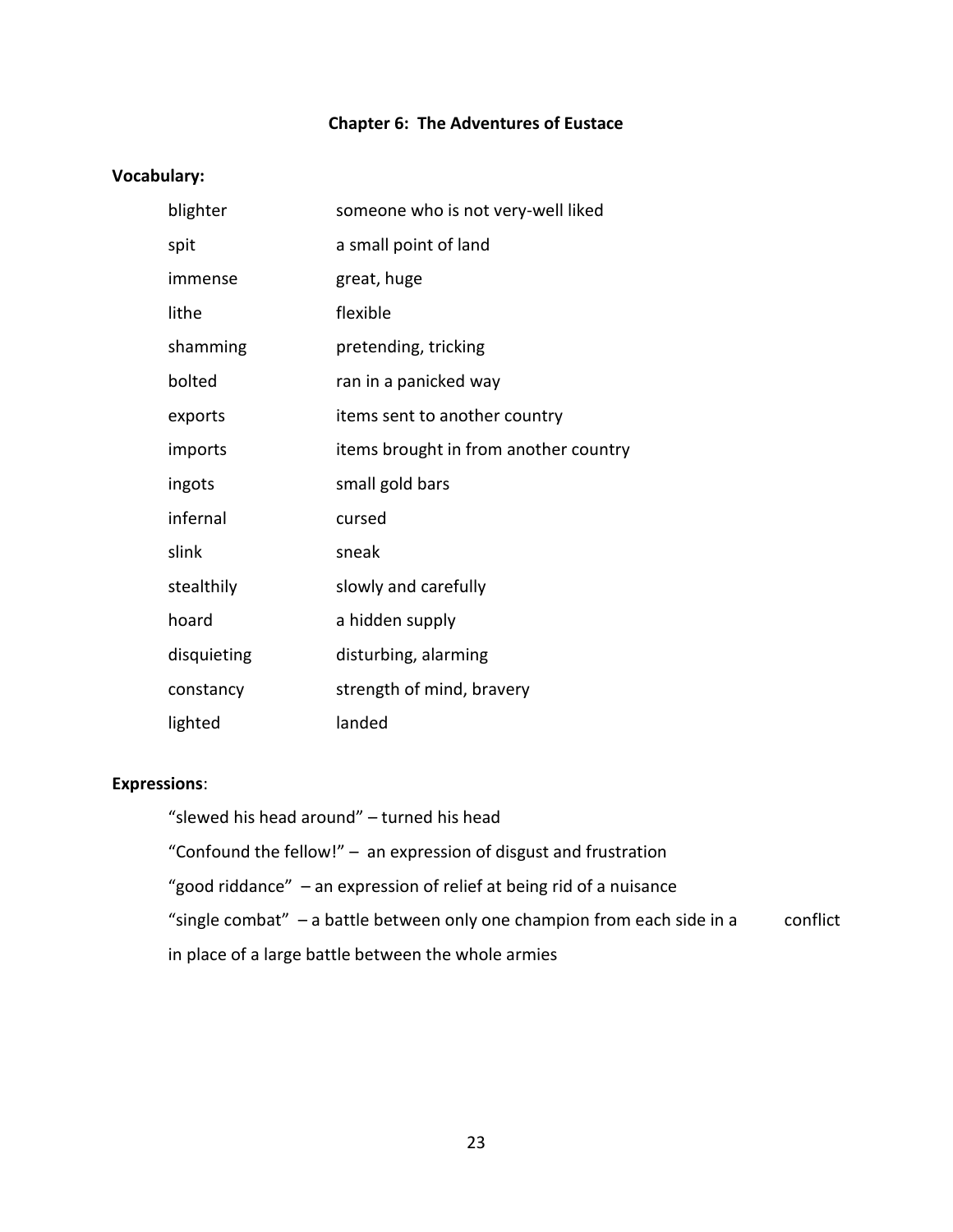#### **Vocabulary Enrichment Activities:**

- **A. Fill in the blanks with the words or expressions from the lists above that make the most sense based on the story.**
	- 1) Eustace had come down the ridge by way of a long, green \_\_\_\_\_\_\_\_\_\_\_\_ of land.
	- 2) When he heard a noise, Eustace \_\_\_\_\_\_\_\_\_\_\_\_\_\_\_\_\_\_\_\_\_\_\_\_\_\_\_\_\_\_\_\_.
	- 3) He saw a creature with a long body.
	- 4) The books Eustace had read said a lot about \_\_\_\_\_\_\_\_\_\_\_\_ and \_\_\_\_\_\_\_\_\_\_\_.
	- 5) Rhince said it would be example if Eustace was lost.
	- 6) When Eustace couldn't hold his breath any longer, he let it out
	- 7) The search party brought back and the search party brought back
	- 8) Late in the night, when the dragon was seen flying over, Caspian advised that everyone must show great \_\_\_\_\_\_\_\_\_\_\_\_\_\_\_\_\_\_\_\_.
	- 9) Caspian would not allow Reepicheep to attempt a \_\_\_\_\_\_\_\_\_\_\_\_\_\_\_\_\_\_\_\_\_\_ with the dragon.

#### **B. Correctly use each of these words in a sentence:**

1) immense

\_\_\_\_\_\_\_\_\_\_\_\_\_\_\_.

- 2) bolted
- 3) slink
- 4) hoard
- 5) lighted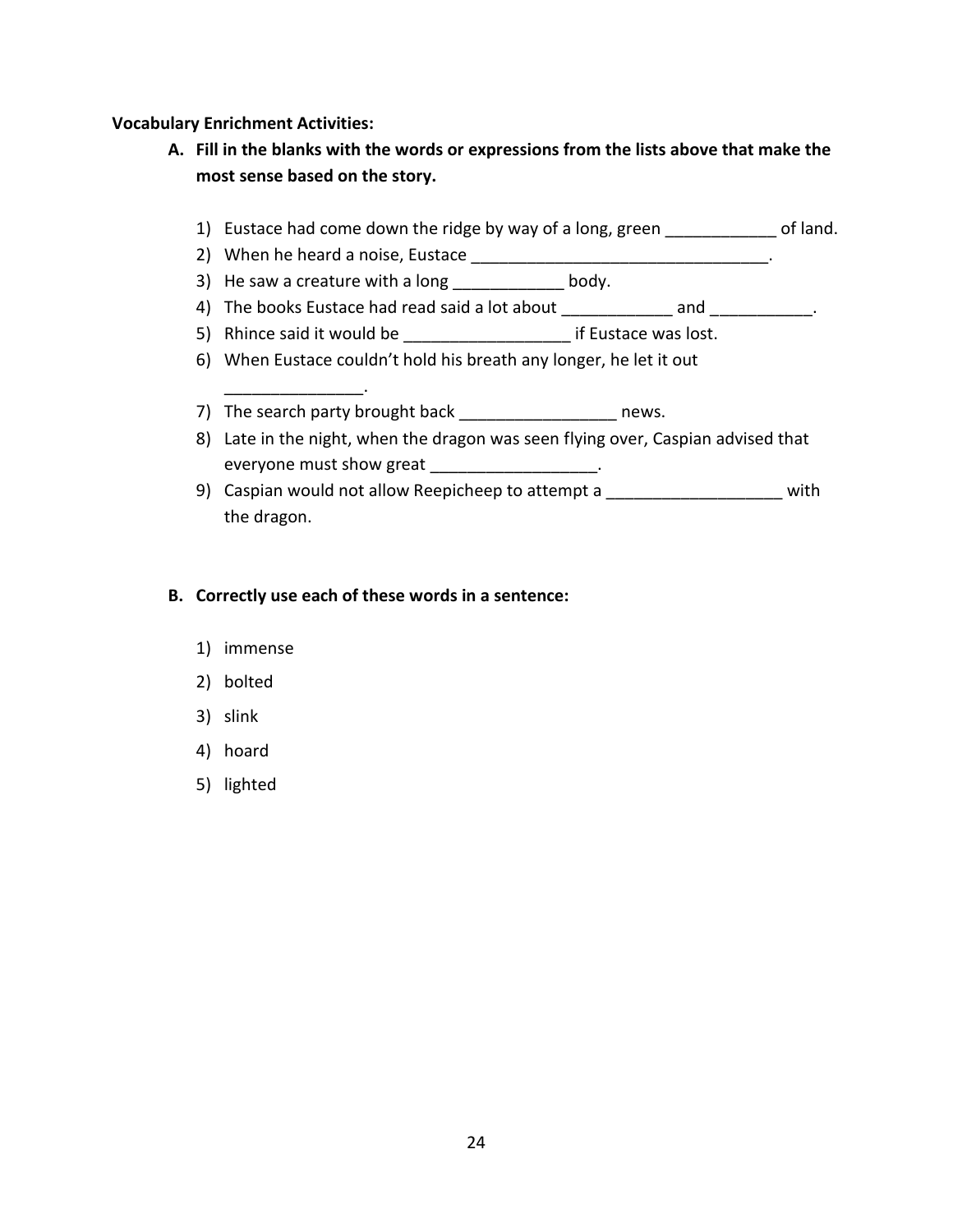#### **Comprehension – Answer the following questions based on Chapter 6.**

- 1) When did the rest of the company first notice Eustace was missing?
- 2) How did Eustace feel when he realized the dragon had died?
- 3) What piece of the treasure did he take?
- \_\_\_\_\_\_\_\_\_\_\_\_\_\_\_\_\_\_\_\_\_\_\_\_\_\_\_\_\_\_\_\_\_\_\_\_\_\_\_\_\_\_\_\_\_\_\_\_\_\_\_\_\_\_\_\_\_\_\_\_ 4) What do you think Lucy's "white face" when they can't find Eustace indicates? \_\_\_\_\_\_\_\_\_\_\_\_\_\_\_\_\_\_\_\_\_\_\_\_\_\_\_\_\_\_\_\_\_\_\_\_\_\_\_\_\_\_\_\_\_\_\_\_\_\_\_\_\_\_\_\_\_\_\_\_

\_\_\_\_\_\_\_\_\_\_\_\_\_\_\_\_\_\_\_\_\_\_\_\_\_\_\_\_\_\_\_\_\_\_\_\_\_\_\_\_\_\_\_\_\_\_\_\_\_\_\_\_\_\_\_\_\_\_\_\_

\_\_\_\_\_\_\_\_\_\_\_\_\_\_\_\_\_\_\_\_\_\_\_\_\_\_\_\_\_\_\_\_\_\_\_\_\_\_\_\_\_\_\_\_\_\_\_\_\_\_\_\_\_\_\_\_\_\_\_\_

\_\_\_\_\_\_\_\_\_\_\_\_\_\_\_\_\_\_\_\_\_\_\_\_\_\_\_\_\_\_\_\_\_\_\_\_\_\_\_\_\_\_\_\_\_\_\_\_\_\_\_\_\_\_\_\_\_\_\_\_ \_\_\_\_\_\_\_\_\_\_\_\_\_\_\_\_\_\_\_\_\_\_\_\_\_\_\_\_\_\_\_\_\_\_\_\_\_\_\_\_\_\_\_\_\_\_\_\_\_\_\_\_\_\_\_\_\_\_\_\_

\_\_\_\_\_\_\_\_\_\_\_\_\_\_\_\_\_\_\_\_\_\_\_\_\_\_\_\_\_\_\_\_\_\_\_\_\_\_\_\_\_\_\_\_\_\_\_\_\_\_\_\_\_\_\_\_\_\_\_\_ \_\_\_\_\_\_\_\_\_\_\_\_\_\_\_\_\_\_\_\_\_\_\_\_\_\_\_\_\_\_\_\_\_\_\_\_\_\_\_\_\_\_\_\_\_\_\_\_\_\_\_\_\_\_\_\_\_\_\_\_

\_\_\_\_\_\_\_\_\_\_\_\_\_\_\_\_\_\_\_\_\_\_\_\_\_\_\_\_\_\_\_\_\_\_\_\_\_\_\_\_\_\_\_\_\_\_\_\_\_\_\_\_\_\_\_\_\_\_\_\_ \_\_\_\_\_\_\_\_\_\_\_\_\_\_\_\_\_\_\_\_\_\_\_\_\_\_\_\_\_\_\_\_\_\_\_\_\_\_\_\_\_\_\_\_\_\_\_\_\_\_\_\_\_\_\_\_\_\_\_\_ \_\_\_\_\_\_\_\_\_\_\_\_\_\_\_\_\_\_\_\_\_\_\_\_\_\_\_\_\_\_\_\_\_\_\_\_\_\_\_\_\_\_\_\_\_\_\_\_\_\_\_\_\_\_\_\_\_\_\_\_

\_\_\_\_\_\_\_\_\_\_\_\_\_\_\_\_\_\_\_\_\_\_\_\_\_\_\_\_\_\_\_\_\_\_\_\_\_\_\_\_\_\_\_\_\_\_\_\_\_\_\_\_\_\_\_\_\_\_\_\_ \_\_\_\_\_\_\_\_\_\_\_\_\_\_\_\_\_\_\_\_\_\_\_\_\_\_\_\_\_\_\_\_\_\_\_\_\_\_\_\_\_\_\_\_\_\_\_\_\_\_\_\_\_\_\_\_\_\_\_\_

\_\_\_\_\_\_\_\_\_\_\_\_\_\_\_\_\_\_\_\_\_\_\_\_\_\_\_\_\_\_\_\_\_\_\_\_\_\_\_\_\_\_\_\_\_\_\_\_\_\_\_\_\_\_\_\_\_\_\_\_

\_\_\_\_\_\_\_\_\_\_\_\_\_\_\_\_\_\_\_\_\_\_\_\_\_\_\_\_\_\_\_\_\_\_\_\_\_\_\_\_\_\_\_\_\_\_\_\_\_\_\_\_\_\_\_\_\_\_\_\_ \_\_\_\_\_\_\_\_\_\_\_\_\_\_\_\_\_\_\_\_\_\_\_\_\_\_\_\_\_\_\_\_\_\_\_\_\_\_\_\_\_\_\_\_\_\_\_\_\_\_\_\_\_\_\_\_\_\_\_\_

\_\_\_\_\_\_\_\_\_\_\_\_\_\_\_\_\_\_\_\_\_\_\_\_\_\_\_\_\_\_\_\_\_\_\_\_\_\_\_\_\_\_\_\_\_\_\_\_\_\_\_\_\_\_\_\_\_\_\_\_

- 5) What finally woke Eustace?
- 6) What did Eustace fear when he saw the dragon claw moving beside him?
- 7) How did he come to discover what had happened?
- 8) After his first feeling of relief, what did Eustace realize?
- 9) What did the dragon do when Caspian and the others approached it?
- 10) Who was the first to step out and speak directly to the dragon?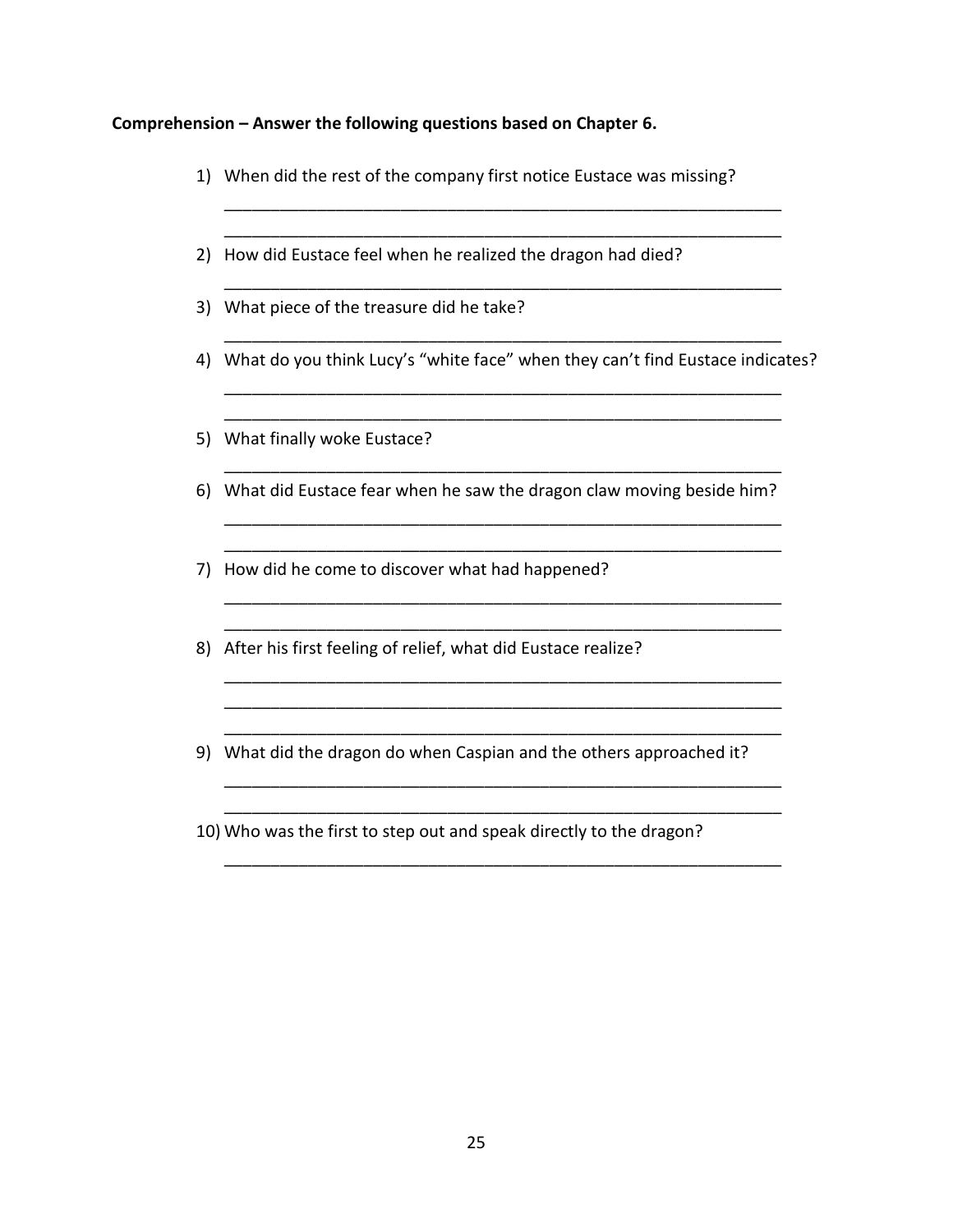- 1) What do you think is meant by the statement that Eustace had read only the wrong books?
- 2) Reepicheep rebuked Rhince for saying it would be good riddance if Eustace were lost. Why do you think Reepicheep did this, and do you agree with him?

#### **Write, Discuss, Create**

#### **A. Write**

Write what you think Eustace would have written if he had kept his diary during this events of this chapter.

#### **B. Discuss**

When the company marched down to the beach to confront the dragon, "everyone felt fonder of everyone else than at ordinary times." Have you ever been in a situation where you felt closer to those around you because of a shared danger or trouble?

#### **C. Create**

Draw or paint a picture of the dragon according to the description in this chapter.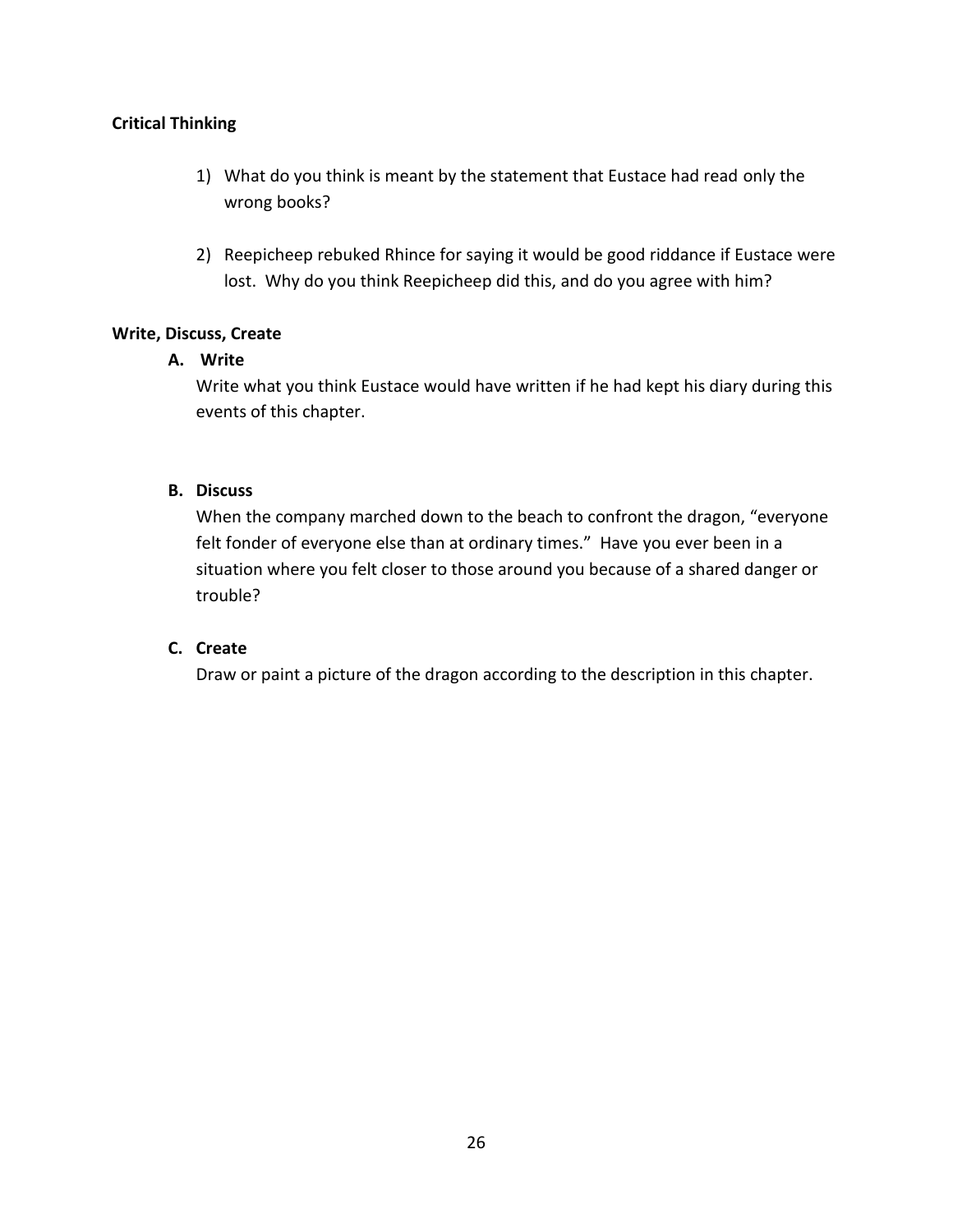#### **Chapter 7: How the Adventure Ended**

#### **Vocabulary:**

| device        | a design connected with a particular person or family |
|---------------|-------------------------------------------------------|
| disputed      | questioned, disagreed                                 |
| ejaculations  | sudden excited words or statements                    |
| disenchanting | breaking a magic spell                                |
| trodden       | walked on                                             |
| humane        | compassionate, considerate                            |
| carcasses     | dead bodies                                           |
| revictualling | replenishing supplies                                 |
| capital       | very good                                             |
| obstinate     | stubbornly difficult                                  |
| stores        | supplies                                              |
| unmitigated   | constant, unrelieved                                  |
| lurched       | jerked or staggered                                   |
| tender        | sore                                                  |
| smarted       | stung, hurt                                           |
| mouldy        | poor, insignificant                                   |
| quoit         | a ring of iron or rope used in a throwing game        |

#### **Expressions**:

"under an enchantment" – under a magic spell "screwed up her courage" – worked up her courage "as right as rain" – perfectly all right, good as new "droves of wild swine" – herds of wild pigs "fallen from prosperity" – lost their fortunes, come into hard times "cast their skins" – shed their outer layers of skin "a peeled switch" – a slender tree branch that has had the bark removed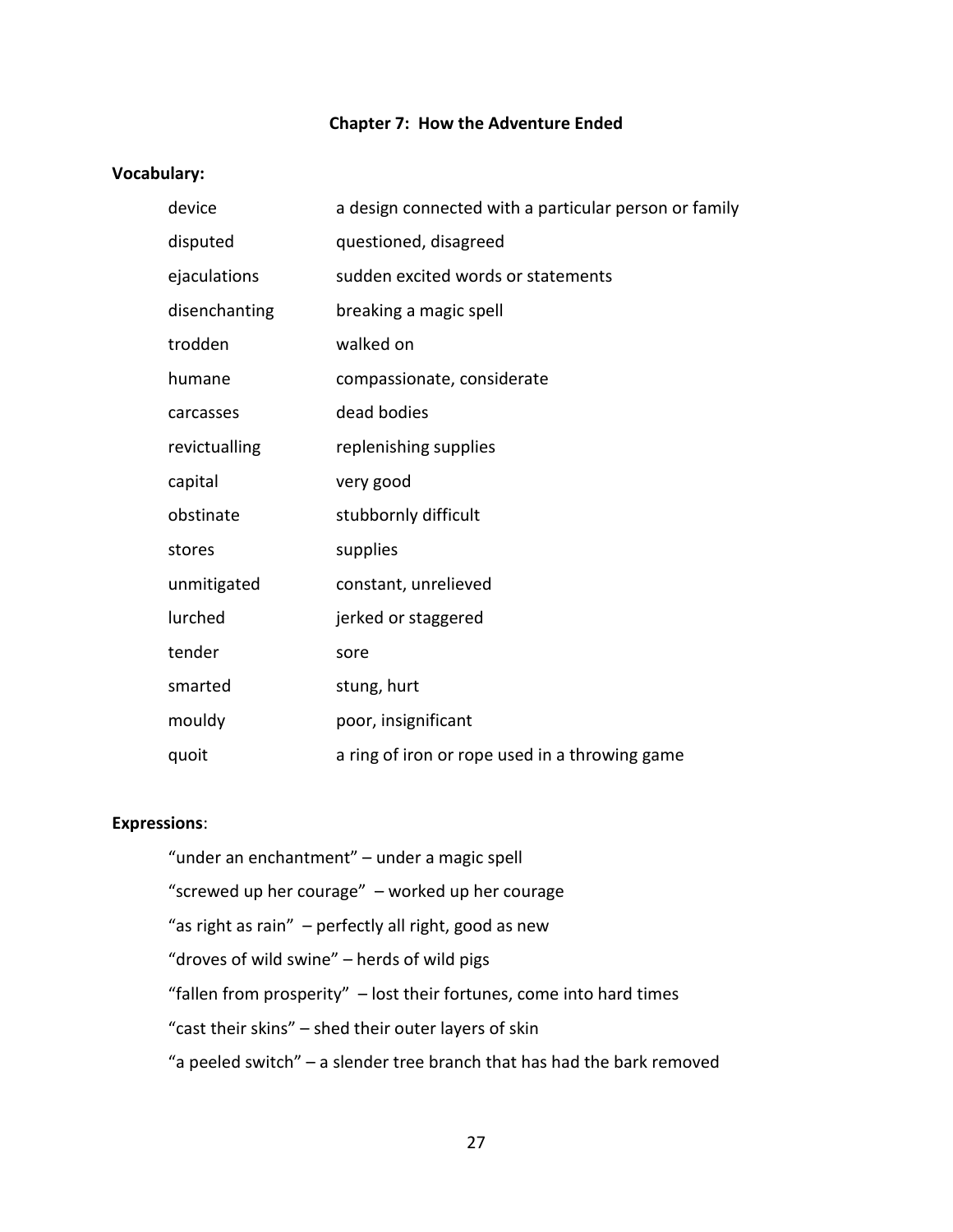#### **Vocabulary Enrichment Activities:**

- **A. Fill in the blanks with the words or expressions from the lists above that make the most sense based on the story.**
	- 1) Caspian and Drinian recognized the \_\_\_\_\_\_\_\_\_\_\_\_\_\_\_ on the arm band the dragon was wearing.
	- 2) Lucy thought maybe the dragon was the Lord Octesian

\_\_\_\_\_\_\_\_\_\_\_\_\_\_\_\_\_\_\_\_\_\_\_\_\_\_\_\_\_\_\_.

- 3) When they realized that the dragon was Eustace, some of the sailors jumped back with  $\qquad \qquad \qquad$  that the narrator didn't record.
- 4) The company tried to reassure Eustace that he would be within a few days.
- 5) The explanations Eustace tried to write in the sand kept getting washed away or on before they were finished.
- 6) The island was uninhabited except for wild goats and
- 7) Eustace was able to help a great deal with the \_\_\_\_\_\_\_\_\_\_\_\_\_\_\_\_\_\_\_\_\_ of the ship.
- 8) He also found a pine tree that would make a \_\_\_\_\_\_\_\_\_\_\_\_\_\_\_\_\_\_\_\_ mast.
- 9) When he was thrown into the water, it for a moment.
- 10) The armband caught on a projection of rock, like a well-thrown \_\_\_\_\_\_\_\_\_.

#### **B. Correctly use each of these words in a sentence:**

1) disputed

\_\_\_\_\_\_\_\_\_\_\_.

- 2) obstinate
- 3) humane
- 4) unmitigated
- 5) tender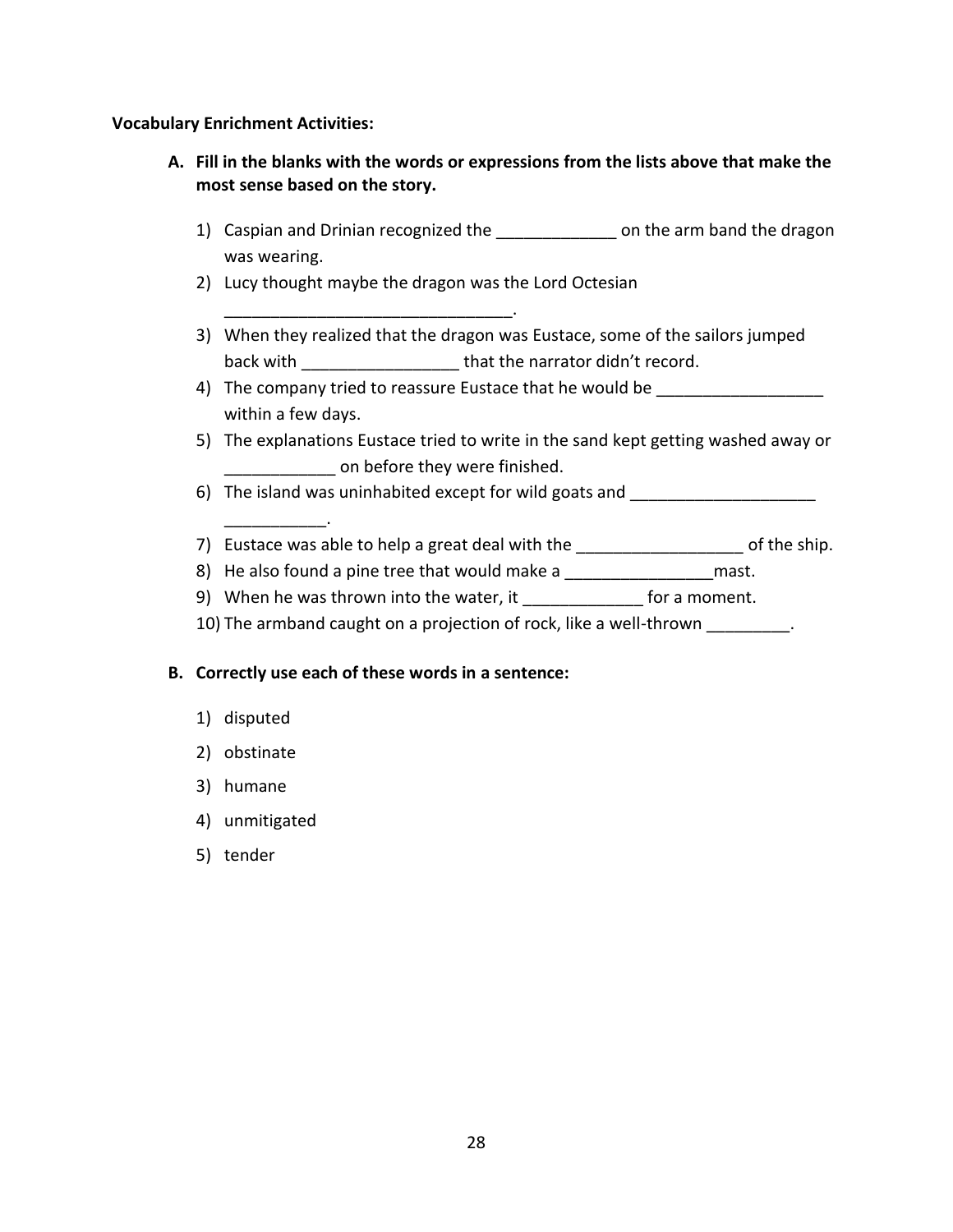#### **Comprehension – Answer the following questions based on Chapter 7.**

1) Who first guessed that the dragon was an enchanted human? \_\_\_\_\_\_\_\_\_\_\_\_\_\_\_\_\_\_\_\_\_\_\_\_\_\_\_\_\_\_\_\_\_\_\_\_\_\_\_\_\_\_\_\_\_\_\_\_\_\_\_\_\_\_\_\_\_\_\_\_ 2) What was the first indication of the improvement in Eustace's character? \_\_\_\_\_\_\_\_\_\_\_\_\_\_\_\_\_\_\_\_\_\_\_\_\_\_\_\_\_\_\_\_\_\_\_\_\_\_\_\_\_\_\_\_\_\_\_\_\_\_\_\_\_\_\_\_\_\_\_\_ 3) In what ways did the dragon Eustace make himself helpful to the rest of the company? \_\_\_\_\_\_\_\_\_\_\_\_\_\_\_\_\_\_\_\_\_\_\_\_\_\_\_\_\_\_\_\_\_\_\_\_\_\_\_\_\_\_\_\_\_\_\_\_\_\_\_\_\_\_\_\_\_\_\_\_ 4) What was it that kept Eustace from despair? \_\_\_\_\_\_\_\_\_\_\_\_\_\_\_\_\_\_\_\_\_\_\_\_\_\_\_\_\_\_\_\_\_\_\_\_\_\_\_\_\_\_\_\_\_\_\_\_\_\_\_\_\_\_\_\_\_\_\_\_ 5) Who was his most constant comforter, and why was this surprising? \_\_\_\_\_\_\_\_\_\_\_\_\_\_\_\_\_\_\_\_\_\_\_\_\_\_\_\_\_\_\_\_\_\_\_\_\_\_\_\_\_\_\_\_\_\_\_\_\_\_\_\_\_\_\_\_\_\_\_\_ 6) What was the problem that hung over everyone like a cloud? \_\_\_\_\_\_\_\_\_\_\_\_\_\_\_\_\_\_\_\_\_\_\_\_\_\_\_\_\_\_\_\_\_\_\_\_\_\_\_\_\_\_\_\_\_\_\_\_\_\_\_\_\_\_\_\_\_\_\_\_ 7) What was Eustace realizing more and more during the time that he was a dragon? \_\_\_\_\_\_\_\_\_\_\_\_\_\_\_\_\_\_\_\_\_\_\_\_\_\_\_\_\_\_\_\_\_\_\_\_\_\_\_\_\_\_\_\_\_\_\_\_\_\_\_\_\_\_\_\_\_\_\_\_ 8) Who was the first person to see Eustace in human form again? \_\_\_\_\_\_\_\_\_\_\_\_\_\_\_\_\_\_\_\_\_\_\_\_\_\_\_\_\_\_\_\_\_\_\_\_\_\_\_\_\_\_\_\_\_\_\_\_\_\_\_\_\_\_\_\_\_\_\_\_ 9) How long was Eustace enchanted? \_\_\_\_\_\_\_\_\_\_\_\_\_\_\_\_\_\_\_\_\_\_\_\_\_\_\_\_\_\_\_\_\_\_\_\_\_\_\_\_\_\_\_\_\_\_\_\_\_\_\_\_\_\_\_\_\_\_\_\_ 10) How was he changed back into human form?

\_\_\_\_\_\_\_\_\_\_\_\_\_\_\_\_\_\_\_\_\_\_\_\_\_\_\_\_\_\_\_\_\_\_\_\_\_\_\_\_\_\_\_\_\_\_\_\_\_\_\_\_\_\_\_\_\_\_\_\_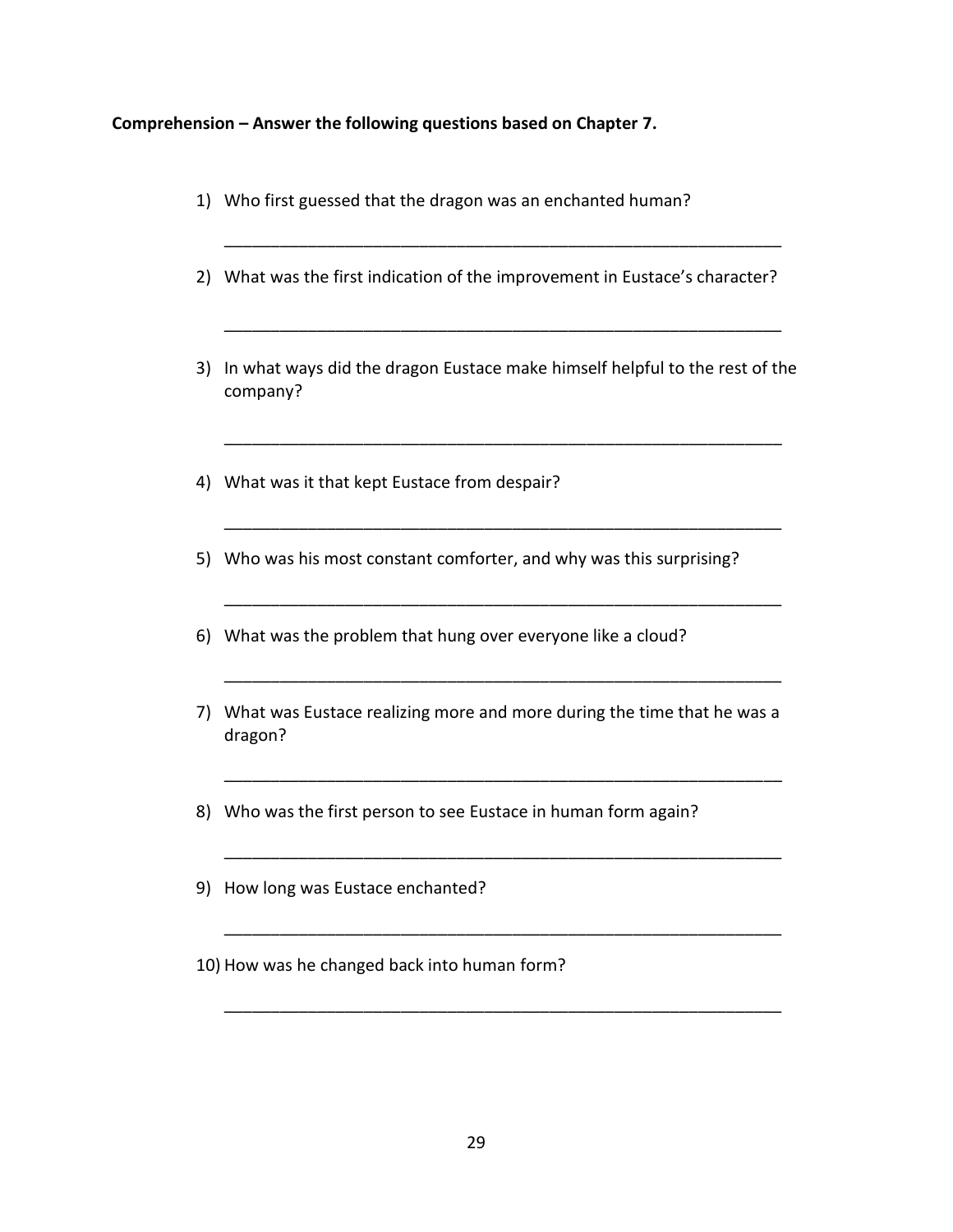- 1) Why do you think Eustace wanted to talk to Edmund alone and not meet the others right away after he was changed?
- 2) Eustace laughed "a different laugh from any Edmund had heard him give before." What do you think this means?

#### **Write, Discuss, Create**

#### **A. Write**

Write a paragraph or two telling what you think might have happened to the Lord Octesian.

#### **B. Discuss**

Eustace asks Edmund if he knows Aslan, and Edmund replies, "Well – he knows me." Discuss why you think Edmund answers this way, and what the difference is between knowing Aslan and being known by him.

#### **C. Create**

Draw or paint a picture of the garden in which Eustace meets Aslan.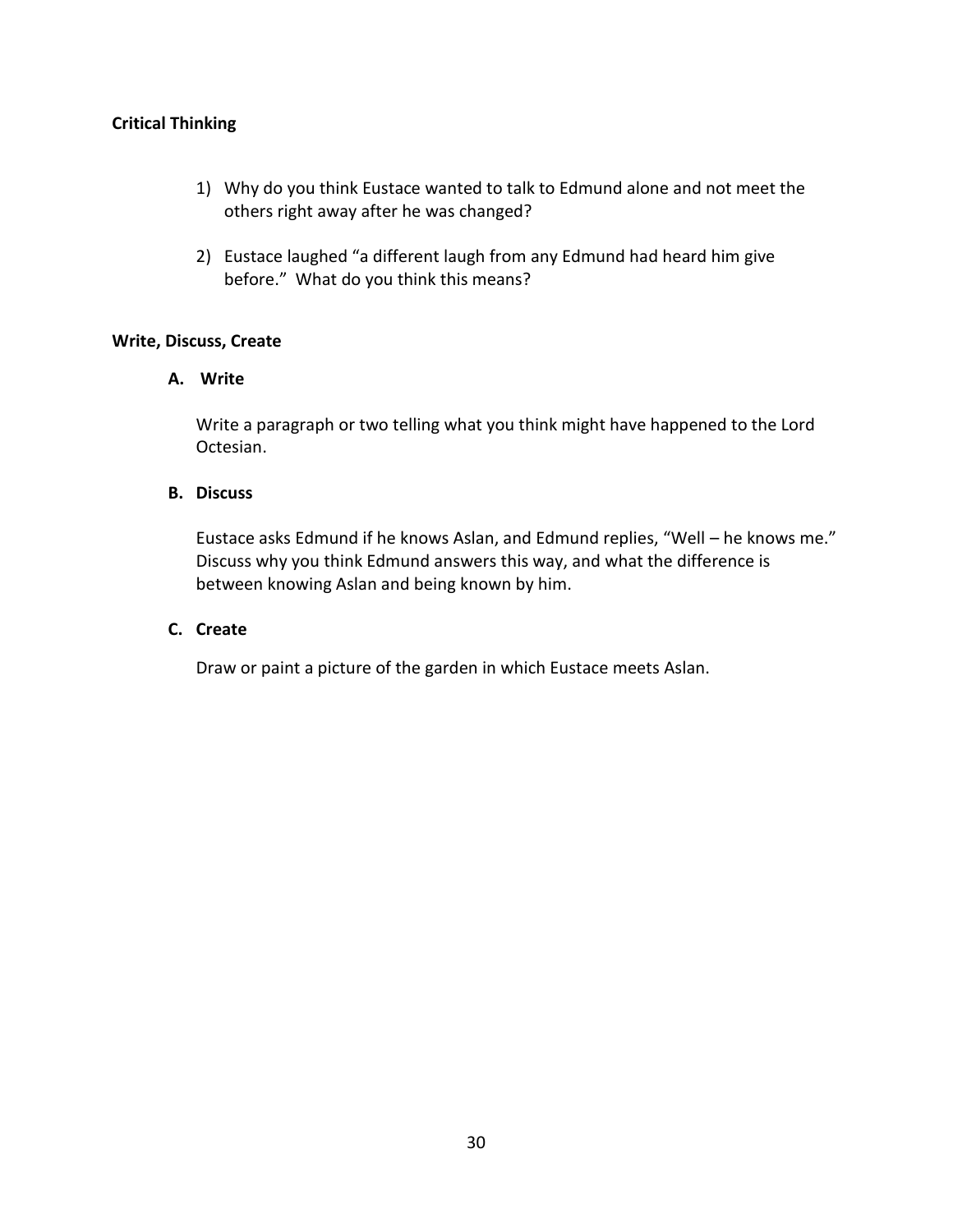#### **Chapter 8: Two Narrow Escapes**

#### **Vocabulary:**

| intervals     | regular spaces                                                         |
|---------------|------------------------------------------------------------------------|
| cricket       | a game played with a ball and bat by two teams                         |
| cricket pitch | the field on which cricket is played, 22 yards long by 10<br>feet wide |
| vermilions    | bright reds                                                            |
| matchwood     | small bits of wood                                                     |
| valour        | bravery                                                                |
| lee           | protective shelter                                                     |
| stern-sheets  | the stern area of an open boat                                         |
| sword-hilt    | the handle of a sword                                                  |
| mail shirt    | an armor shirt made of metal links                                     |
| fishy         | strange, suspicious                                                    |
| bewitched     | under a magic spell                                                    |
| baccy         | tobacco                                                                |

#### **Expressions**:

"Hang it!" – an expression of alarm "lie in harbour" – wait out the storm in a safe place near land "It makes little odds" – it doesn't make much difference "Nothing doing" – not possible "narrow shave" – a close escape from disaster "bind all of you to secrecy" – order all of you to keep this secret "under allegiance" – owing loyalty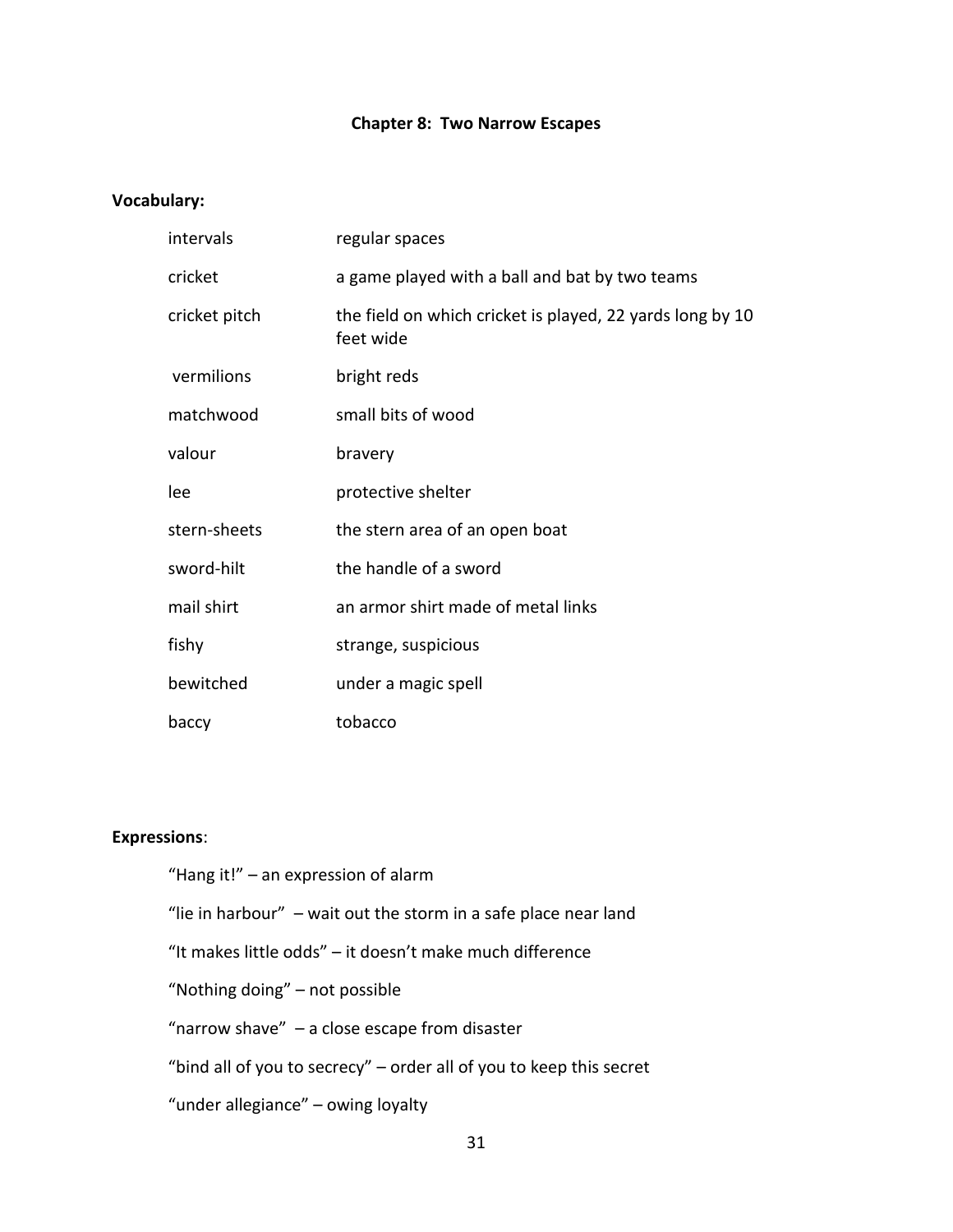**Vocabulary Enrichment Activities:**

- **A. Fill in the blanks with the words or expressions from the lists above that make the most sense based on the story.**
	- 1) Drinian was staring at what looked like a line of rocks with \_\_\_\_\_\_\_\_\_\_\_\_\_ of about forty feet between them.
	- 2) An appalling head raised out of the water only the length of a

**EXECUTE:** from the side of the ship.

- 3) If the Sea Serpent had closed the loop, the *Dawn Treader* would have been
- 4) When the gale came up, Drinian advised trying to get under the of the nearby land and \_\_\_\_\_\_\_\_\_\_\_\_\_\_\_\_\_\_\_\_\_\_\_\_ until the storm ended.
- 5) Drinian thought **Secure 20** and the which stream they tried to reach.
- 6) Edmund found a \_\_\_\_\_\_\_\_\_\_\_\_\_\_\_\_\_\_\_\_ in the heather when the company stopped to rest, and Lucy discovered a \_\_\_\_\_\_\_\_\_\_\_\_\_\_\_\_.
- 7) Upon learning the secret of the pool, Caspian wanted to

\_\_\_\_\_\_\_\_\_\_\_\_\_\_\_\_\_\_\_\_\_\_\_\_\_\_\_\_\_\_\_\_\_\_\_\_\_\_\_.

8) Drinian told Rhince that "their Majesties all seemed  $\blacksquare$ "

#### **B. Correctly use each of these words in a sentence:**

 $\mathcal{L}$ 

- 1) vermilion
- 2) valour
- 3) fishy
- 4) narrow shave
- 5) under allegiance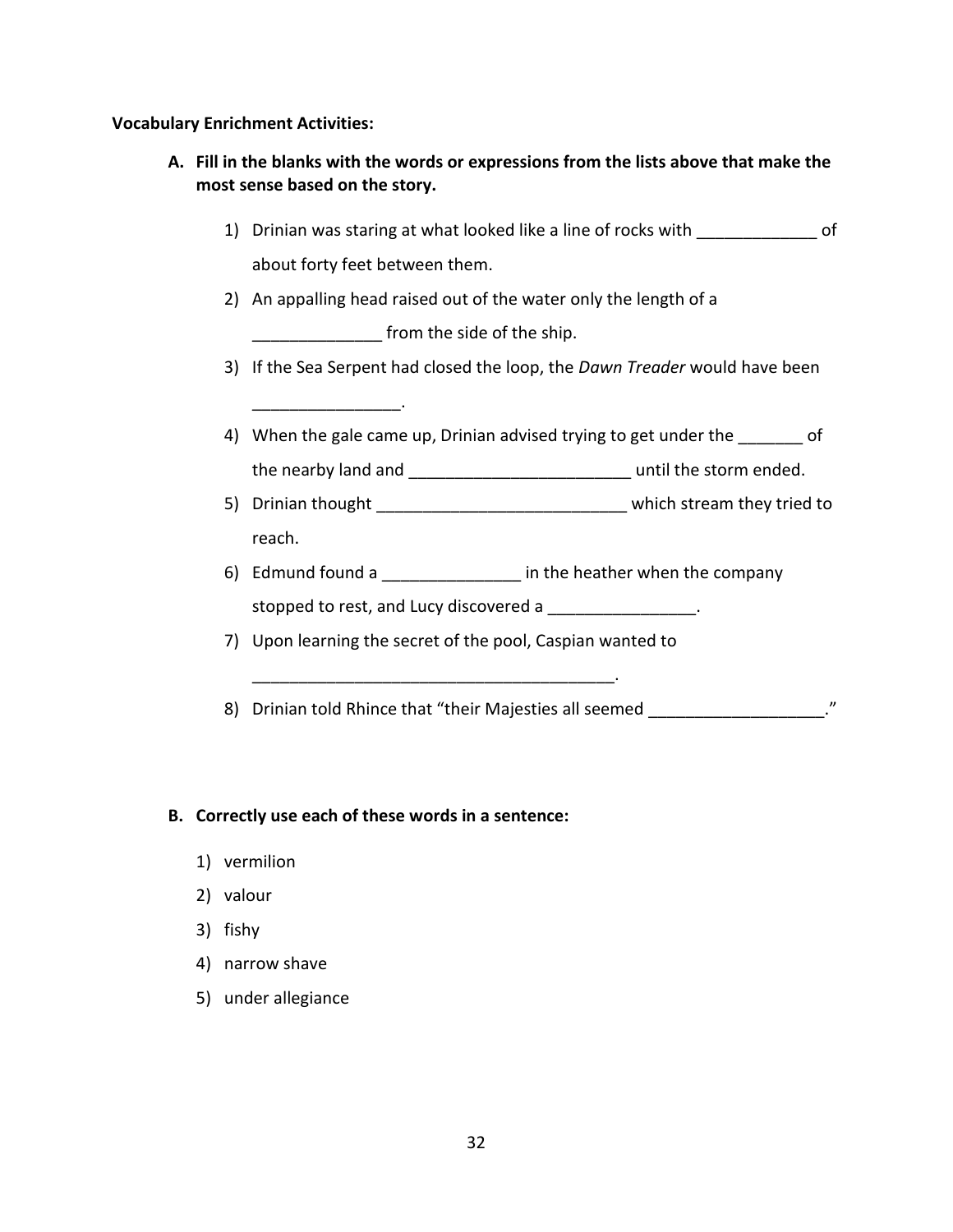## **Comprehension – Answer the following questions based on Chapter 8.**

|    | 1) What was the mood on the Dawn Treader when it sailed away from Dragon<br>Island? |  |
|----|-------------------------------------------------------------------------------------|--|
|    | 2) What did the line of things that looked like smooth round rocks turn out to be?  |  |
|    | 3) What was the first brave thing Eustace had ever done?                            |  |
|    | 4) Who first realized what the Sea Serpent intended to do to the ship?              |  |
| 5) | How many days did the ship sail from Burnt Island until land was next sighted?      |  |
|    | 6) What did the ship's company find in the pool on the next island?                 |  |
| 7) | How was the secret of the pool discovered?                                          |  |
| 8) | How did the discovery affect Caspian and Edmund?                                    |  |
| 9) | What happened to break the spell?                                                   |  |
|    | 10) What name did Reepicheep choose for this island?                                |  |

\_\_\_\_\_\_\_\_\_\_\_\_\_\_\_\_\_\_\_\_\_\_\_\_\_\_\_\_\_\_\_\_\_\_\_\_\_\_\_\_\_\_\_\_\_\_\_\_\_\_\_\_\_\_\_\_\_\_\_\_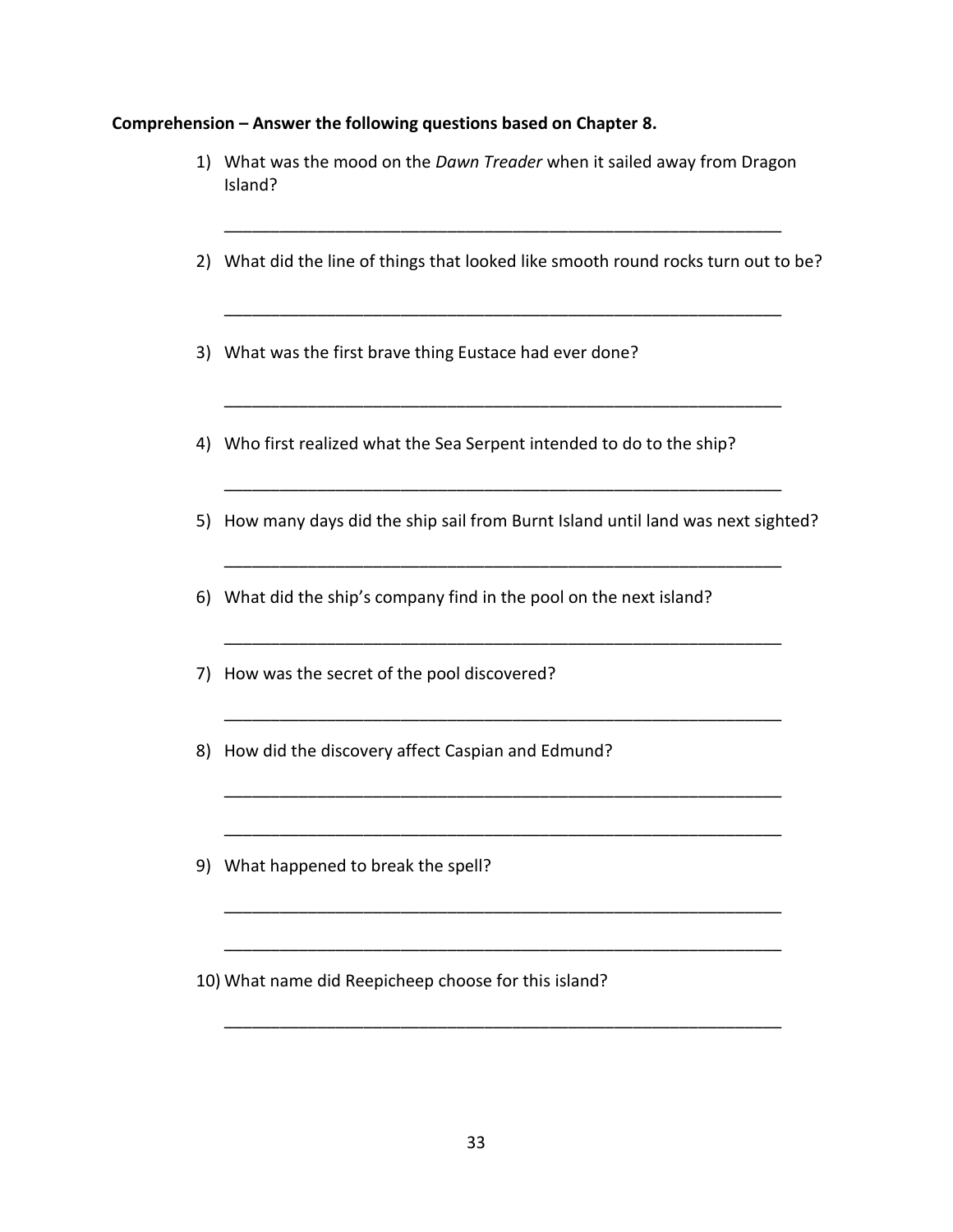- 1) Why do you think the others praised Eustace's valour, even though it didn't really help?
- 2) Why do you think the sight of Aslan changed the boys' attitude?

#### **Write, Discuss, Create**

#### **A. Write**

A ship's log is the record kept by the captain of the events of a voyage. Write an account of the incident with the Sea Serpent for the *Dawn Treader's* log.

#### **B. Discuss**

Have you ever had a narrow escape? Discuss the circumstances, and how things turned out.

#### **C. Create**

Draw or paint a picture of the Sea Serpent.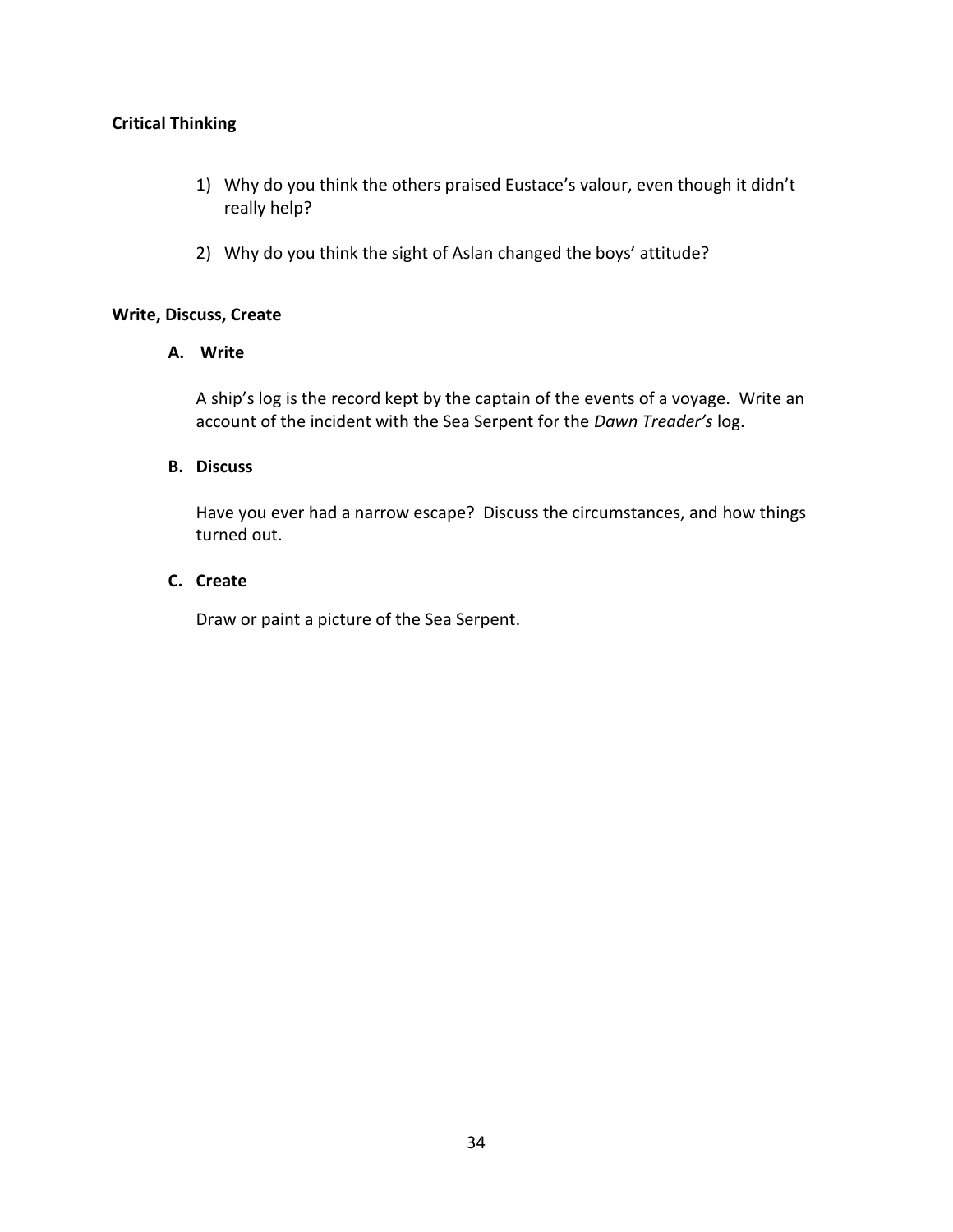#### **Chapter 9: The Island of the Voices**

#### **Vocabulary:**

| extracted   | removed, pulled out                  |
|-------------|--------------------------------------|
| mellow      | softened with age                    |
| furrow      | a trench in the earth made by a plow |
| gentry      | people of a specified group          |
| conspicuous | obvious, easily seen                 |
| folly       | lack of good sense                   |
| skulking    | sneaking                             |
| parley      | discuss terms with an enemy          |
| enmity      | hatred, ill will                     |
| wonder      | be amazed                            |
| downright   | bad-tempered                         |
| dursen't    | don't dare                           |
| treacherous | likely to betray trust               |
| accompanied | joined, traveled with                |
| flagged     | paved with stone                     |

#### **Expressions**:

- "every mother's son" everyone
- "an ugly furrow to plough" a difficult situation to get through
- "stand in" come close to the land
- "against her Majesty's honour" improper
- "uglifying spell" magic spell to make someone ugly
- "as bold as brass" very brave
- "all of a sweat and a tremble" and "of a muck sweat" sweating nervously
- "mortal tired" very tired
- "put it in a nutshell" state briefly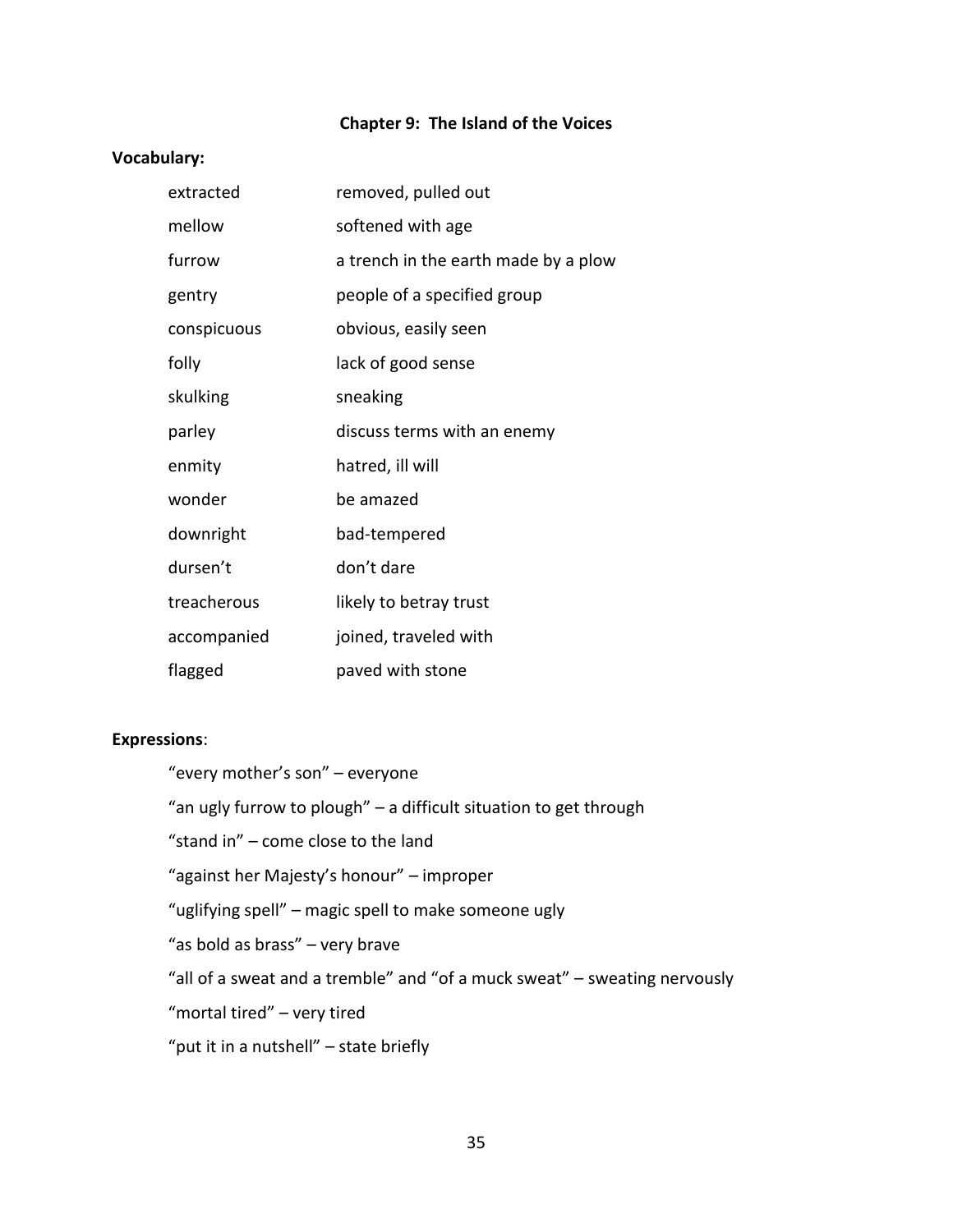**Vocabulary Enrichment Activities:**

| A. Fill in the blanks with the words or expressions from the lists above that make the<br>most sense based on the story. |                                                                                   |  |
|--------------------------------------------------------------------------------------------------------------------------|-----------------------------------------------------------------------------------|--|
|                                                                                                                          | 1) By the time Lucy ___________________ the stone from her shoe, the others were  |  |
|                                                                                                                          | out of hearing distance.                                                          |  |
|                                                                                                                          | 2) Caspian said that being cut off from the boat by invisible enemies was an      |  |
|                                                                                                                          |                                                                                   |  |
|                                                                                                                          | 3) There was not enough depth for the Dawn Treader to ______________ and take     |  |
|                                                                                                                          | the company aboard.                                                               |  |
|                                                                                                                          | 4) Reepicheep advised that it was no good creeping and _______________.           |  |
| Caspian decided they would have to see if the invisible beings would<br>5)                                               |                                                                                   |  |
|                                                                                                                          |                                                                                   |  |
|                                                                                                                          | 6) The magician had put an ________________________ on the invisible creatures.   |  |
|                                                                                                                          | 7) The Chief Voice said they had grown ______________________ of being invisible. |  |
|                                                                                                                          | 8) The service the voices requested was not                                       |  |
|                                                                                                                          |                                                                                   |  |
|                                                                                                                          | supported Lucy's decision to do it.                                               |  |
|                                                                                                                          | 9) The ship's company was ________________________ by enormous thumpings across   |  |
|                                                                                                                          | the<br>courtyard.                                                                 |  |

## **B. Correctly use each of these words in a sentence:**

- 1) conspicuous
- 2) folly
- 3) enmity
- 4) treacherous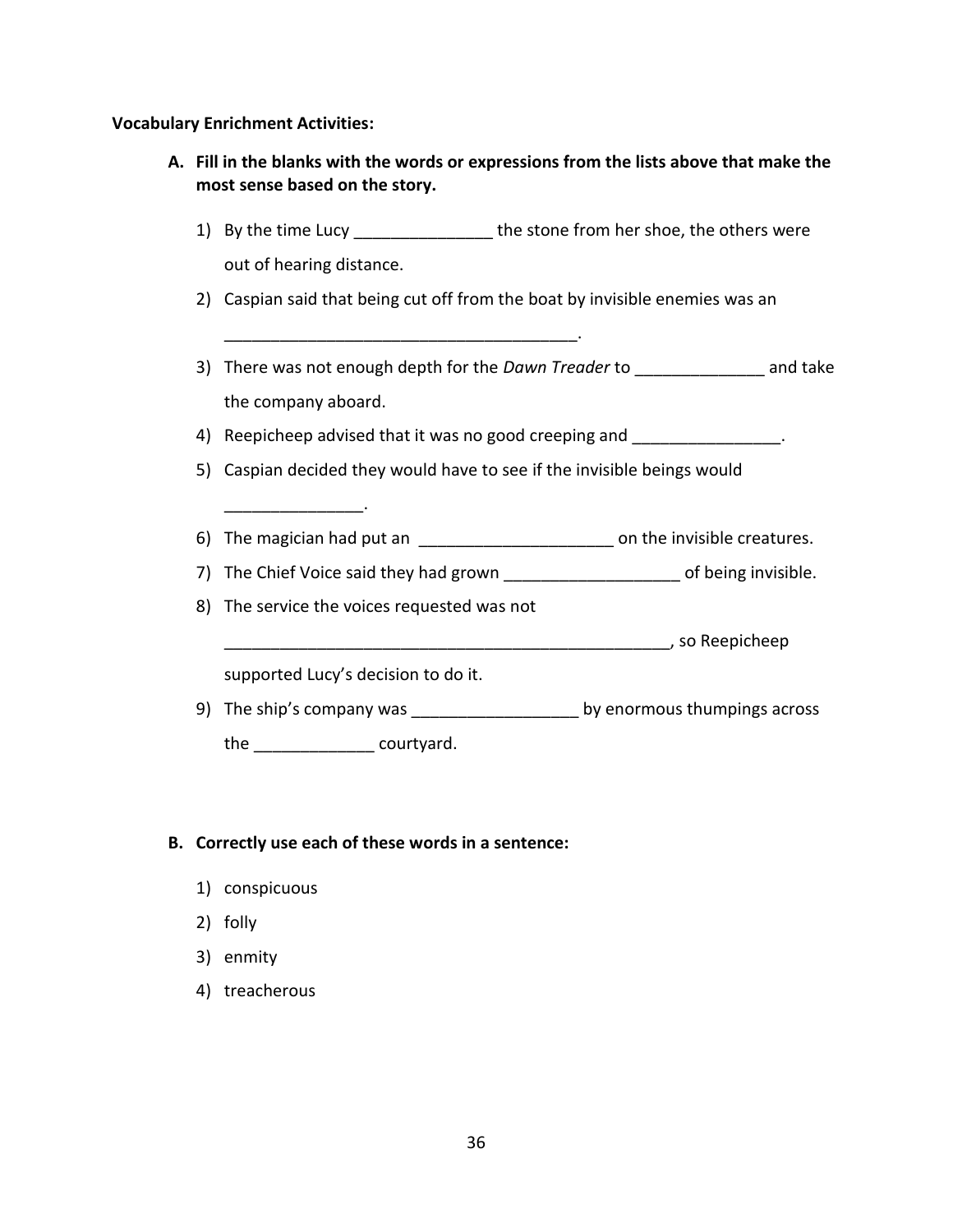## **Comprehension – Answer the following questions based on Chapter 9.**

|    | 1) What did some people think about the sun at the beginning of this chapter?            |
|----|------------------------------------------------------------------------------------------|
| 2) | What was odd about the island on which they landed?                                      |
| 3) | Why did Lucy fall behind the others?                                                     |
| 4) | What did Caspian point out about the house when Eustace said he thought it<br>was empty? |
|    | 5) How had the inhabitants of the island become invisible?                               |
|    | 6) What did they want from Lucy?                                                         |
| 7) | Why wouldn't the invisible people go back into the house themselves?                     |
|    | 8) Why did Lucy agree to do what they asked?                                             |
|    | 9) Why did Reepicheep support her decision?                                              |
|    | 10) What did Lucy feel about the character of the invisible people?                      |
|    |                                                                                          |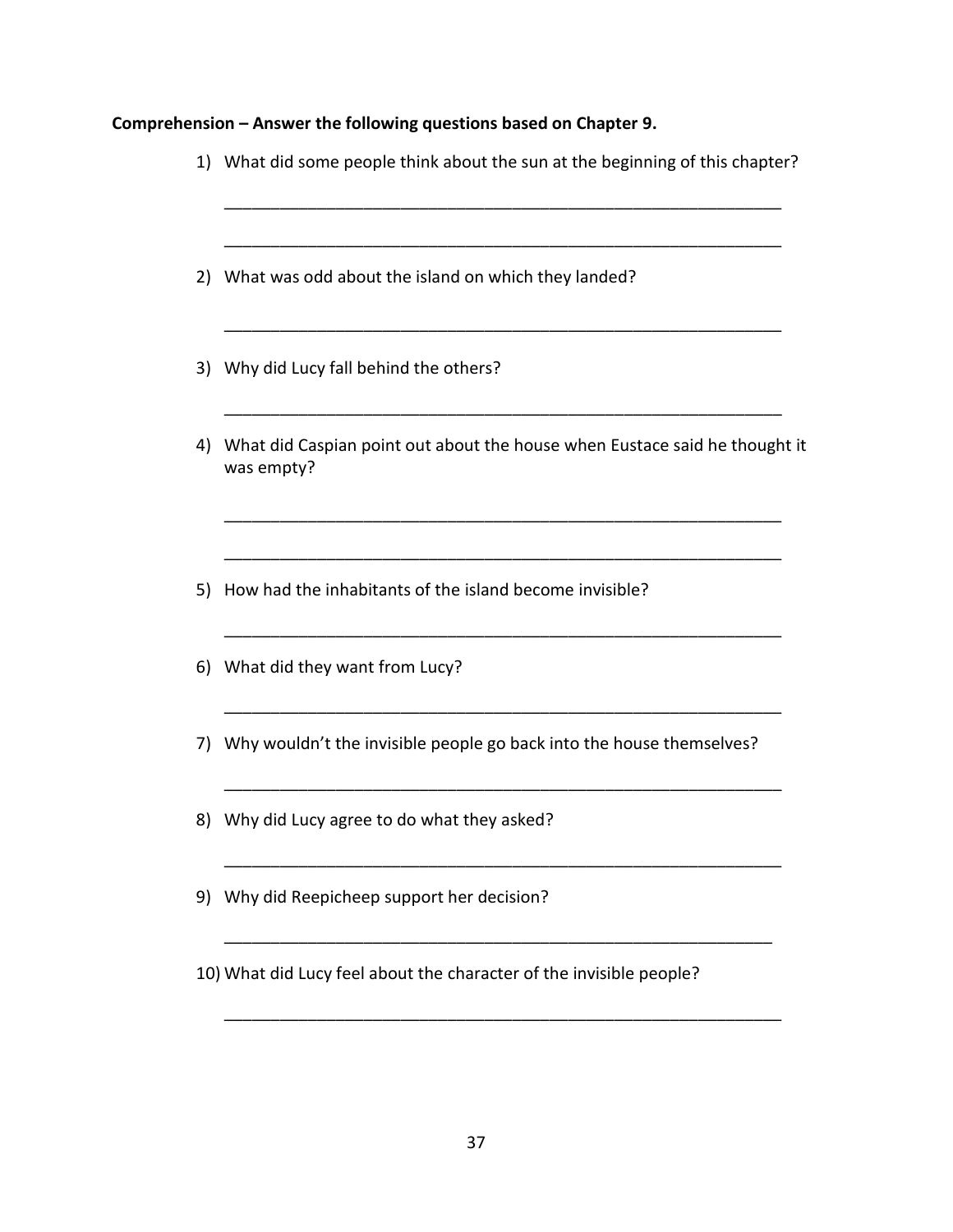- 1) Why do you think it was strange to see the lawns and trees looking so peaceful as the company marched back to the beach?
- 2) Do you agree with Lucy's decision to help the invisible people? Why or why not?

#### **Write, Discuss, Create**

#### **A. Write**

Write an entry for Eustace's diary describing the events of this chapter.

#### **B. Discuss**

Have you ever been in a situation in which you thought you were being watched by someone you couldn't see? Talk about how this made you feel.

#### **C. Create**

Draw or paint a picture of the house in this chapter.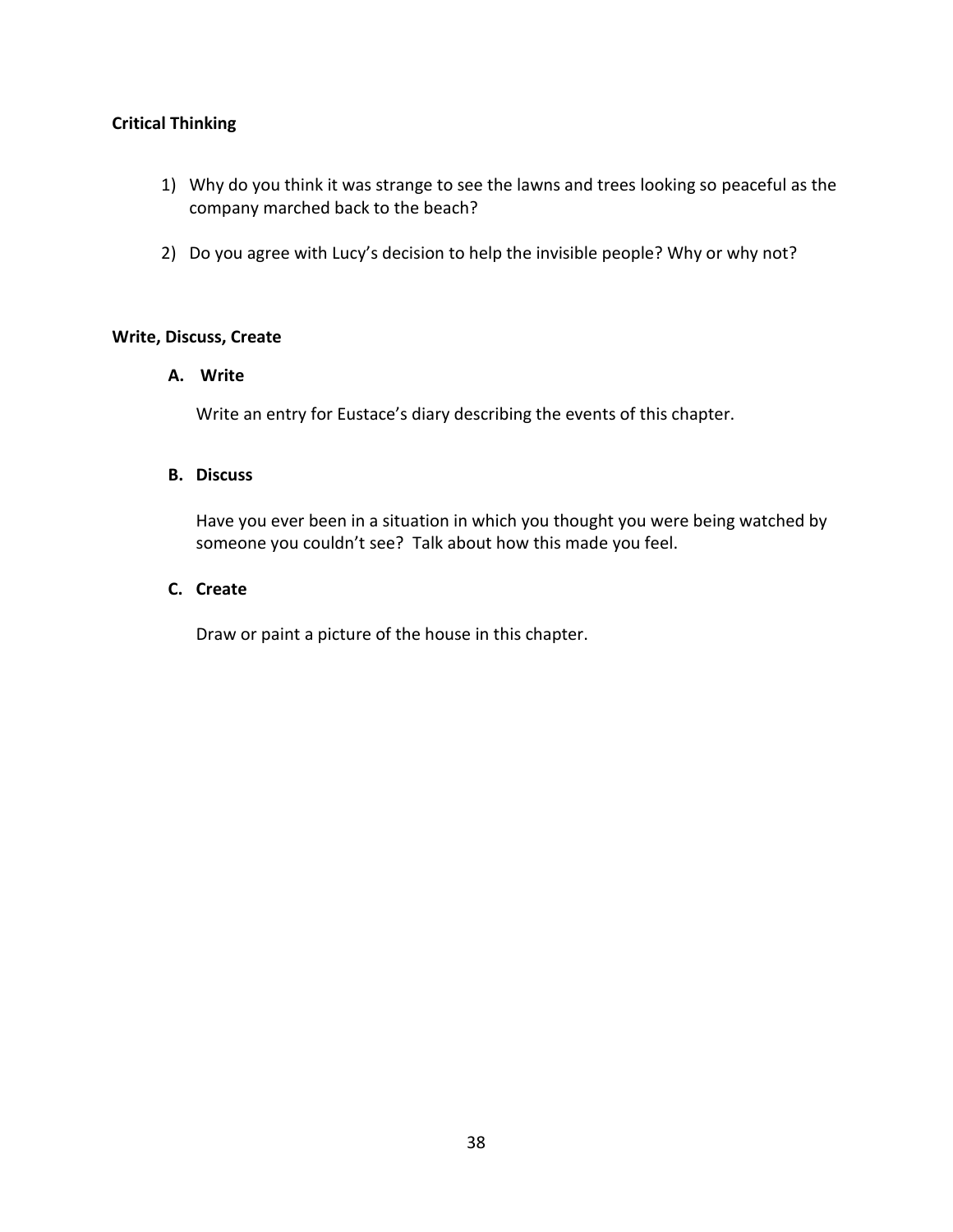#### **Chapter 10: The Magician's Book**

#### **Vocabulary:**

| inquisitive   | curious                                                     |
|---------------|-------------------------------------------------------------|
| keen on       | excited or enthusiastic about                               |
| currants      | small seedless raisins                                      |
| curds         | something like the thick lumps in cottage cheese            |
| mead          | a drink, similar to wine, made with honey                   |
| examination   | test in school                                              |
| landing       | a level platform at the end of or between flights of stairs |
| queer         | odd, unusual                                                |
| grimace       | a facial expression of disgust                              |
| corridor      | hallway                                                     |
| infallible    | certain to work, unable to fail                             |
| uttereth      | says                                                        |
| muddlesome    | unclear, confused                                           |
| tournament    | a contest of knights                                        |
| plainer       | more ordinary looking, less attractive                      |
| induce        | persuade                                                    |
| dingy         | faded, dirty-looking                                        |
| reproachfully | expressing disapproval or disappointment                    |
| eavesdropping | secretly listening to someone else's conversation           |

## **Expressions**:

"the lot of mortals" – what ordinarily happens to regular people "laid waste" – destroyed by war

"taken up" – impressed with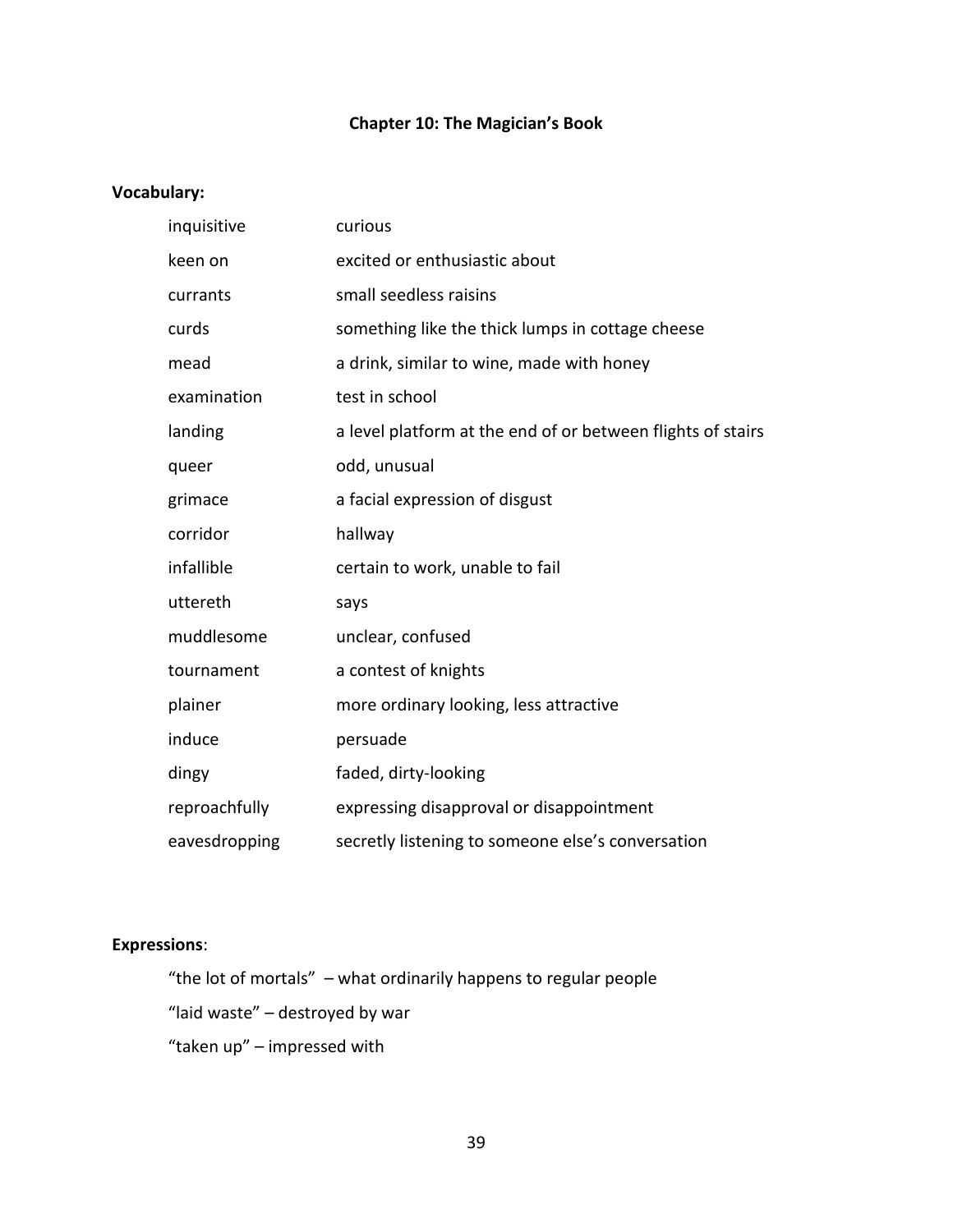#### **Vocabulary Enrichment Activities:**

- **A. Fill in the blanks with the words or expressions from the lists above that make the most sense based on the story.**
	- 1) Eustace told Edmund he was getting very \_\_\_\_\_\_\_\_\_\_\_\_\_\_\_\_\_\_\_\_ about the invisible people.
	- 2) Although the others liked the \_\_\_\_\_\_\_\_\_, Eustace was sorry he had drunk any.
	- 3) Lucy woke up with a feeling like it was an \_\_\_\_\_\_\_\_\_\_\_\_\_\_\_\_\_\_\_\_\_\_\_\_\_\_ day.
	- 4) After she passed the  $\qquad \qquad$ , she couldn't hear the clock anymore.
	- 5) Lucy saw a spell that promised to make one beautiful beyond
	- 6) She imagined the lands \_\_\_\_\_\_\_\_\_\_\_\_\_\_\_\_\_\_\_\_\_\_\_\_\_\_\_ by men fighting for her favor.
	- 7) The Susan in the picture was **than the real Susan.**
	- 8) Anne said Marjorie had been \_\_\_\_\_\_\_\_\_\_\_\_\_\_\_\_\_\_\_\_\_\_\_\_\_\_ with Lucy during the last school term.
	- 9) Aslan told Lucy she had been **with the same of the set of the set of the set of the set of the set of the set of the set of the set of the set of the set of the set of the set of the set of the set of the set of the set**

#### **B. Correctly use each of these words in a sentence:**

\_\_\_\_\_\_\_\_\_\_\_\_\_\_\_\_\_\_\_\_\_\_\_\_\_\_\_\_\_\_.

- 1) keen
- 2) grimace
- 3) infallible
- 4) induce
- 5) dingy
- 6) reproachfully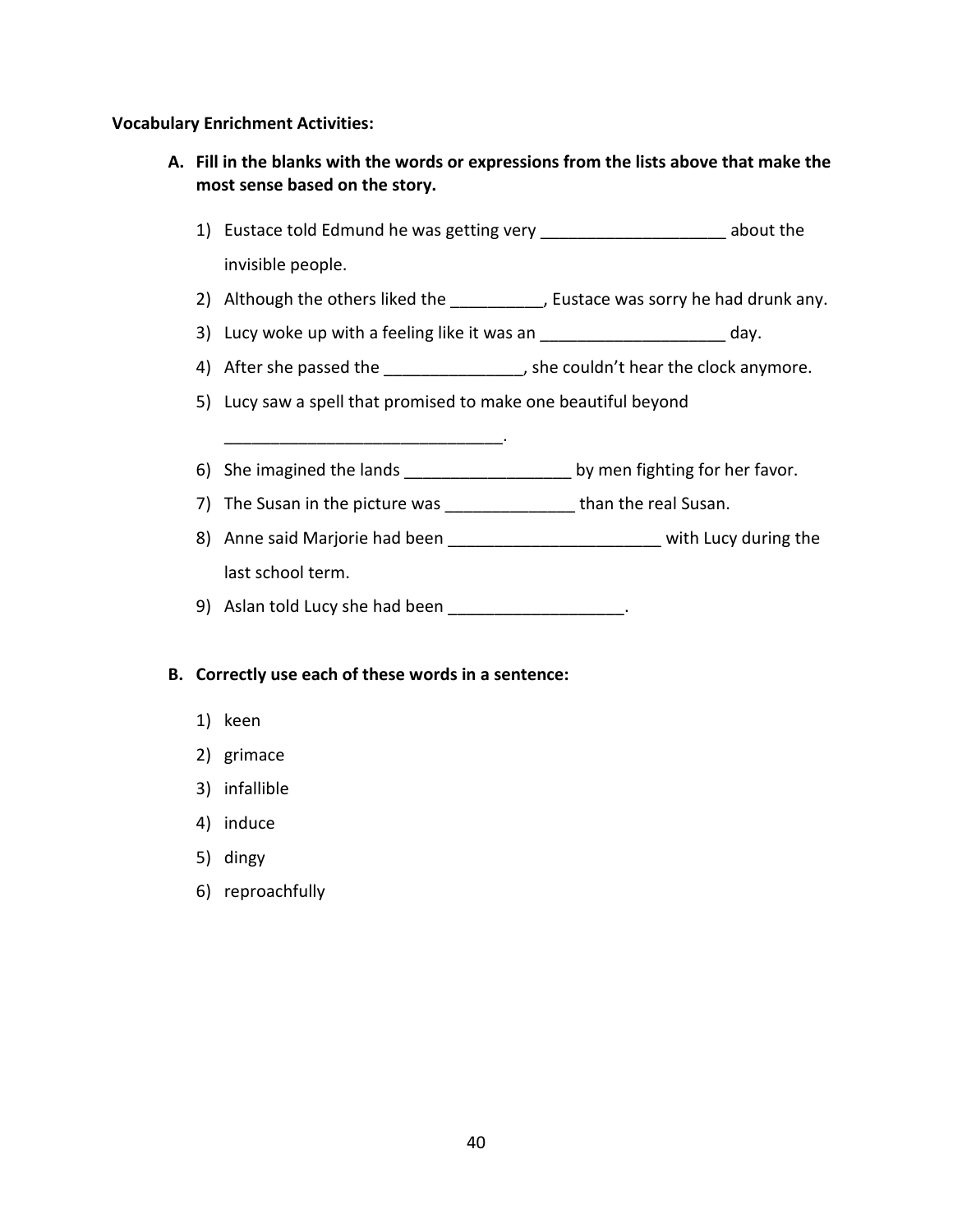## **Comprehension – Answer the following questions based on Chapter 10.**

| 1) | What was unusual about the conversation of the invisible people?                           |
|----|--------------------------------------------------------------------------------------------|
|    | 2) What did Lucy see out of the tail of her eye after the sixth door?                      |
|    | 3) What worried her about the magician's book?                                             |
|    | 4) What were the first spells in the book?                                                 |
|    | 5) What happened the longer Lucy read the book?                                            |
| 6) | What was the first spell Lucy thought about saying?                                        |
|    | 7) What prevented her from doing it?                                                       |
| 8) | What spell did she say, before the one to make things visible?                             |
| 9) | What part of the magic of the book did Lucy discover after reading the loveliest<br>story? |
|    |                                                                                            |

10) What did Aslan say no one is ever told?

\_\_\_\_\_\_\_\_\_\_\_\_\_\_\_\_\_\_\_\_\_\_\_\_\_\_\_\_\_\_\_\_\_\_\_\_\_\_\_\_\_\_\_\_\_\_\_\_\_\_\_\_\_\_\_\_\_\_\_\_

\_\_\_\_\_\_\_\_\_\_\_\_\_\_\_\_\_\_\_\_\_\_\_\_\_\_\_\_\_\_\_\_\_\_\_\_\_\_\_\_\_\_\_\_\_\_\_\_\_\_\_\_\_\_\_\_\_\_\_\_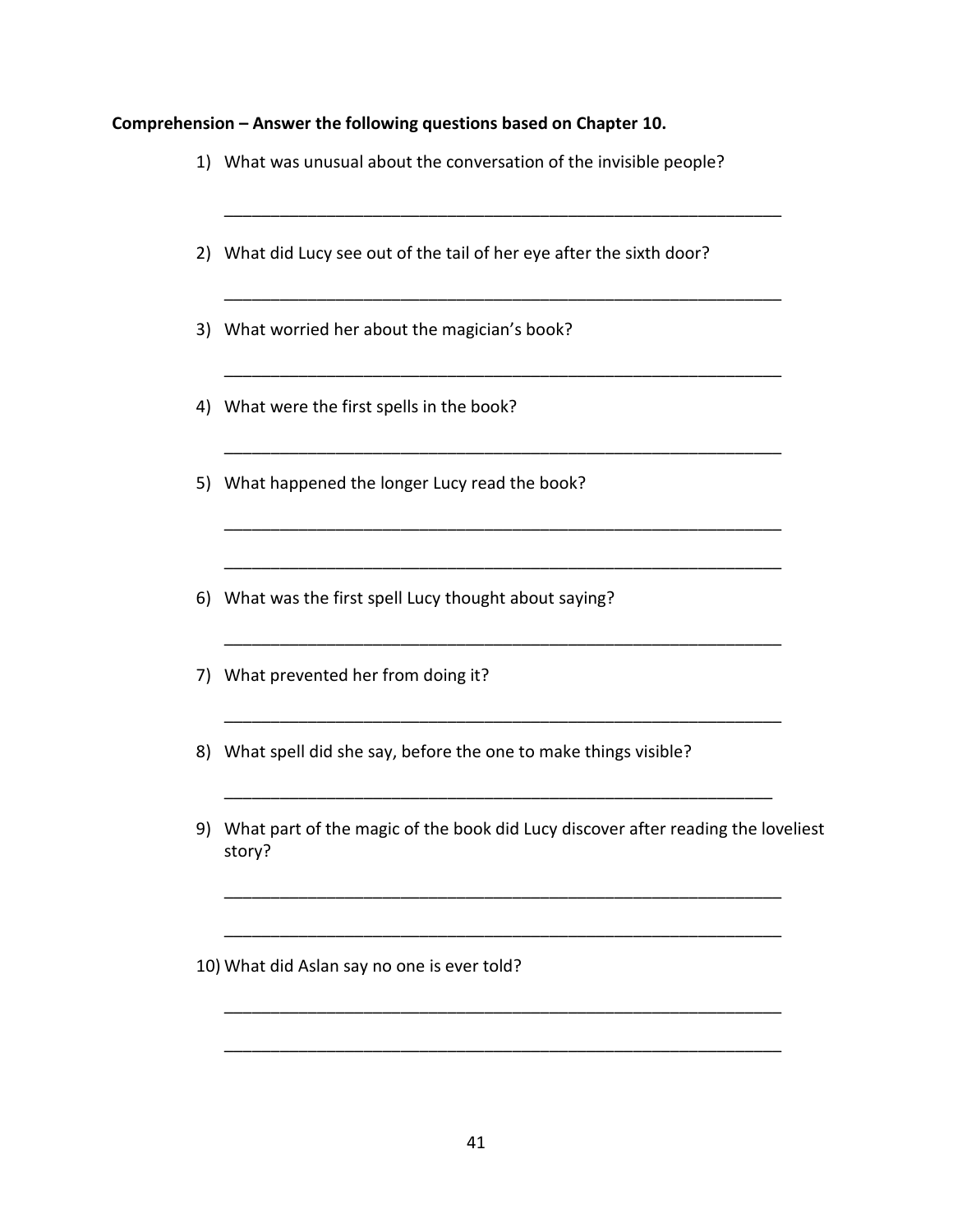- 1) Why do you think Aslan prevented Lucy from saying the spell to become more beautiful?
- 2) Lucy said she wasn't sure she wanted to see everything the spell had made visible. Why do you think she felt that way?

#### **Write, Discuss, Create**

#### **A. Write**

Write a letter to Susan from Lucy describing her experiences in this chapter.

#### **B. Discuss**

We are told that Lucy said, "I don't care" because she had a strong feeling that she mustn't say the spell. Have you ever felt that way? Discuss what happened that kept you from doing what you knew you shouldn't, or what happened if you did it anyway.

#### **C. Create**

Draw a picture of the passage down which Lucy had to walk to reach the room with the Magician's Book, or one of the doors or masks in the passageway.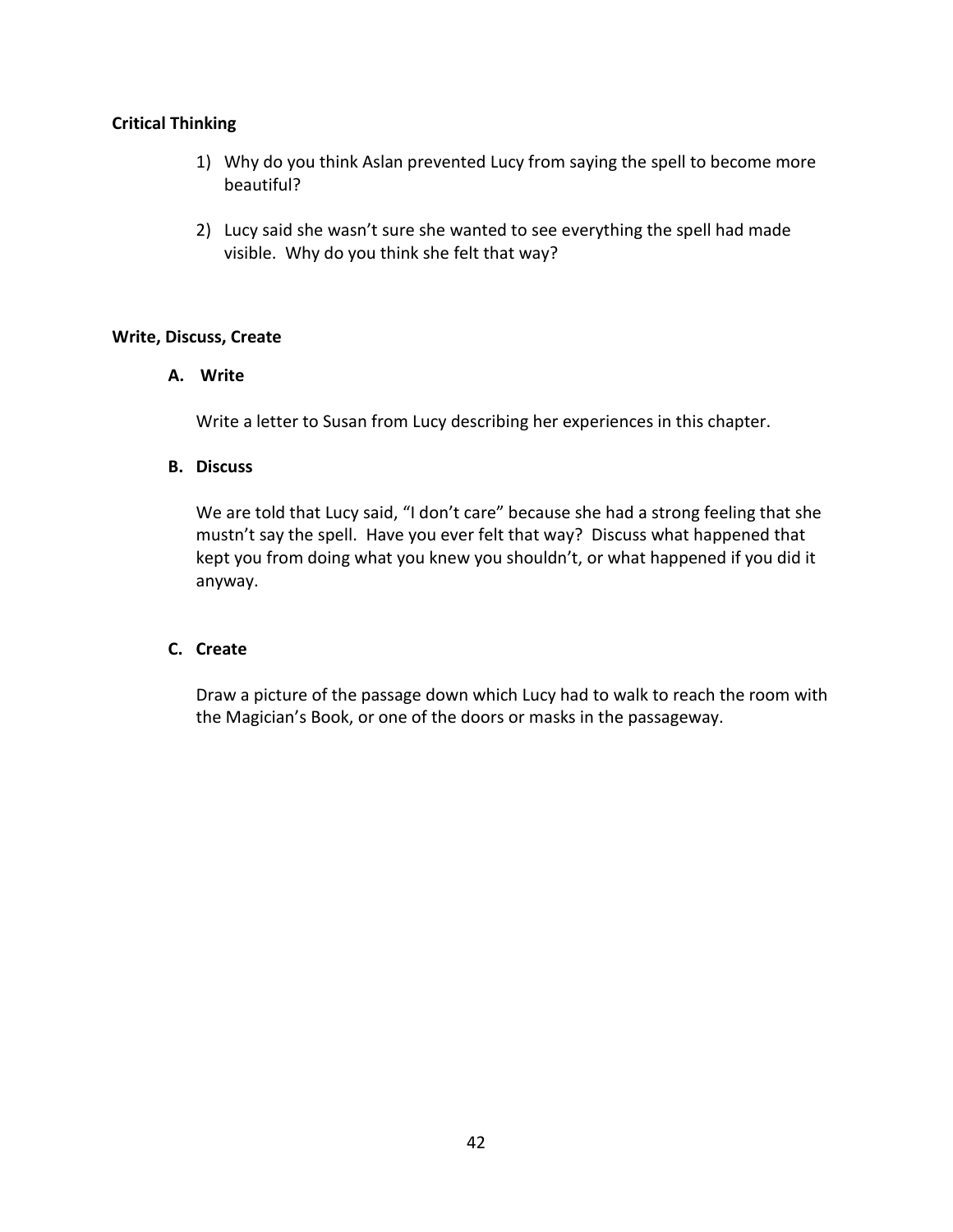## **Chapter 11: The Dufflepuds Made Happy**

#### **Vocabulary:**

| chaplet          | a wreath worn on the head             |
|------------------|---------------------------------------|
| crestfallen      | dejected, disappointed                |
| lemon-squash     | a drink similar to lemonade           |
| conceited        | having too high an opinion of oneself |
| astrolabes, etc. | scientific instruments                |
| monopod          | a creature with only one foot         |
| redoubled        | made twice as great                   |

#### **Expressions**:

"a delicate question" – a difficult question to answer

"point blank" – straight out

"cannoned into" – ran into

"The Magician's a brick" – The magician is a good man

"we're extremely regrettable" – we're very sorry

"Hark to him" – listen to him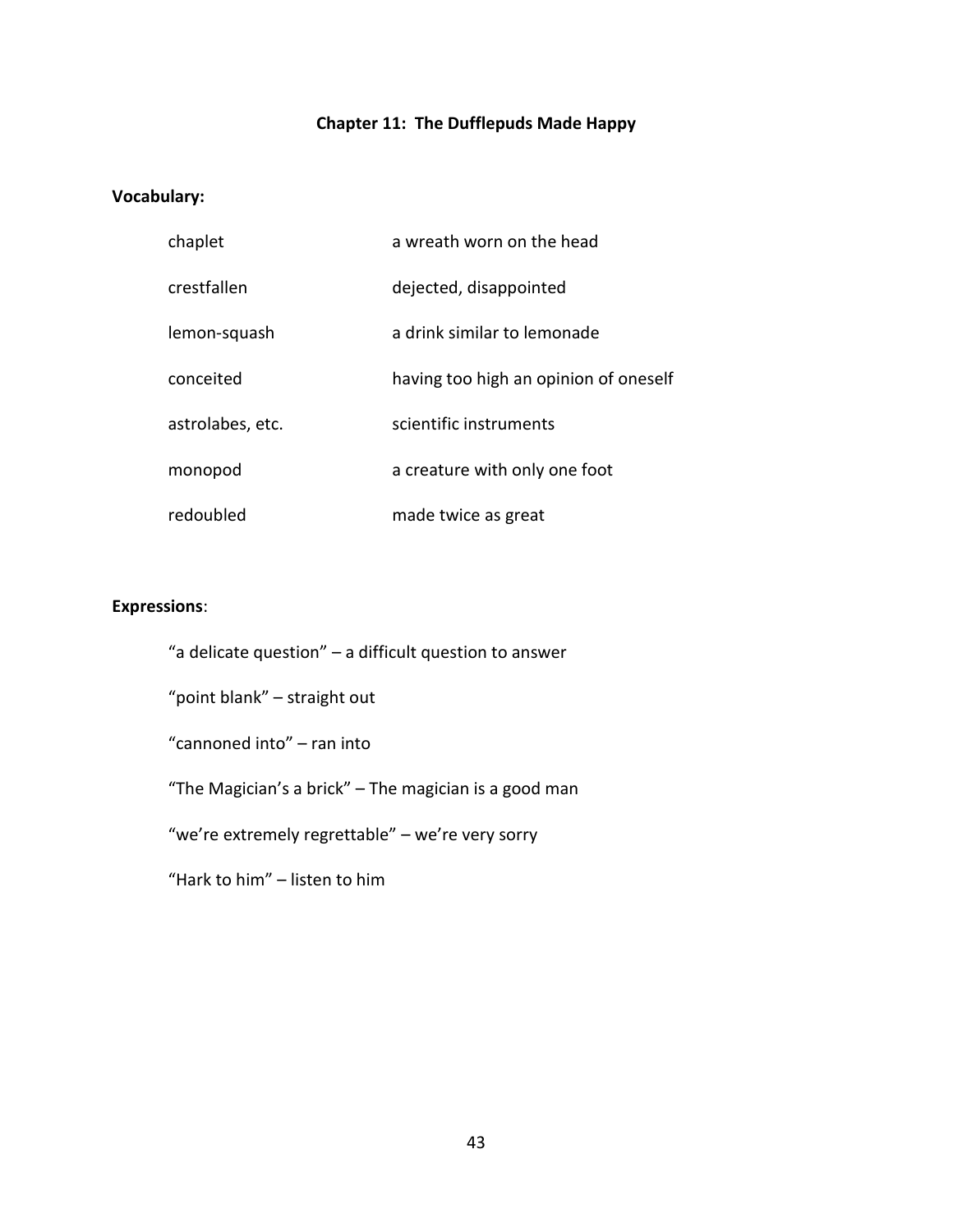## **Vocabulary Enrichment Activities:**

| A. Fill in the blanks with the words or expressions from the lists above that make the<br>most sense based on the story. |                           |                                                                            |  |
|--------------------------------------------------------------------------------------------------------------------------|---------------------------|----------------------------------------------------------------------------|--|
|                                                                                                                          |                           | 1) The Magician wore a red robe and a ____________________ of oak leaves.  |  |
|                                                                                                                          |                           | 2) Whether the Duffers should be made as they were before was              |  |
|                                                                                                                          |                           |                                                                            |  |
|                                                                                                                          |                           | 3) They had refused _________________________ to do as the Magician asked. |  |
|                                                                                                                          |                           |                                                                            |  |
|                                                                                                                          | above it.                 |                                                                            |  |
|                                                                                                                          |                           |                                                                            |  |
|                                                                                                                          | them as they were before. |                                                                            |  |

## **B. Correctly use each of these words in a sentence:**

- 1) crestfallen
- 2) conceited
- 3) redoubled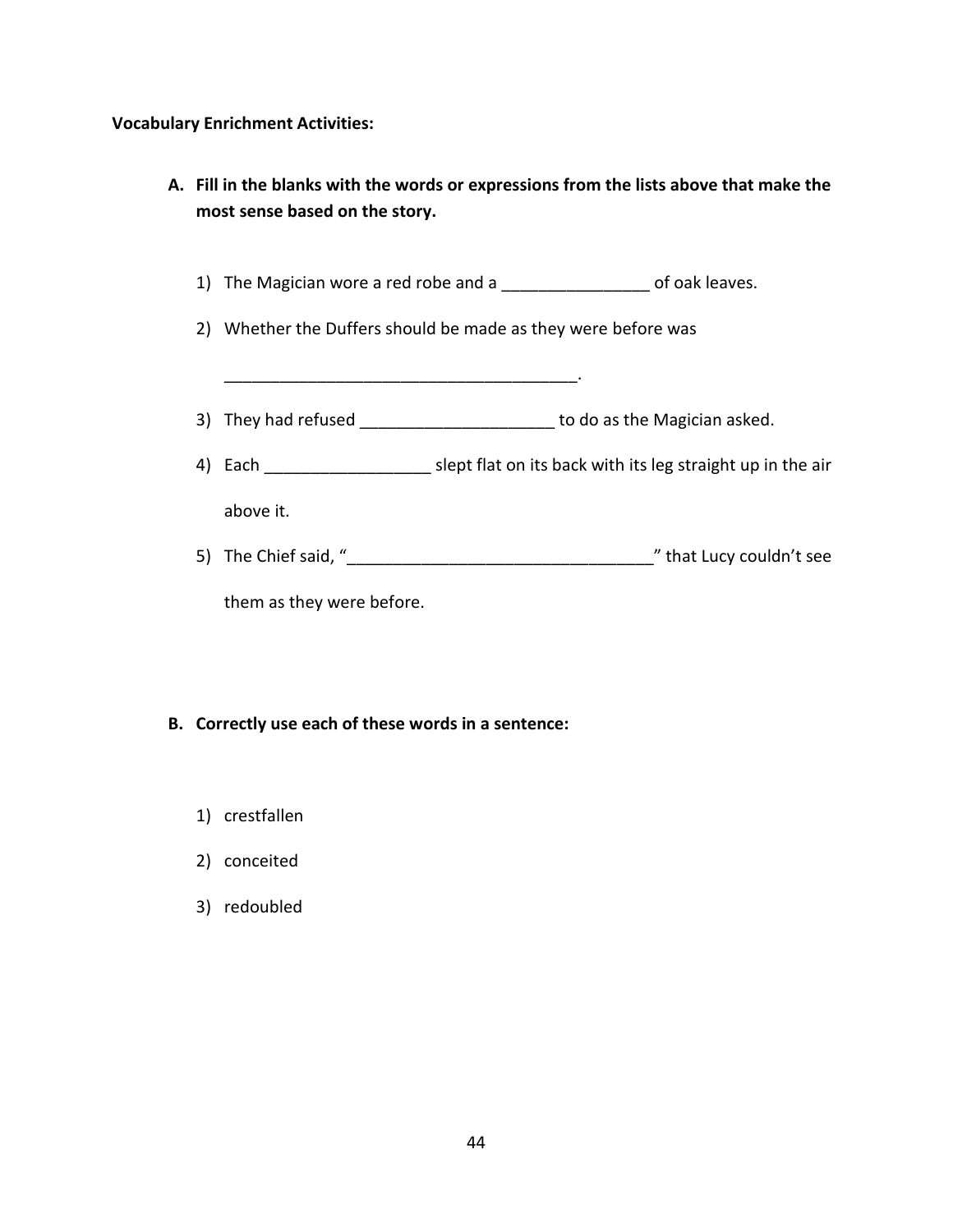## **Comprehension – Answer the following questions based on Chapter 11.**

|    | 1) How did Coriakin feel about the Dufflepuds?                        |
|----|-----------------------------------------------------------------------|
|    | 2) What day was he waiting for?                                       |
|    | 3) What does Aslan call soon?                                         |
|    | 4) Why did Lucy's conscience bother her when she rejoined the others? |
|    | 5) What did Reepicheep teach the monopods?                            |
|    | 6) What useful magic did Coriakin do after dinner?                    |
| 7) | What information was he able to give Caspian regarding his quest?     |

\_\_\_\_\_\_\_\_\_\_\_\_\_\_\_\_\_\_\_\_\_\_\_\_\_\_\_\_\_\_\_\_\_\_\_\_\_\_\_\_\_\_\_\_\_\_\_\_\_\_\_\_\_\_\_\_\_\_\_\_

\_\_\_\_\_\_\_\_\_\_\_\_\_\_\_\_\_\_\_\_\_\_\_\_\_\_\_\_\_\_\_\_\_\_\_\_\_\_\_\_\_\_\_\_\_\_\_\_\_\_\_\_\_\_\_\_\_\_\_\_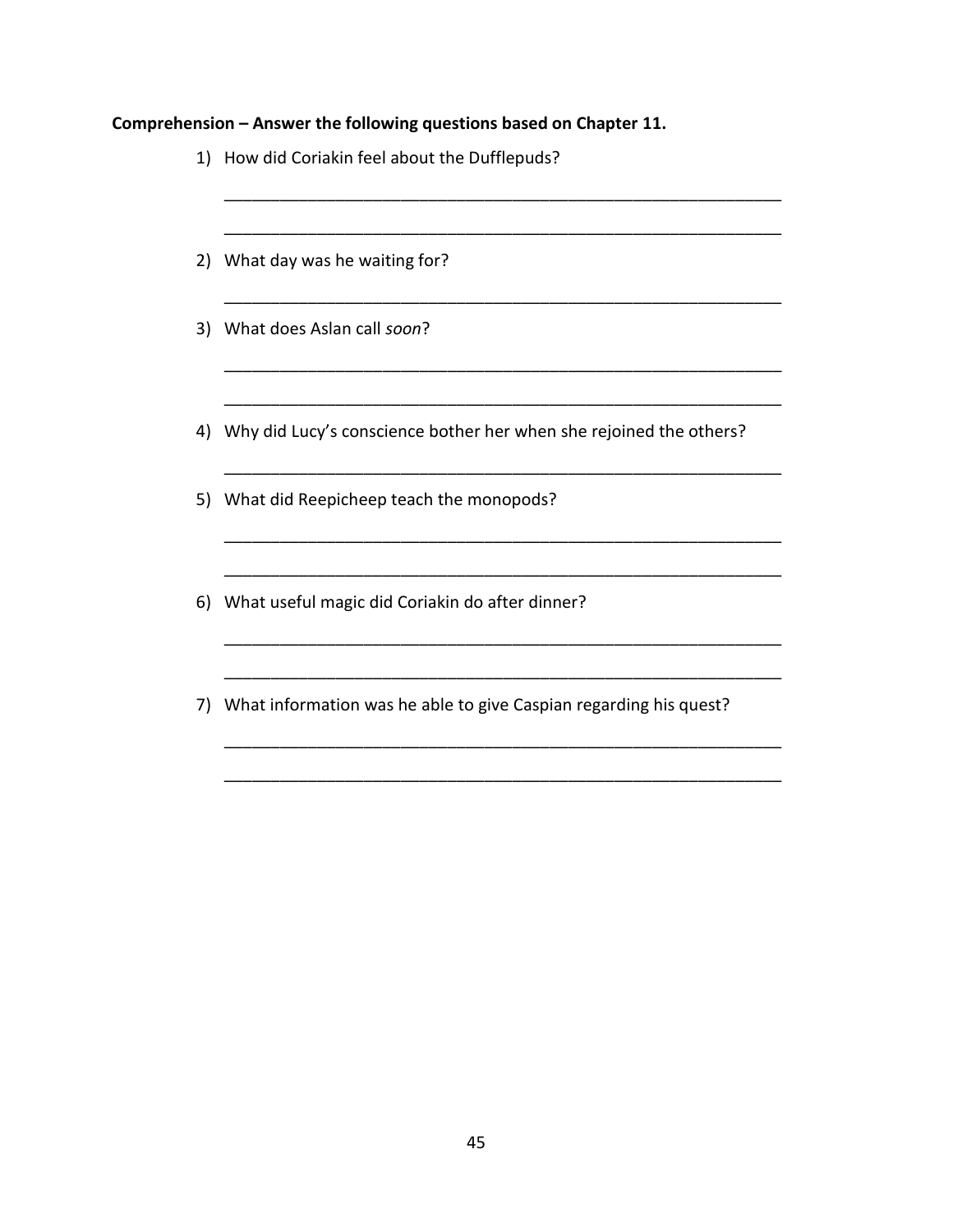- 1) Why do you think Coriakin said it was better for the Duffers to admire their Chief than to admire nobody?
- 2) Why do you think the top floor of the house looked different to Lucy in this chapter?

#### **Write, Discuss, Create**

#### **A. Write**

Write an account of the conversation you imagine Edmund, Caspian, Eustace, and Reepicheep might have had while Lucy was upstairs.

#### **B. Discuss**

Have you ever taught someone how to do something new, as Reepicheep taught the Dufflepuds how to sail? Tell about that experience.

#### **C. Create**

Draw a picture of the Chief Dufflepud.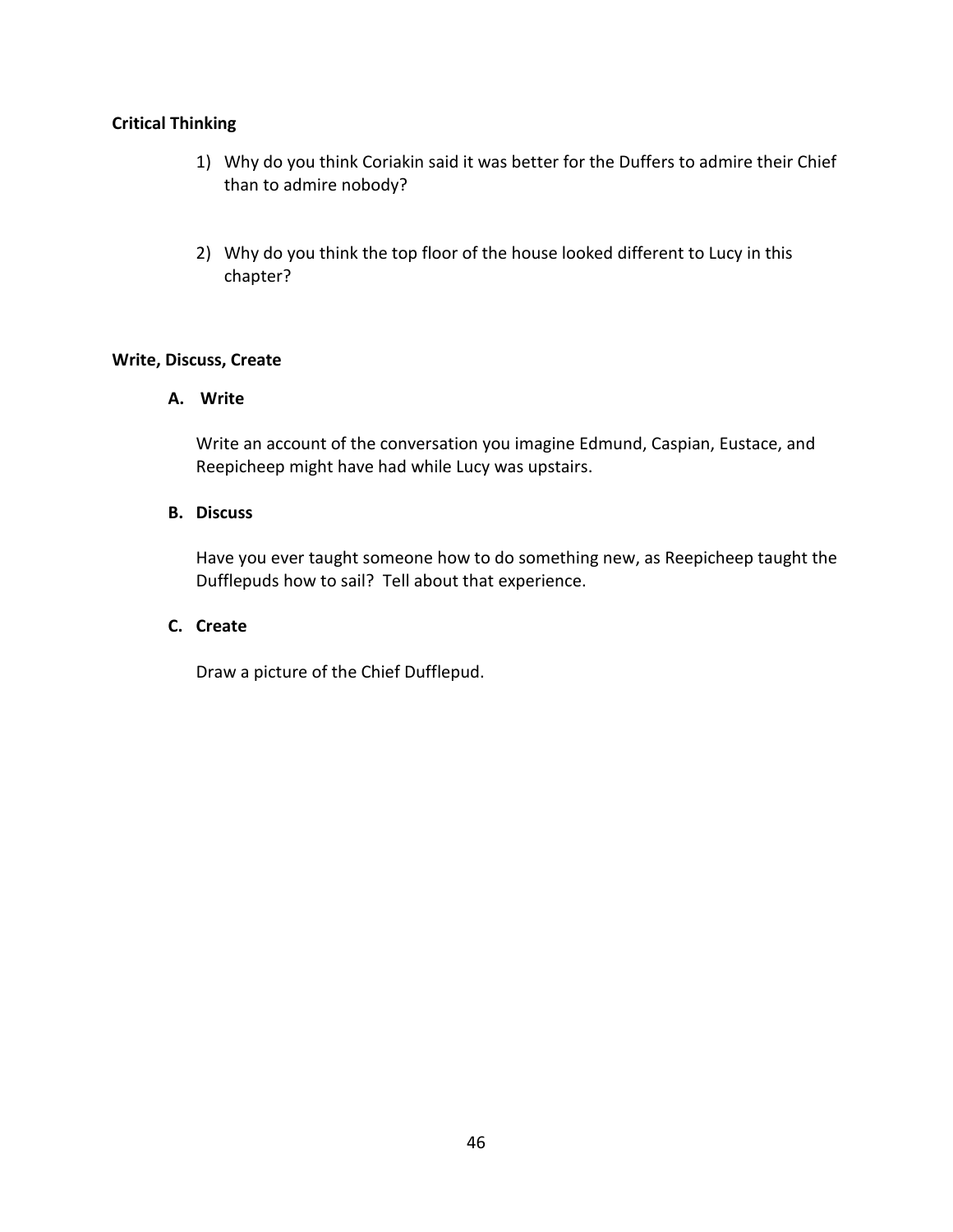#### **Chapter 12: The Dark Island**

#### **Vocabulary:**

| sleepers    | supports for railroad rails          |
|-------------|--------------------------------------|
| at length   | after a while                        |
| cowardice   | lack of courage                      |
| lurid       | dim, pale                            |
| rowlocks    | devices for holding oars in place    |
| started     | jerked in surprise                   |
| mutiny      | rebellion against a ship's commander |
| poltroonery | cowardly behavior                    |
| rout        | confused, disorderly retreat         |
| albatross   | a large seabird                      |
| grog        | watered-down rum                     |

#### **Expressions**:

"in the flower of their age" – at the age of their best strength and courage

"turned tail" – ran away

"no little impeachment of all our honours" – a matter to be ashamed of

"Honour be blowed" – an expression meaning they didn't care

"I'm game"  $-$  I'm willing to give it a try

"posted in their battle stations" – in position ready to fight

"take soundings" – measure the depth of the water

"Grant me a boon" – Promise me a favor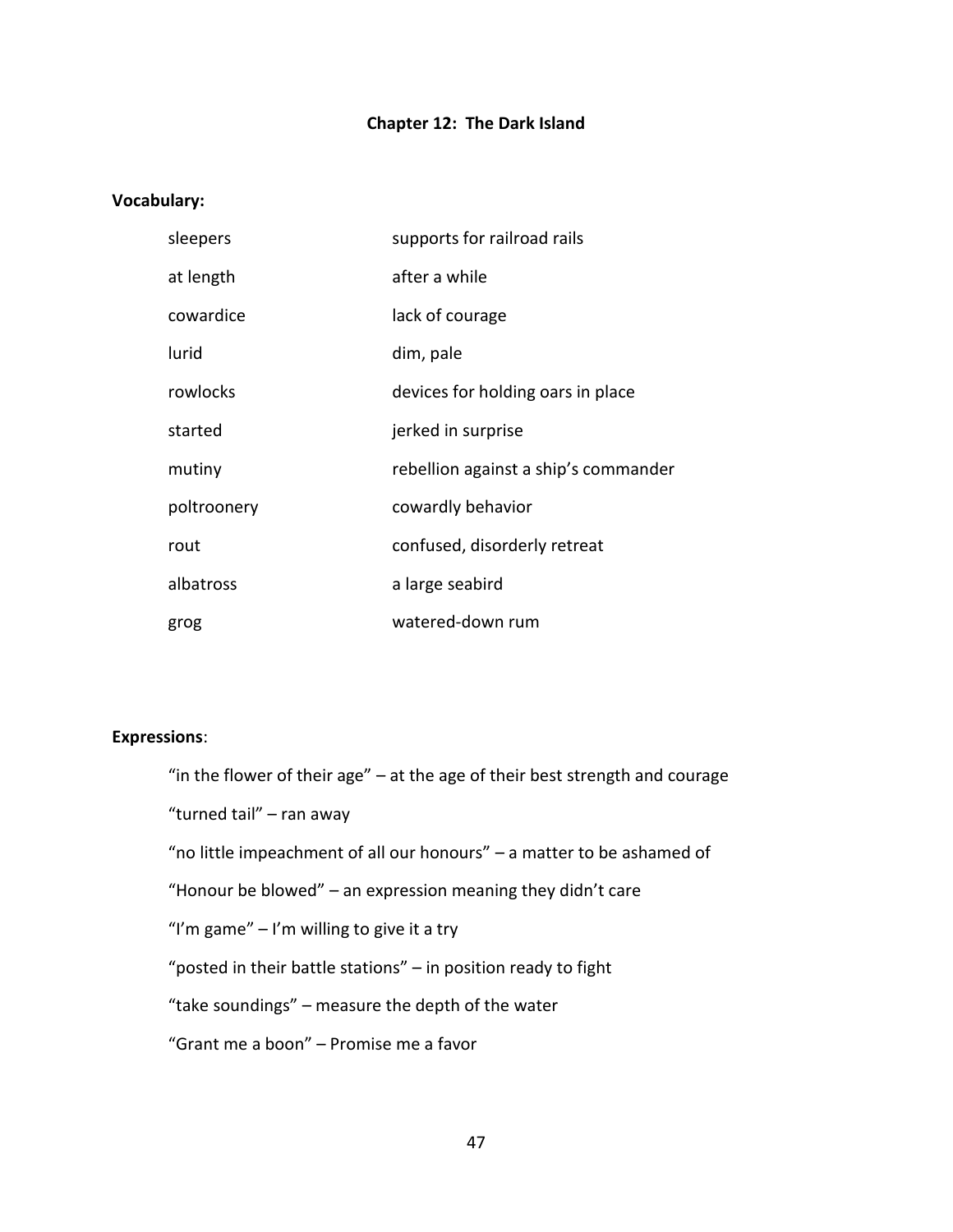**Vocabulary Enrichment Activities:**

| A. Fill in the blanks with the words or expressions from the lists above that make the<br>most sense based on the story. |                                                                                 |  |  |
|--------------------------------------------------------------------------------------------------------------------------|---------------------------------------------------------------------------------|--|--|
|                                                                                                                          | 1) Caspian asked ______________________ whether the ship should go forward into |  |  |
|                                                                                                                          | the darkness.                                                                   |  |  |
|                                                                                                                          | 2) Reepicheep said it would be ____________________________ if they             |  |  |
|                                                                                                                          | 3) Rynelf was positioned in the bows to _______________________________.        |  |  |
|                                                                                                                          | 4) Reepicheep didn't like Caspian tolerating what he considered a               |  |  |
|                                                                                                                          | 5) The beam of light showed an _________________________.                       |  |  |
|                                                                                                                          |                                                                                 |  |  |
|                                                                                                                          | B. Correctly use each of these words in a sentence:                             |  |  |
|                                                                                                                          | 1) lurid                                                                        |  |  |
|                                                                                                                          | 2) started                                                                      |  |  |

3) mutiny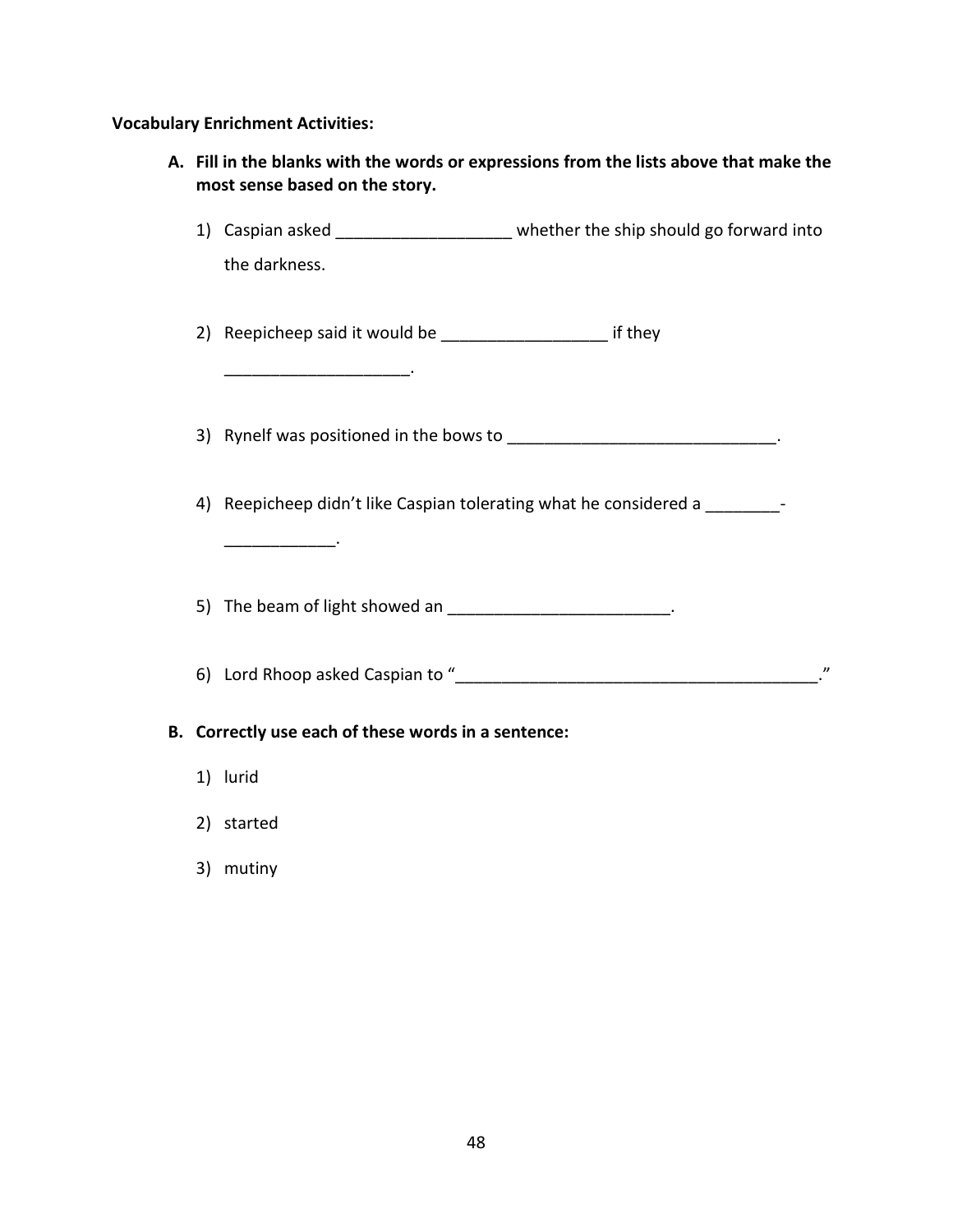## **Comprehension – Answer the following questions based on Chapter 12.**

| 1) | How long did the Dawn Treader sail from the Dufflepuds' island till it next came<br>in sight of land?                               |  |
|----|-------------------------------------------------------------------------------------------------------------------------------------|--|
|    | 2) Did most of the company want to go forward into the darkness?                                                                    |  |
| 3) | Who persuaded them to go on, and what was his reasoning?                                                                            |  |
| 4) | How did the crew prepare to enter the darkness?                                                                                     |  |
|    | 5) What did they find in the dark?                                                                                                  |  |
|    | 6) What was the secret of the dark island?                                                                                          |  |
| 7) | What was the reaction of almost everyone on board the Dawn Treader once they<br>realized what the stranger was saying would happen? |  |
| 8) | How was the ship guided out of the darkness?                                                                                        |  |
| 9) | Who was the rescued stranger?                                                                                                       |  |

10) What was the boon he asked?

\_\_\_\_\_\_\_\_\_\_\_\_\_\_\_\_\_\_\_\_\_\_\_\_\_\_\_\_\_\_\_\_\_\_\_\_\_\_\_\_\_\_\_\_\_\_\_\_\_\_\_\_\_\_\_\_\_\_\_\_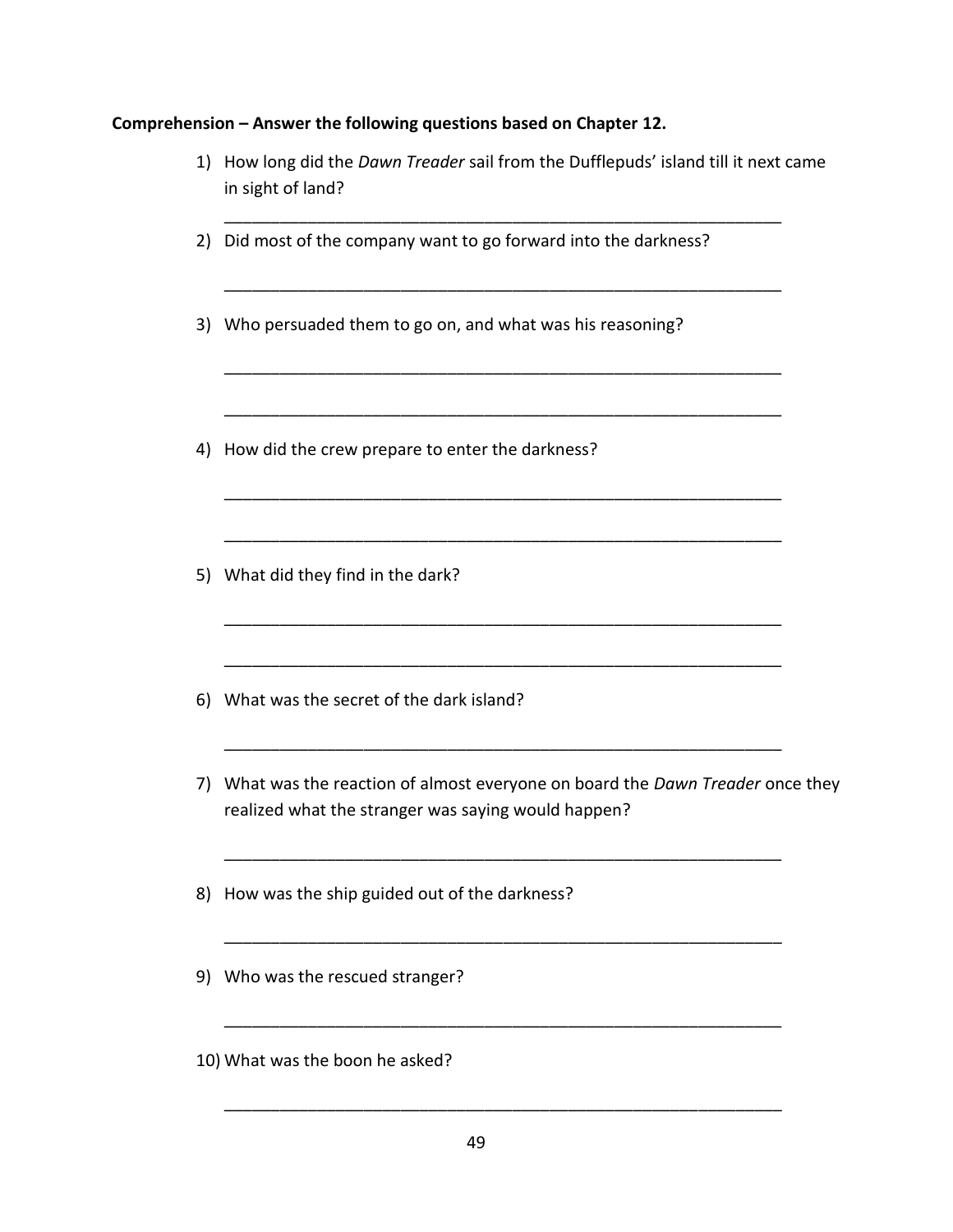- 1) Do you agree with Caspian's statement that there are some things no man can face? If so, what do you think some of those things might be?
- 2) Why do you think Drinian followed the albatross without question?

#### **Write, Discuss, Create**

#### **A. Write**

Write what you think Reepicheep's account of the events of this chapter would say.

#### **B. Discuss**

We are told how the company felt when they came out of the darkness. Have you ever had such a feeling of relief? Tell what it was like for you.

#### **C. Create**

Draw or paint a picture of the stranger the *Dawn Treader* rescued.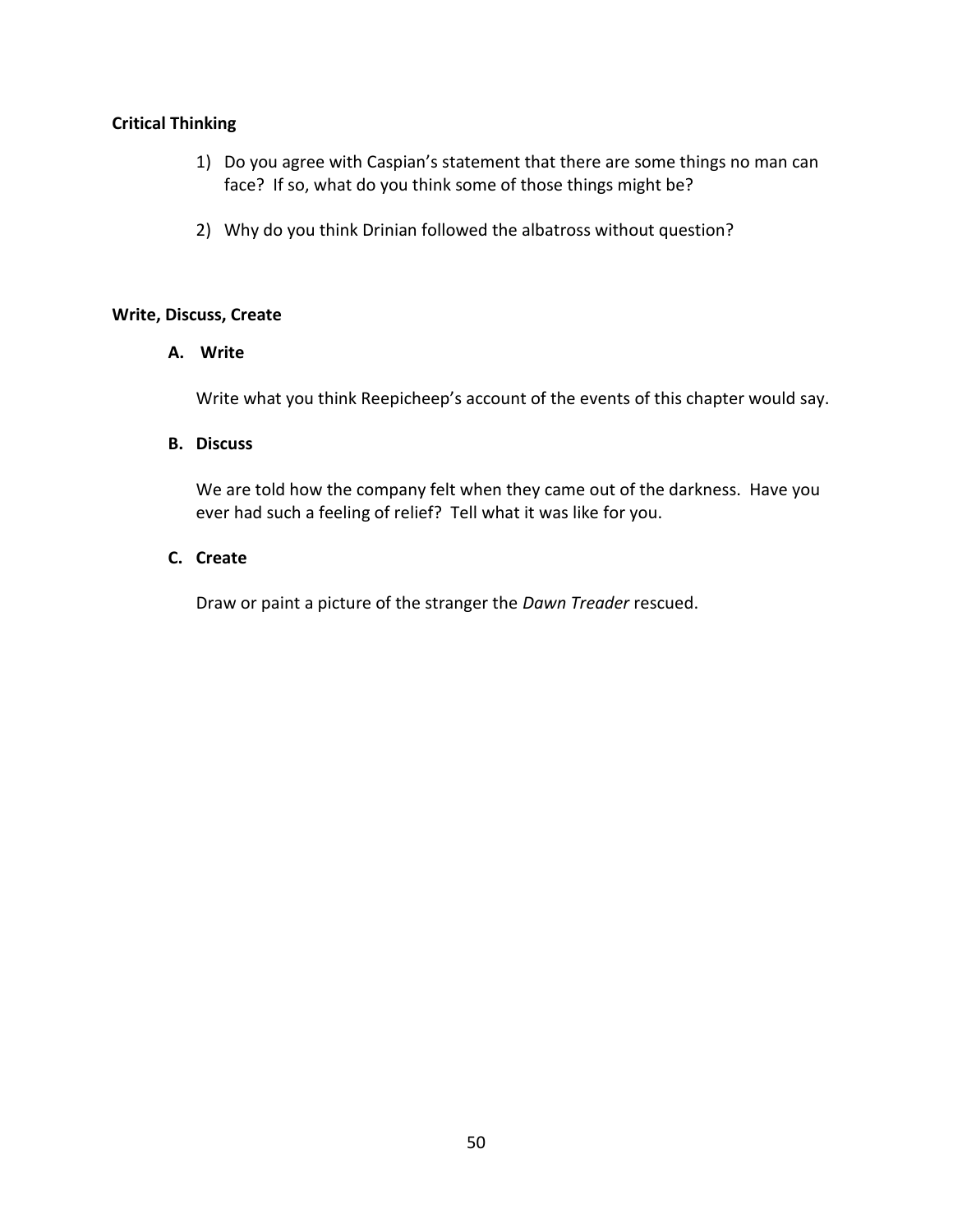#### **Chapter 13: The Three Sleepers**

#### **Vocabulary:**

| constellations | groups of stars that seem to form a picture |
|----------------|---------------------------------------------|
| luminous       | glowing, shining                            |
| starboard      | the right side of a ship, looking forward   |
| breakers       | foaming, crashing waves                     |
| botany         | the study of plants                         |
| concealed      | hidden                                      |
| entwining      | twisting, tangling                          |
| beseech        | beg                                         |
| sauntered      | walked casually                             |

#### **Expressions**:

"Out oars for Narnia" – Start rowing back to Narnia "uncommon quick" – unusually quickly "of your courtesy" – please, as a favor

#### **Vocabulary Enrichment Activities:**

#### **A. Fill in the blanks with the words or expressions from the lists above that make the most sense based on the story.**

1) As the *Dawn Treader* continued its journey, the company saw new

 $\blacksquare$  in the east.

- 2) Land was sighted on the \_\_\_\_\_\_\_\_\_\_\_\_\_\_\_\_\_\_\_ bow one evening at sunset.
- 3) The sound of the \_\_\_\_\_\_\_\_\_\_\_\_\_\_\_\_\_\_\_\_ was always heard on this island.
- 4) Eustace was really good at \_\_\_\_\_\_\_\_\_\_\_\_\_\_\_\_\_\_\_\_\_.
- 5) The hair of the sleepers was \_\_\_\_\_\_\_\_\_\_\_\_\_\_\_\_\_\_\_\_\_ everything on the table.

#### **B. Correctly use each of these words in a sentence:**

- 1) luminous
- 2) concealed
- 3) sauntered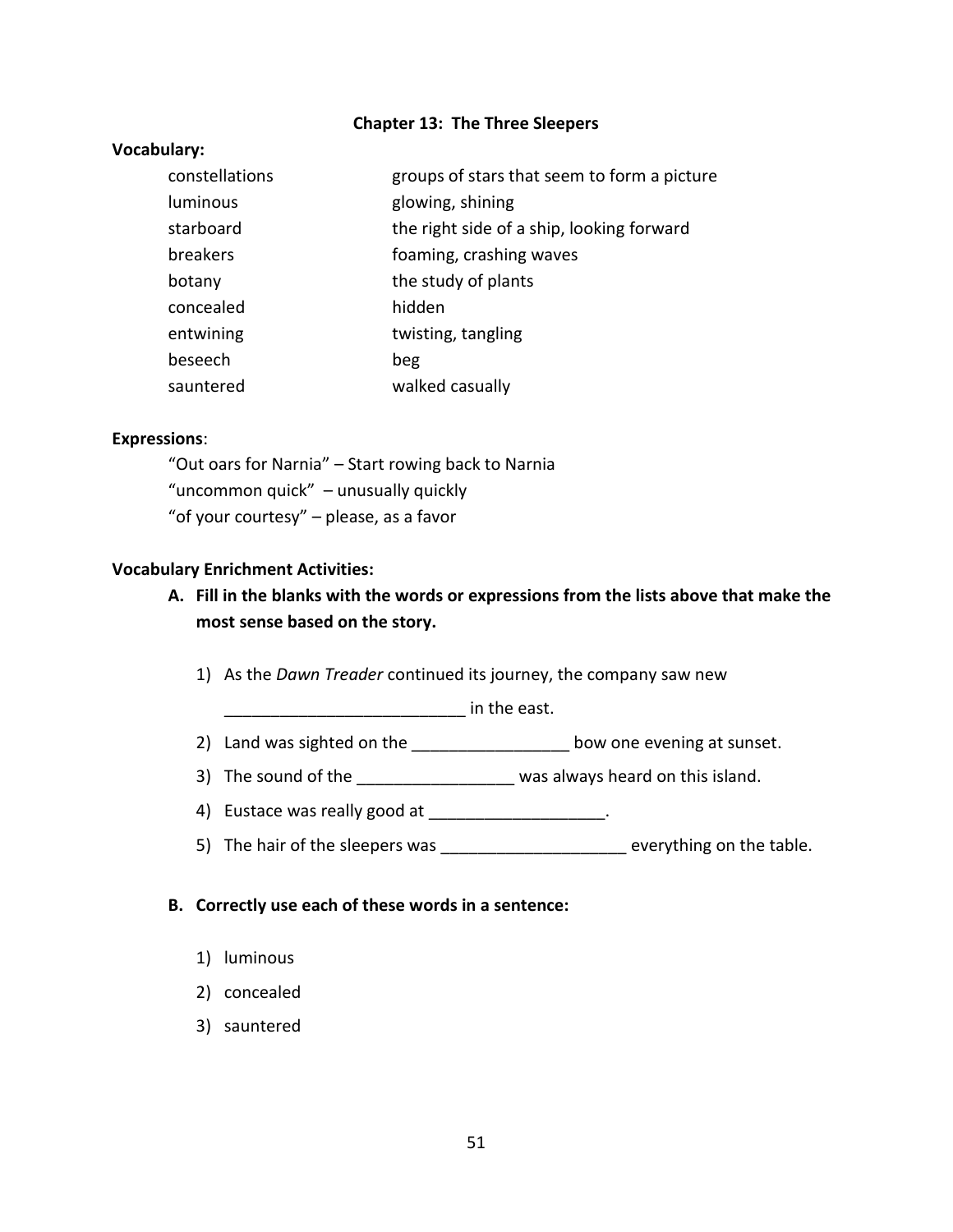#### **Comprehension – Answer the following questions based on Chapter 13.**

- 1) How did the wind change as the *Dawn Treader* sailed further east?
- 2) What kind of smell did Lucy think the new island had?
- 3) How was it discovered that the three men at the table were only asleep, not dead? \_\_\_\_\_\_\_\_\_\_\_\_\_\_\_\_\_\_\_\_\_\_\_\_\_\_\_\_\_\_\_\_\_\_\_\_\_\_\_\_\_\_\_\_\_\_\_\_\_\_\_

\_\_\_\_\_\_\_\_\_\_\_\_\_\_\_\_\_\_\_\_\_\_\_\_\_\_\_\_\_\_\_\_\_\_\_\_\_\_\_\_\_\_\_\_\_\_\_\_\_\_\_\_\_\_\_\_\_\_\_\_

\_\_\_\_\_\_\_\_\_\_\_\_\_\_\_\_\_\_\_\_\_\_\_\_\_\_\_\_\_\_\_\_\_\_\_\_\_\_\_\_\_\_\_\_\_\_\_\_\_\_\_\_\_\_\_\_\_\_\_\_

4) Who were the three men, and how were their identities determined?

\_\_\_\_\_\_\_\_\_\_\_\_\_\_\_\_\_\_\_\_\_\_\_\_\_\_\_\_\_\_\_\_\_\_\_\_\_\_\_\_\_\_\_\_\_\_\_\_\_\_\_\_\_

- \_\_\_\_\_\_\_\_\_\_\_\_\_\_\_\_\_\_\_\_\_\_\_\_\_\_\_\_\_\_\_\_\_\_\_\_\_\_\_\_\_\_\_\_\_\_\_\_\_\_\_\_\_\_\_\_\_\_\_\_ 5) Which members of the ship's company decided to stay at the table till sunrise?
- 6) What was lying lengthwise on the table?
- 7) What was the significance of that item?

\_\_\_\_\_\_\_\_\_\_\_\_\_\_\_\_\_\_\_\_\_\_\_\_\_\_\_\_\_\_\_\_\_\_\_\_\_\_\_\_\_\_\_\_\_\_\_\_\_\_\_\_\_\_\_\_\_\_\_

\_\_\_\_\_\_\_\_\_\_\_\_\_\_\_\_\_\_\_\_\_\_\_\_\_\_\_\_\_\_\_\_\_\_\_\_\_\_\_\_\_\_\_\_\_\_\_\_\_\_\_\_\_\_\_\_\_\_\_\_

\_\_\_\_\_\_\_\_\_\_\_\_\_\_\_\_\_\_\_\_\_\_\_\_\_\_\_\_\_\_\_\_\_\_\_\_\_\_\_\_\_\_\_\_\_\_\_\_\_\_\_\_\_\_\_\_\_\_\_\_

- 8) What did the girl who came out of the doorway call the table?
- 9) What did she say the island was called?
- 10) Who could teach Caspian how to dissolve the enchantment?

#### **Critical Thinking**

- 1) Why do you think Lucy felt a mixture of joy and fear when she saw the new constellations?
- 2) What do you think of Edmund's question about whether the girl was a friend, and her answer to the question?

#### **Write, Discuss, Create**

#### **A. Write**

Write a report that Caspian might have sent to his regent back in Narnia about the events of this chapter.

#### **B. Discuss**

Twice in this chapter, smell is mentioned – an attractive, "dim, purple kind of smell" about the island, and the smell of the fruit and wine like the promise of happiness from Aslan's Table. Is there a smell that is particularly meaningful to you?

#### **C. Create**

Draw or paint a picture of Aslan's Table and the feast, or of the girl who came out of the door in the hillside.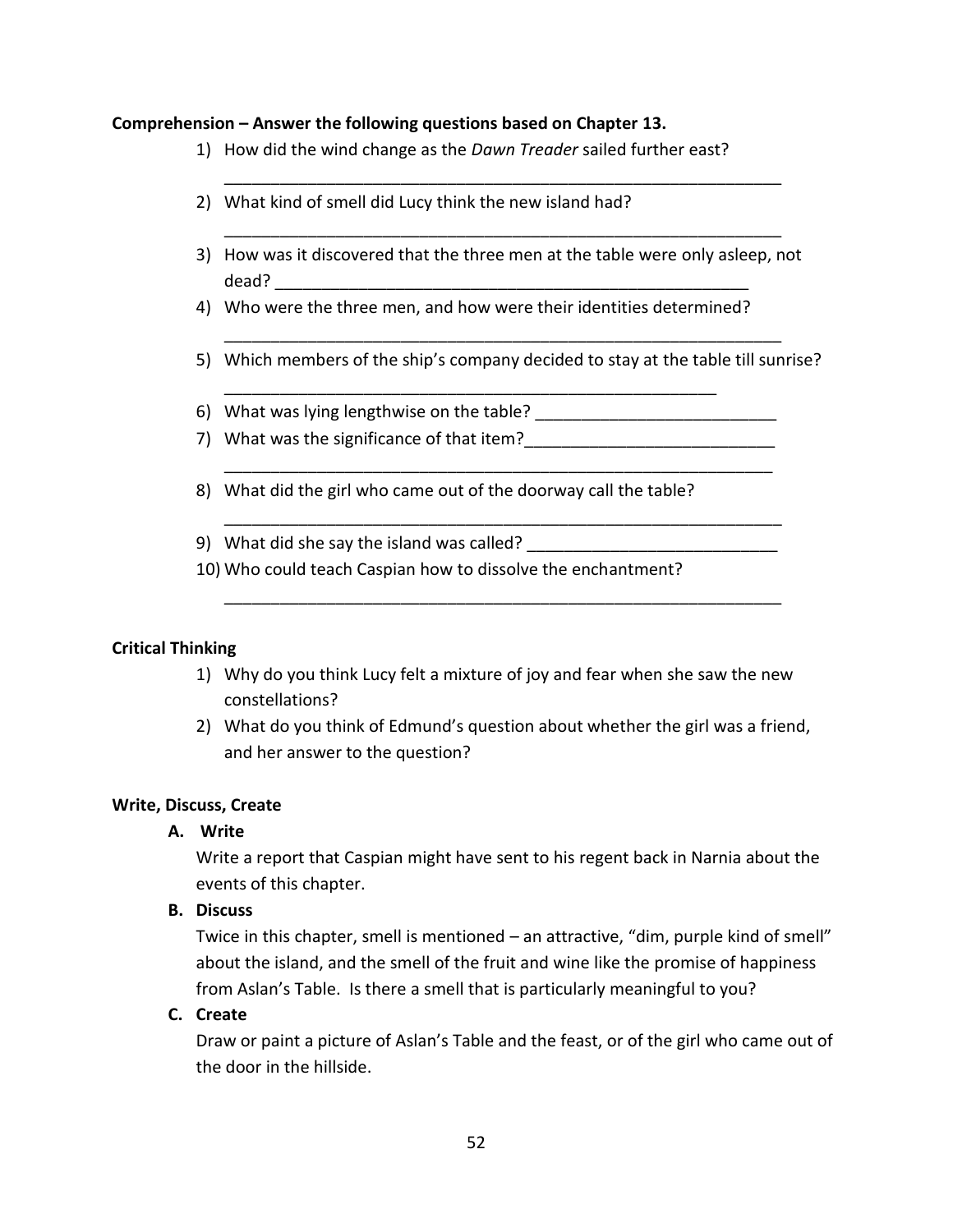## **Chapter 14: The Beginning of the End of the World**

#### **Vocabulary:**

| grave     | serious                                   |
|-----------|-------------------------------------------|
| decrepit  | worn out by old age                       |
| reckon    | think, understand                         |
| resolved  | determined                                |
| stint     | limit                                     |
| oblivion  | forgetfulness or lack of awareness        |
| barring   | except for                                |
| wintering | spending the winter in a safe place       |
| quay      | a landing place on the bank of a waterway |
| deem      | consider, believe                         |
| bequeath  | hand down                                 |
| sheepish  | embarrassed                               |
| haggard   | thin and worn out by suffering            |

#### **Expressions**:

"live coal" – a hot, glowing coal from a fire "uncovered his head" – took off his hat "cabin-boy's berth" – lowest position on the ship "a card to play" – a strategy to reveal "so high an enterprise" – such an important task "hardest in battle" – bravest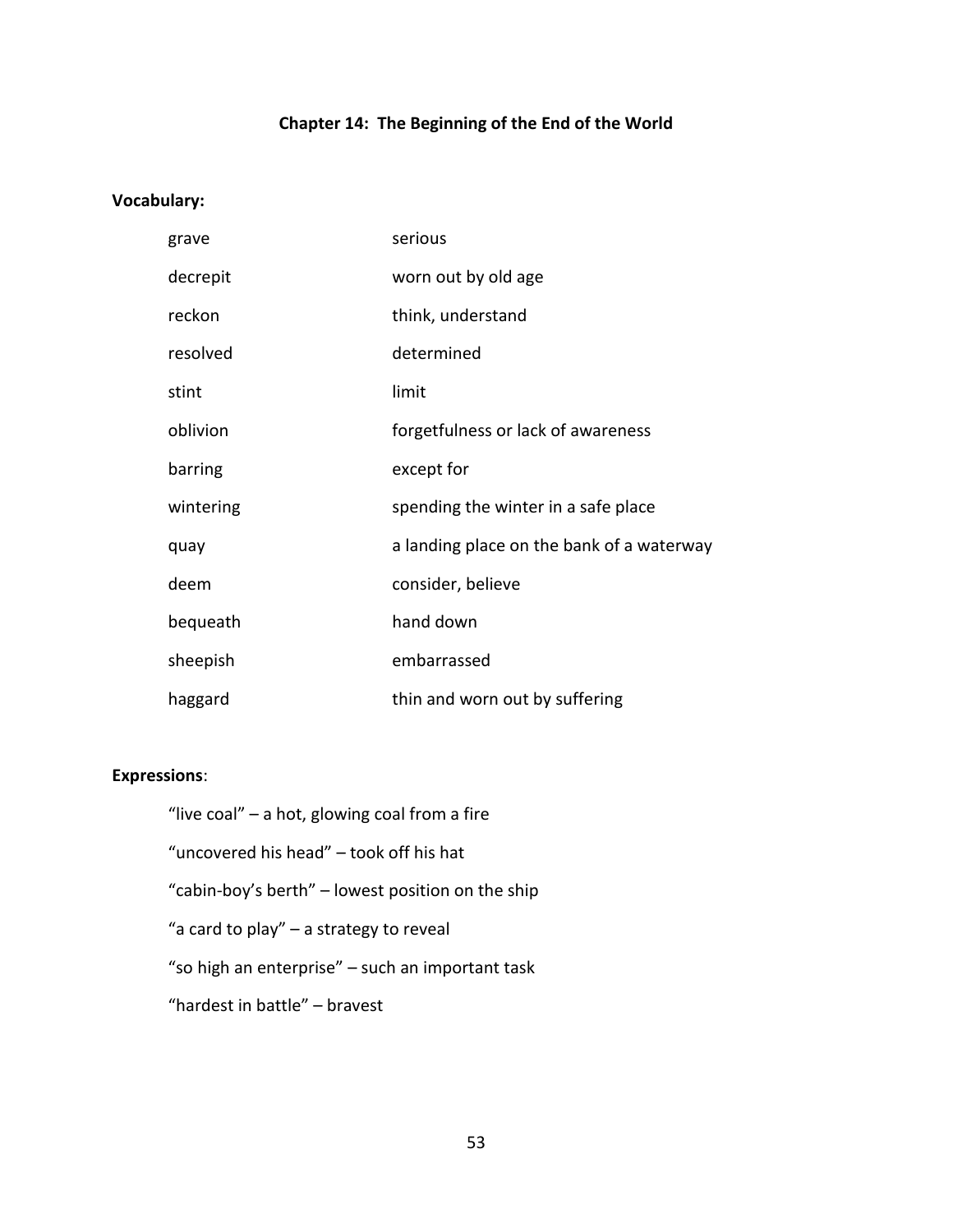#### **Vocabulary Enrichment Activities:**

- **A. Fill in the blanks with the words or expressions from the lists above that make the most sense based on the story.**
	- 1) The old man who came out of the door was very mild and \_\_\_\_\_\_\_\_\_\_\_\_.
	- 2) A bird placed something that looked like a \_\_\_\_\_\_\_\_\_\_\_\_\_\_\_\_\_\_\_\_\_\_\_ in the old man's mouth.
	- 3) Lord Rhoop was offered sleep without \_\_\_\_\_\_\_\_\_\_\_ or measure at Aslan's Table.
	- 4) One of the sailors suggested \_\_\_\_\_\_\_\_\_\_\_\_\_\_\_\_\_\_\_\_\_\_\_\_\_\_ on this island.
	- 5) Caspian said he still had \_\_\_\_\_\_\_\_\_\_\_\_\_\_\_\_\_\_\_\_\_\_\_\_\_\_\_\_\_\_\_\_ in the discussion of who would continue on the voyage.
	- 6) Drinian and Rhince were to consider who they would \_\_\_\_\_\_\_\_\_ worthy to go on.
	- 7) There was a smile on Rhoop's \_\_\_\_\_\_\_\_\_\_\_\_\_\_\_\_\_\_\_\_\_ face as he fell asleep.

#### **B. Correctly use each of these words in a sentence:**

- 1) decrepit
- 2) resolved
- 3) sheepish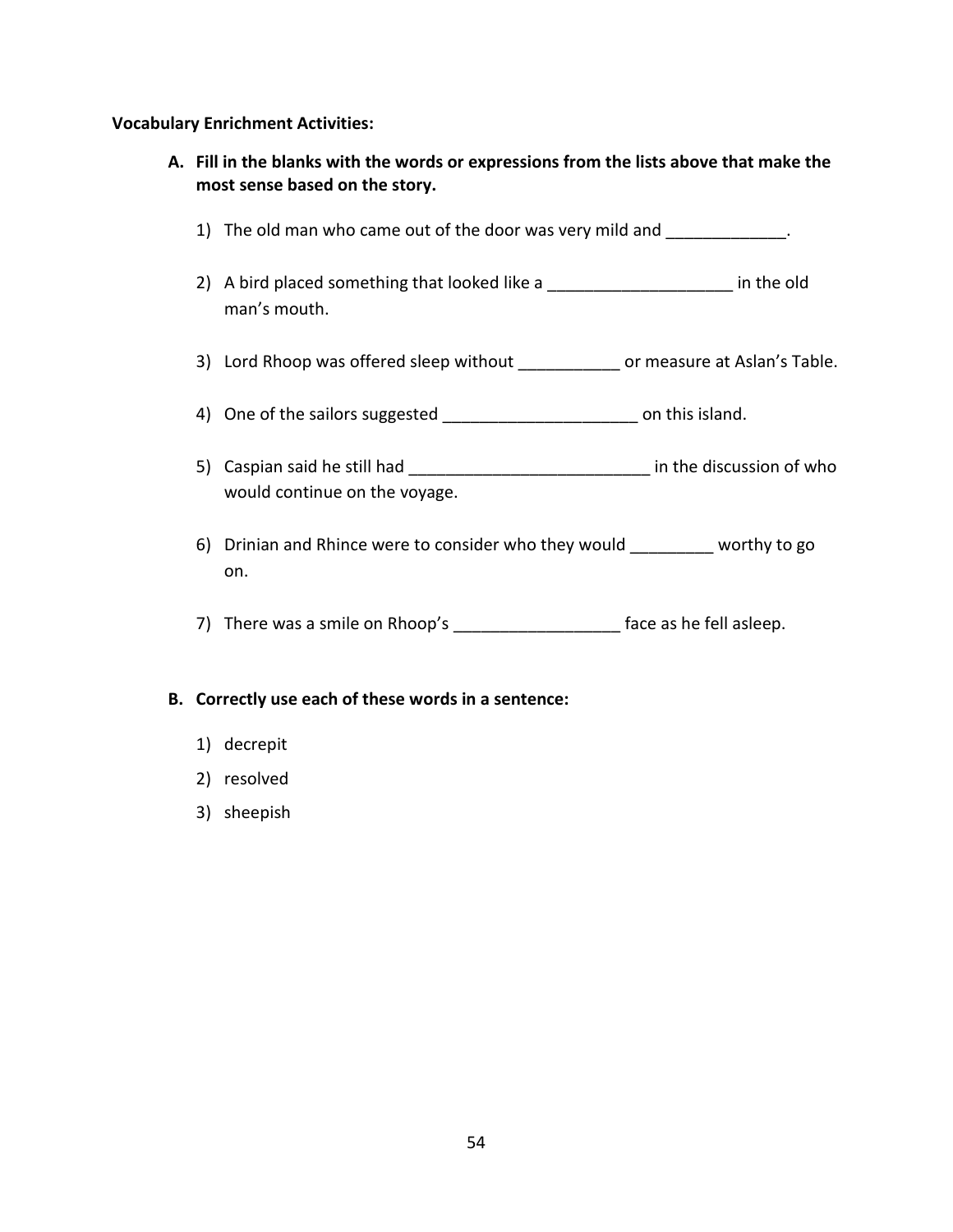## **Comprehension – Answer the following questions based on Chapter 14.**

|    | 1) What did the old man and his daughter do at the beginning of this chapter?           |
|----|-----------------------------------------------------------------------------------------|
|    | 2) What did the Narnians become certain of at this time?                                |
|    | 3) How was Aslan's Table cleared?                                                       |
|    | 4) How could the enchantment that held the sleepers be broken?                          |
|    | 5) Who was Ramandu?                                                                     |
|    | 6) What was unusual about the passage of time for him?                                  |
|    | 7) What did Caspian say would be the rewards for those who continued on the<br>journey? |
| 8) | How many of the crew were eventually chosen to go on?                                   |
|    | 9) What did Caspian say to Ramandu's daughter before the Dawn Treader sailed?           |
|    |                                                                                         |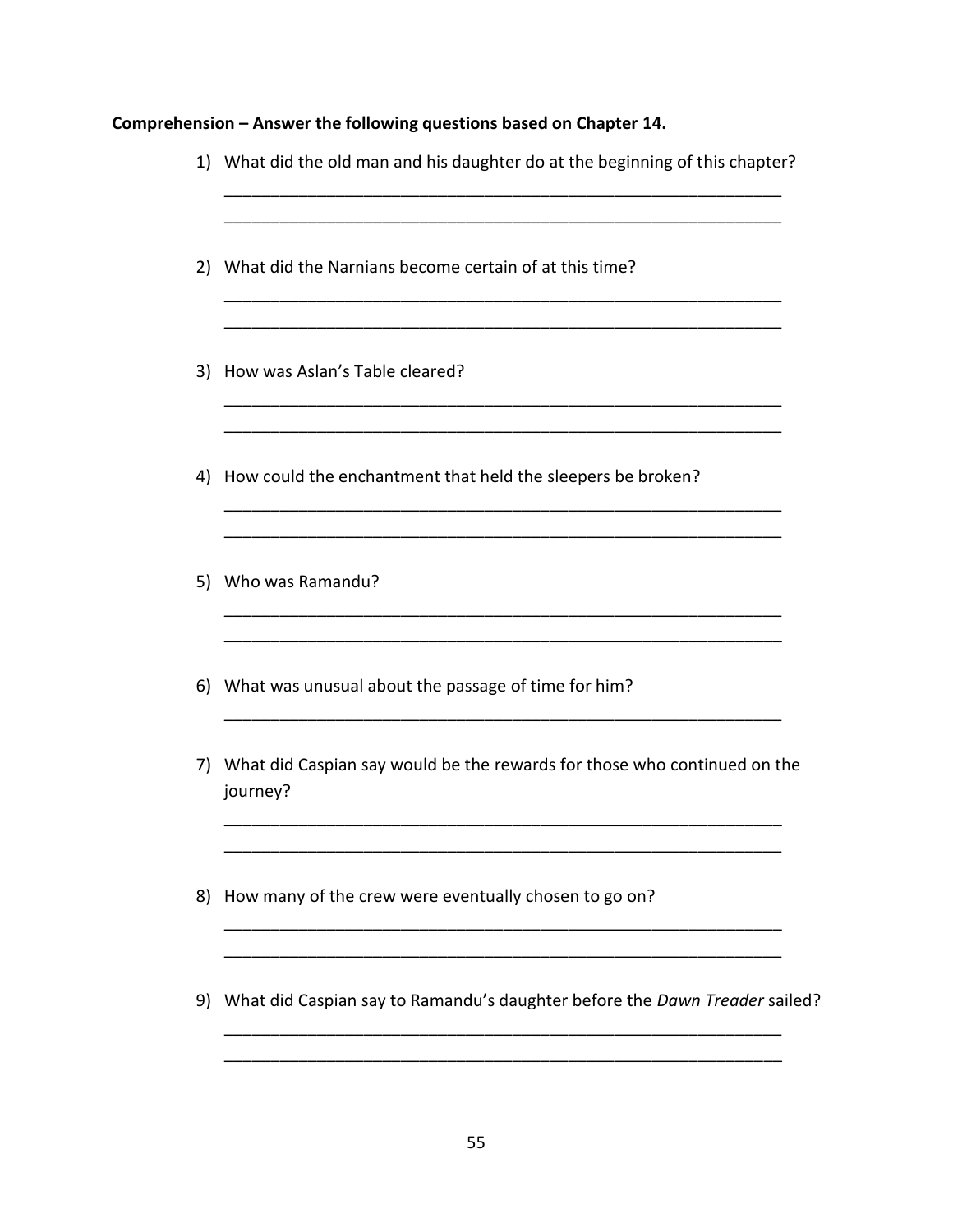- 1) Eustace says that a star is a huge ball of flaming gas, and Ramandu tells him "that is not what a star is but only what it is made of." What do you think the difference is?
- 2) Why do you think Pittencream was not chosen to continue on the voyage?

#### **Write, Discuss, Create**

#### **A. Write**

Write an entry for Eustace's diary reporting the events of this chapter.

#### **B. Discuss**

We are told that Edmund said, "Though lots of things happened on that trip which *sound* more exciting, that moment was really the most exciting." Have you ever had a similar experience?

#### **C. Create**

Draw or paint a picture of Ramandu.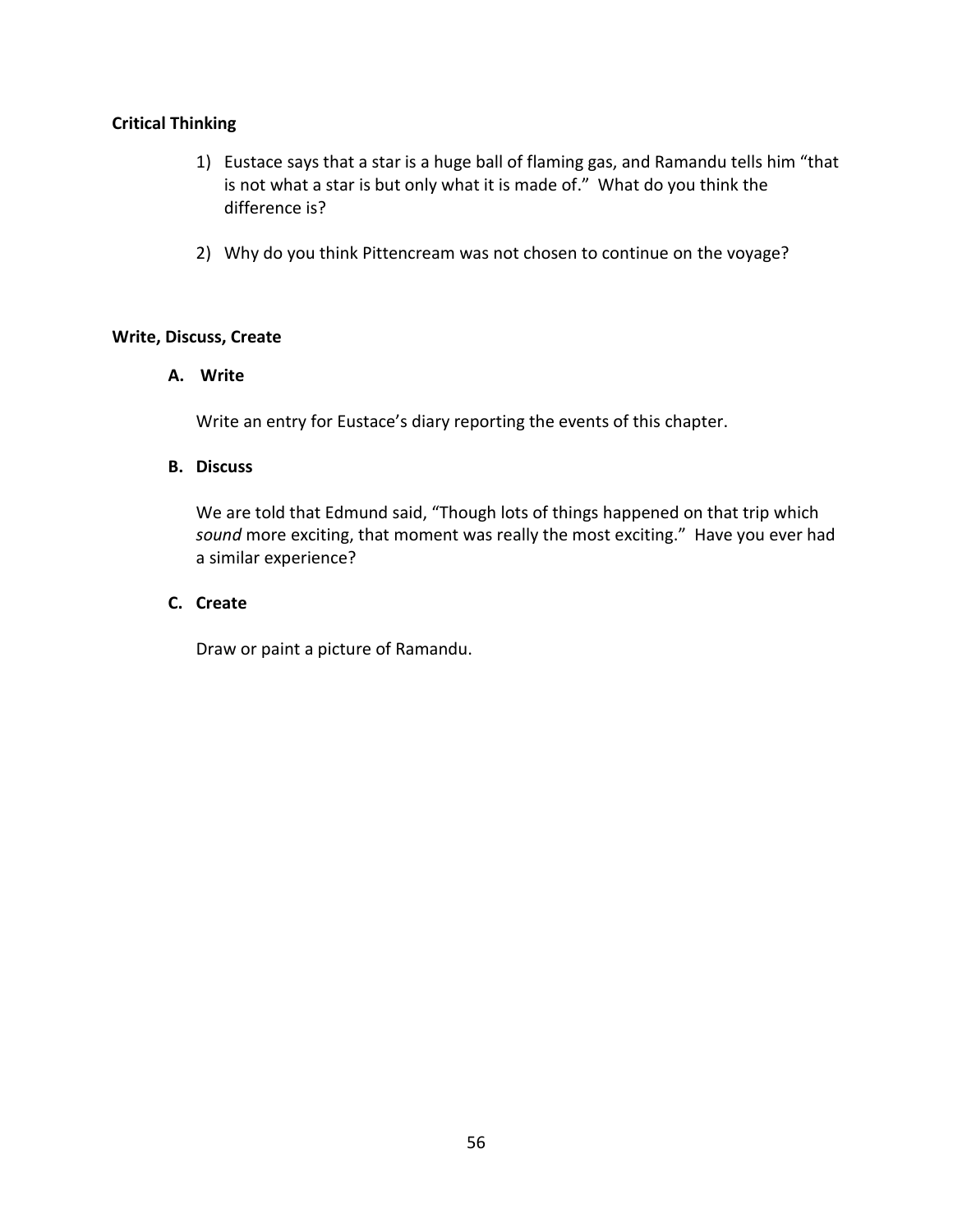#### **Chapter 15: The Wonders of the Last Sea**

#### **Vocabulary:**

| cutting   | an opening cut through a hill for a railroad track |
|-----------|----------------------------------------------------|
| fathom    | a measure of the depth of water, equal to six feet |
| submarine | under water                                        |
| pinnacles | small pointed towers                               |
| minarets  | slender towers surrounded by balconies             |
| Kraken    | a sea monster                                      |
| groves    | small woods without underbrush                     |
| shoal     | a large group (of fish)                            |
| coronets  | small crowns or wreaths worn on the head           |
| marooned  | left alone on an island                            |

#### **Expressions**:

"put the helm hard over" – turn the ship as hard as possible

"put in irons" – imprisoned

"keel-hauled" – hauled under the bottom of a ship

#### **Vocabulary Enrichment Activities:**

- **A. Fill in the blanks with the words or expressions from the lists above that make the most sense based on the story.**
	- 1) Lucy remembered seeing a train's shadow in a \_\_\_\_\_\_\_\_\_\_\_\_\_\_.
	- 2) The bottom of the sea was \_\_\_\_\_\_\_\_\_\_\_\_\_\_\_\_ deep.
	- 3) Lucy saw a shadow of and and and and domes.
	- 4) Her view of the Sea People was blocked by a controller of fish.
	- 5) All the Sea People wore \_\_\_\_\_\_\_\_\_\_\_\_\_\_\_\_\_\_.
	- 6) Rhince had to **Exercise 20** and to the set of rescue Reepicheep.

#### **B. Correctly use each of these words in a sentence:**

- 1) submarine
- 2) groves
- 3) marooned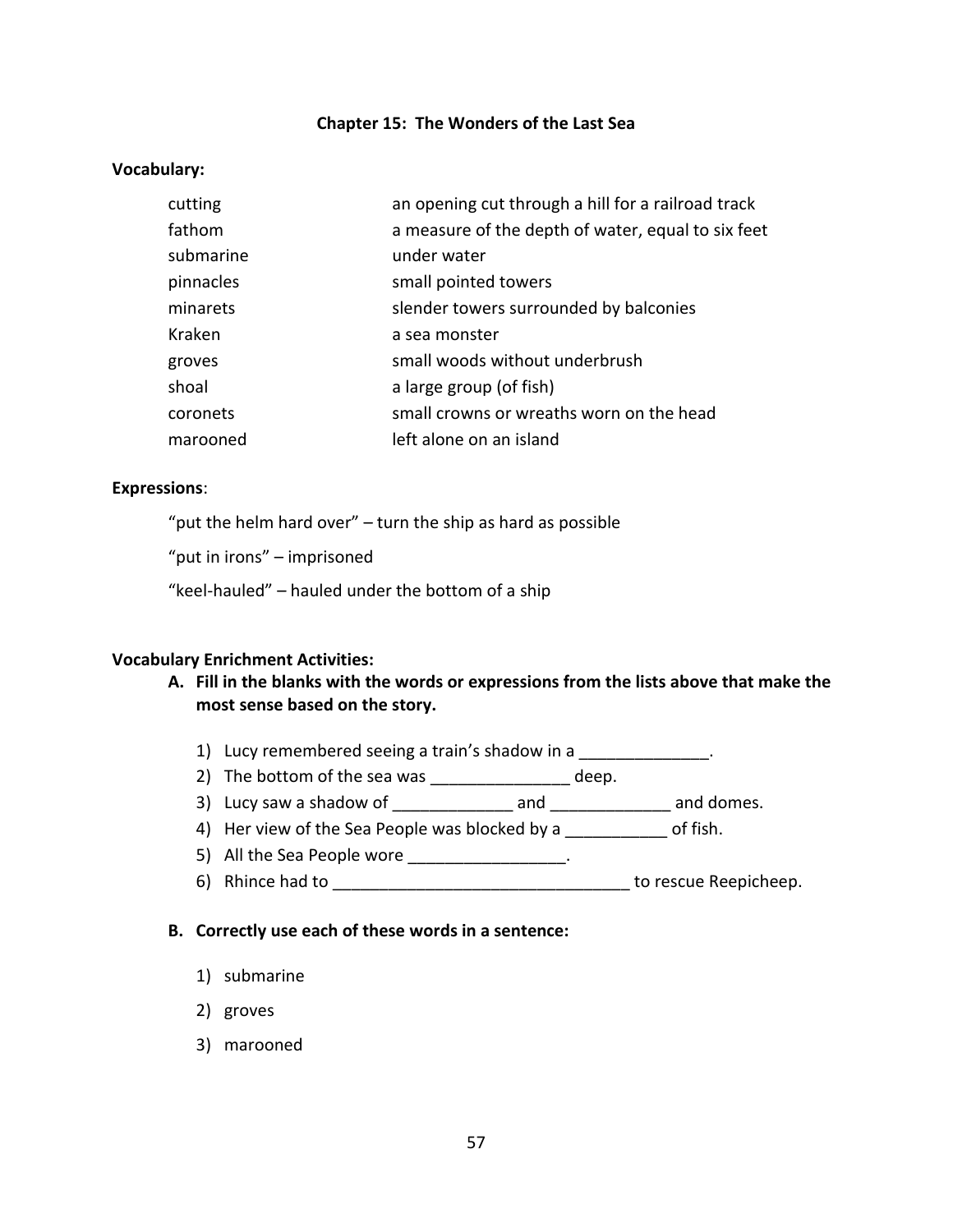#### **Comprehension – Answer the following questions based on Chapter 15.**

1) How did the ship's company begin to feel after they left Ramandu's island?

\_\_\_\_\_\_\_\_\_\_\_\_\_\_\_\_\_\_\_\_\_\_\_\_\_\_\_\_\_\_\_\_\_\_\_\_\_\_\_\_\_\_\_\_\_\_\_\_\_\_\_\_\_\_\_\_\_\_\_\_

\_\_\_\_\_\_\_\_\_\_\_\_\_\_\_\_\_\_\_\_\_\_\_\_\_\_\_\_\_\_\_\_\_\_\_\_\_\_\_\_\_\_\_\_\_\_\_\_\_\_\_\_\_\_\_\_\_\_\_\_

- 2) What gave Lucy the strangest feeling of all?
- 3) What did Lucy and Edmund decide later was the reason for the location of the Sea People's city?

\_\_\_\_\_\_\_\_\_\_\_\_\_\_\_\_\_\_\_\_\_\_\_\_\_\_\_\_\_\_\_\_\_\_\_\_\_\_\_\_\_\_\_\_\_\_\_\_\_\_\_\_\_\_\_\_\_\_\_\_

\_\_\_\_\_\_\_\_\_\_\_\_\_\_\_\_\_\_\_\_\_\_\_\_\_\_\_\_\_\_\_\_\_\_\_\_\_\_\_\_\_\_\_\_\_\_\_\_\_\_\_\_\_\_\_\_\_\_\_\_

\_\_\_\_\_\_\_\_\_\_\_\_\_\_\_\_\_\_\_\_\_\_\_\_\_\_\_\_\_\_\_\_\_\_\_\_\_\_\_\_\_\_\_\_\_\_\_\_\_\_\_\_\_\_\_\_\_\_\_\_

\_\_\_\_\_\_\_\_\_\_\_\_\_\_\_\_\_\_\_\_\_\_\_\_\_\_\_\_\_\_\_\_\_\_\_\_\_\_\_\_\_\_\_\_\_\_\_\_\_\_\_\_\_\_\_\_\_\_\_\_

- 4) Why didn't Drinian want the crew to know about the Sea People?
- 5) What did Reepicheep discover about the water?
- 6) What were the results of drinking the water?

#### **Critical Thinking**

- 1) Why do you think the Narnians felt as they did after leaving Ramandu's country?
- 2) What do you think about Caspian's statement on that "it is the death I would have chosen"?

#### **Write, Discuss, Create**

**A. Write**

Write a letter from Edmund to Peter telling the events of this chapter.

#### **B. Discuss**

After drinking the water, the ship's company felt "almost too well and strong to bear it." Have you ever had a feeling that seemed almost too good?

#### **C. Create**

Draw a picture of the underwater city or the Sea People.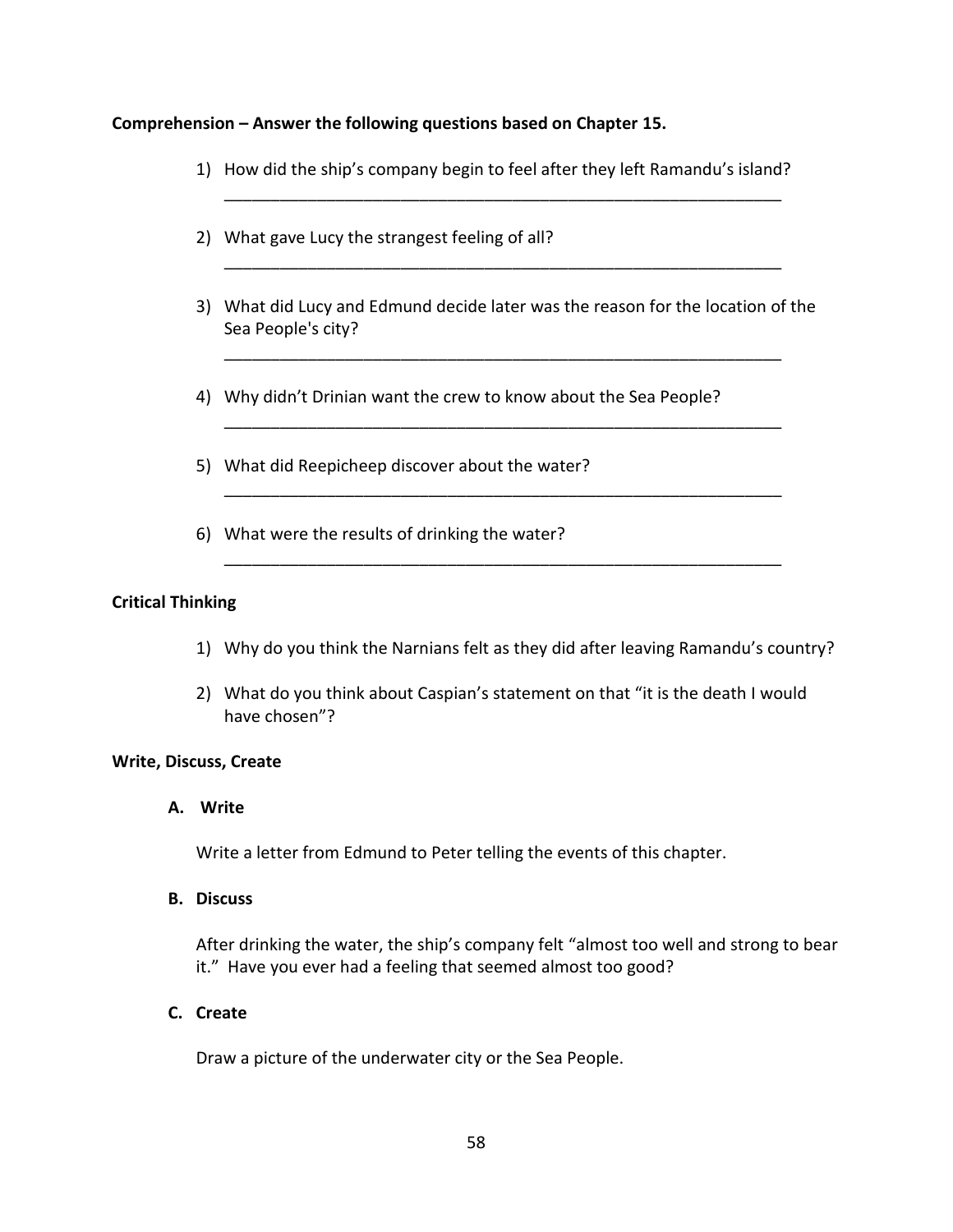## **Chapter 16: The Very End of the World**

## **Vocabulary:**

| crook        | a shepherd's staff                          |
|--------------|---------------------------------------------|
| shrouds      | sails and ropes supporting the masts        |
| draughts     | drinks                                      |
| consultation | discussion                                  |
| leagues      | units of distance between 2.4 and 4.6 miles |
| abdicating   | giving up a throne or position of authority |
| irresolute   | undecided                                   |
| lessoned     | taught a lesson                             |
| baited       | teased or harassed                          |
| grievous     | sorrowful                                   |
| rending      | ripping                                     |
| commonplace  | ordinary                                    |

## **Expressions**:

| "higher latitudes" – farther north                            |
|---------------------------------------------------------------|
| "against stream" $-$ in the opposite direction of the current |
| "poor sport" – unpleasant                                     |
| "presume too much" – take improper advantage                  |
| "break faith" – betray, break a promise or ignore a duty      |
| "dwell on it" – spend much time thinking about it             |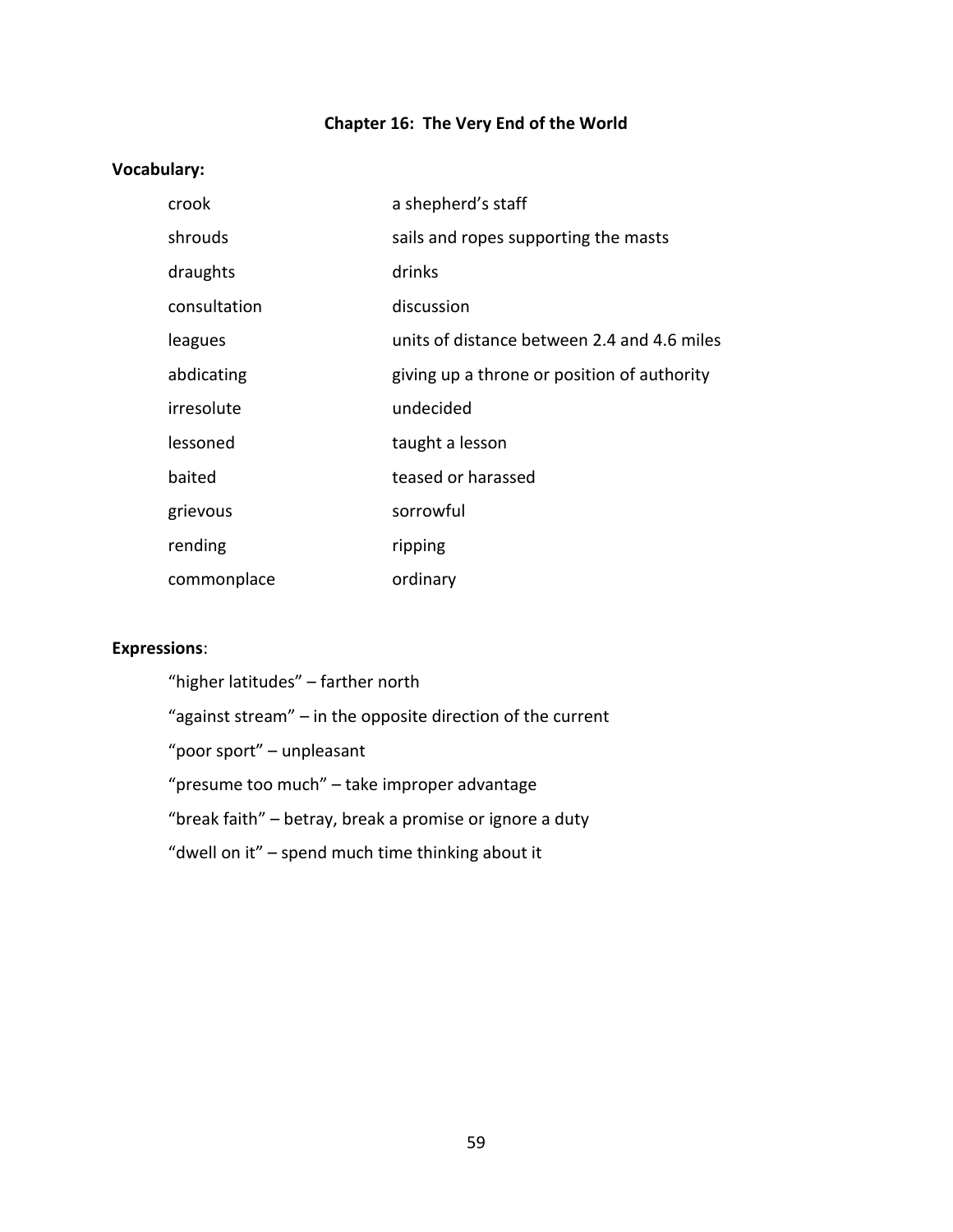#### **Vocabulary Enrichment Activities:**

- **A. Fill in the blanks with the words or expressions from the lists above that make the most sense based on the story.**
	- 1) The *Dawn Treader* glided east for many days with no wind in her
	- 2) The ship's company no longer ate, but took deep \_\_\_\_\_\_\_\_\_\_\_\_\_\_\_\_\_\_\_ of the water.
	- 3) Drinian asked Caspian if he was \_\_\_\_\_\_\_\_\_\_\_\_\_\_\_\_\_\_\_\_\_\_\_.
	- 4) Reepicheep told Caspian that not to return to Narnia would be to  $-$ \_\_\_\_\_\_\_\_\_\_\_\_\_\_\_\_\_\_\_\_\_ with his subjects.
	- 5) Caspian said he had been \_\_\_\_\_\_\_\_\_\_\_\_\_\_\_\_\_\_\_\_\_\_\_\_ but he wouldn't be
	- 6) There was a \_\_\_\_\_\_\_\_\_\_\_\_\_\_\_\_\_\_\_\_\_\_\_ in the blue wall.

 $\mathcal{L}=\mathcal{L}$ 

7) Aunt Alberta said Eustace had become \_\_\_\_\_\_\_\_\_\_\_\_\_\_\_\_\_\_\_\_\_\_\_\_\_\_\_\_\_\_\_\_\_\_ and tiresome.

#### **B. Correctly use each of these words in a sentence:**

\_\_\_\_\_\_\_\_\_\_\_\_\_\_\_\_\_\_\_\_\_\_.

- 1) consultation
- 2) irresolute
- 3) grievous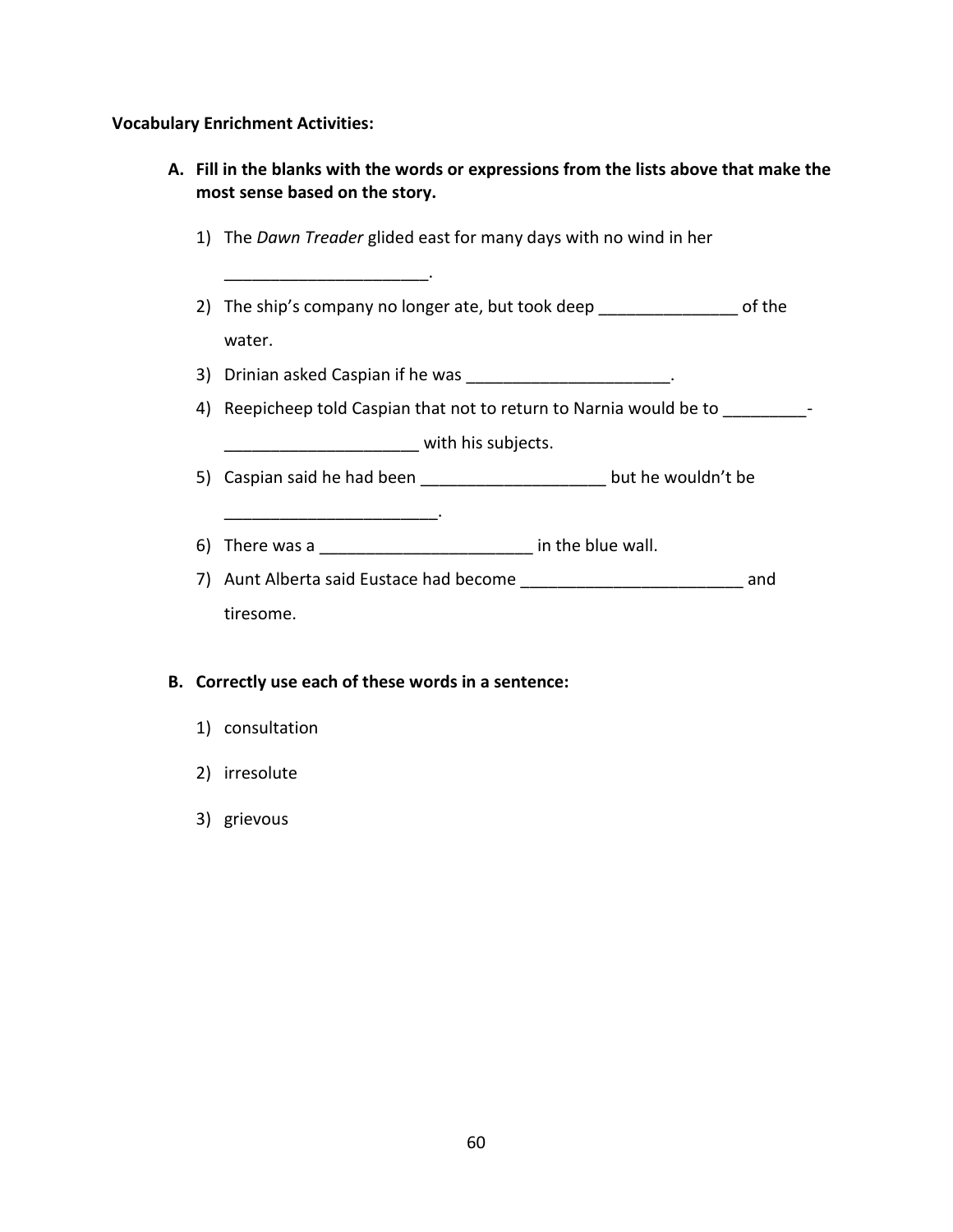#### **Comprehension – Answer the following questions based on Chapter 16.**

- 1) Why had Reepicheep gone overboard?
- 2) What was happening to some of the sailors who had been oldish men at the beginning of the voyage?

\_\_\_\_\_\_\_\_\_\_\_\_\_\_\_\_\_\_\_\_\_\_\_\_\_\_\_\_\_\_\_\_\_\_\_\_\_\_\_\_\_\_\_\_\_\_\_\_\_\_\_\_\_\_\_\_\_\_\_\_

\_\_\_\_\_\_\_\_\_\_\_\_\_\_\_\_\_\_\_\_\_\_\_\_\_\_\_\_\_\_\_\_\_\_\_\_\_\_\_\_\_\_\_\_\_\_\_\_\_\_\_\_\_\_\_\_\_\_\_\_

\_\_\_\_\_\_\_\_\_\_\_\_\_\_\_\_\_\_\_\_\_\_\_\_\_\_\_\_\_\_\_\_\_\_\_\_\_\_\_\_\_\_\_\_\_\_\_\_\_\_\_\_\_\_\_\_\_\_\_\_

\_\_\_\_\_\_\_\_\_\_\_\_\_\_\_\_\_\_\_\_\_\_\_\_\_\_\_\_\_\_\_\_\_\_\_\_\_\_\_\_\_\_\_\_\_\_\_\_\_\_\_\_\_\_\_\_\_\_\_\_

\_\_\_\_\_\_\_\_\_\_\_\_\_\_\_\_\_\_\_\_\_\_\_\_\_\_\_\_\_\_\_\_\_\_\_\_\_\_\_\_\_\_\_\_\_\_\_\_\_\_\_\_\_\_\_\_\_\_\_\_

\_\_\_\_\_\_\_\_\_\_\_\_\_\_\_\_\_\_\_\_\_\_\_\_\_\_\_\_\_\_\_\_\_\_\_\_\_\_\_\_\_\_\_\_\_\_\_\_\_\_\_\_\_\_\_\_\_\_\_\_

- 3) What was the whiteness?
- 4) Who were the members of the company who told Caspian he must not leave the ship and go on to the World's End?
- 5) How was he finally convinced?
- 6) What wonder did Lucy, Edmund, Eustace and Reepicheep see on the third day out from the *Dawn Treader*?

\_\_\_\_\_\_\_\_\_\_\_\_\_\_\_\_\_\_\_\_\_\_\_\_\_\_\_\_\_\_\_\_\_\_\_\_\_\_\_\_\_\_\_\_\_\_\_\_\_\_\_\_\_\_\_\_\_\_\_\_

\_\_\_\_\_\_\_\_\_\_\_\_\_\_\_\_\_\_\_\_\_\_\_\_\_\_\_\_\_\_\_\_\_\_\_\_\_\_\_\_\_\_\_\_\_\_\_\_\_\_\_\_\_\_\_\_\_\_\_\_\_\_\_\_\_\_

7) What did Reepicheep throw away before he left the others, and why?

\_\_\_\_\_\_\_\_\_\_\_\_\_\_\_\_\_\_\_\_\_\_\_\_\_\_\_\_\_\_\_\_\_\_\_\_\_\_\_\_\_\_\_\_\_\_\_\_\_\_\_\_\_\_

- 8) Who did the children meet after leaving the boat?
- 9) What did Aslan tell Lucy he would be telling her all the time?
- 10) What did Aslan say was the reason the children had been brought to Narnia?

\_\_\_\_\_\_\_\_\_\_\_\_\_\_\_\_\_\_\_\_\_\_\_\_\_\_\_\_\_\_\_\_\_\_\_\_\_\_\_\_\_\_\_\_\_\_\_\_\_\_\_\_\_\_\_\_\_\_\_\_

\_\_\_\_\_\_\_\_\_\_\_\_\_\_\_\_\_\_\_\_\_\_\_\_\_\_\_\_\_\_\_\_\_\_\_\_\_\_\_\_\_\_\_\_\_\_\_\_\_\_\_\_\_\_\_\_\_\_\_\_

\_\_\_\_\_\_\_\_\_\_\_\_\_\_\_\_\_\_\_\_\_\_\_\_\_\_\_\_\_\_\_\_\_\_\_\_\_\_\_\_\_\_\_\_\_\_\_\_\_\_\_\_\_\_\_\_\_\_\_\_

\_\_\_\_\_\_\_\_\_\_\_\_\_\_\_\_\_\_\_\_\_\_\_\_\_\_\_\_\_\_\_\_\_\_\_\_\_\_\_\_\_\_\_\_\_\_\_\_\_\_\_\_\_\_\_\_\_\_\_\_

\_\_\_\_\_\_\_\_\_\_\_\_\_\_\_\_\_\_\_\_\_\_\_\_\_\_\_\_\_\_\_\_\_\_\_\_\_\_\_\_\_\_\_\_\_\_\_\_\_\_\_\_\_\_\_\_\_\_\_\_